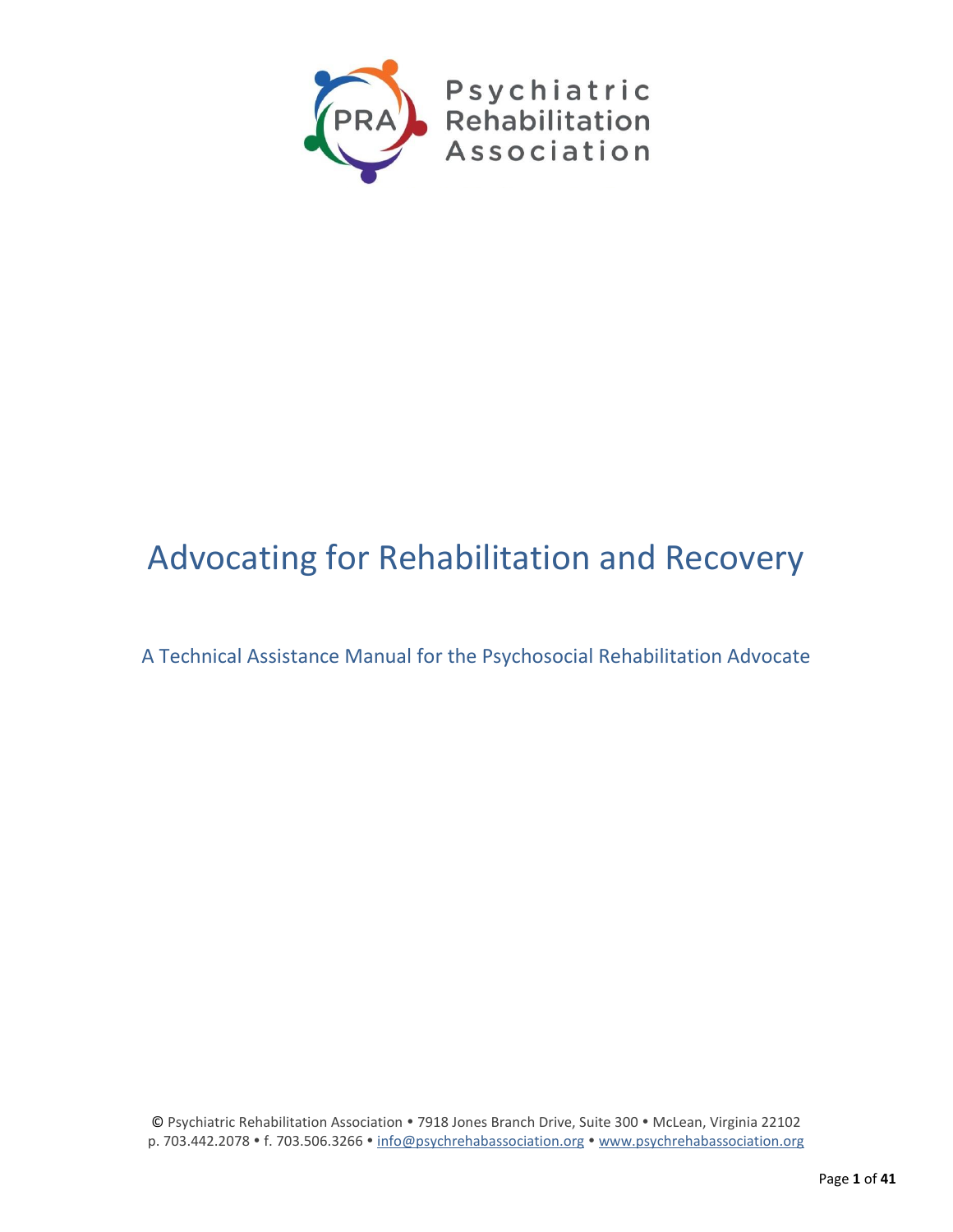

## <span id="page-1-0"></span>Introduction

Today more than ever consumers and providers in psychosocial programs must be more aggressive about approaching key decision makers on mental health issues. The rule that "in politics all defeats and victories are temporary" has never been more true than today. We won the deinstitutionalization battles over 30 years ago, yet today we still hear some people questioning the value of that effort. We thought that the abuses in state and private psychiatric hospitals were a thing of the past, yet today our newspapers and news programs are telling us of new horrors. Ten or fifteen years ago few people understood the ramifications of managed care but today we are all affected by this new form of health care administration. Just because we believe that PSR programs should thrive does not mean that decision-makers will agree.

The goal of this Technical Assistance Manual on Advocacy is to help program personnel, consumers, and all interested parties become familiar with some of the basics of advocacy. We know that the range of advocacy expertise in our field varies widely and this made the task of preparing the Manual a difficult one. Yet we hope that even the most experienced advocate can find useful information in the Manual or use it in training for individuals just learning the ropes.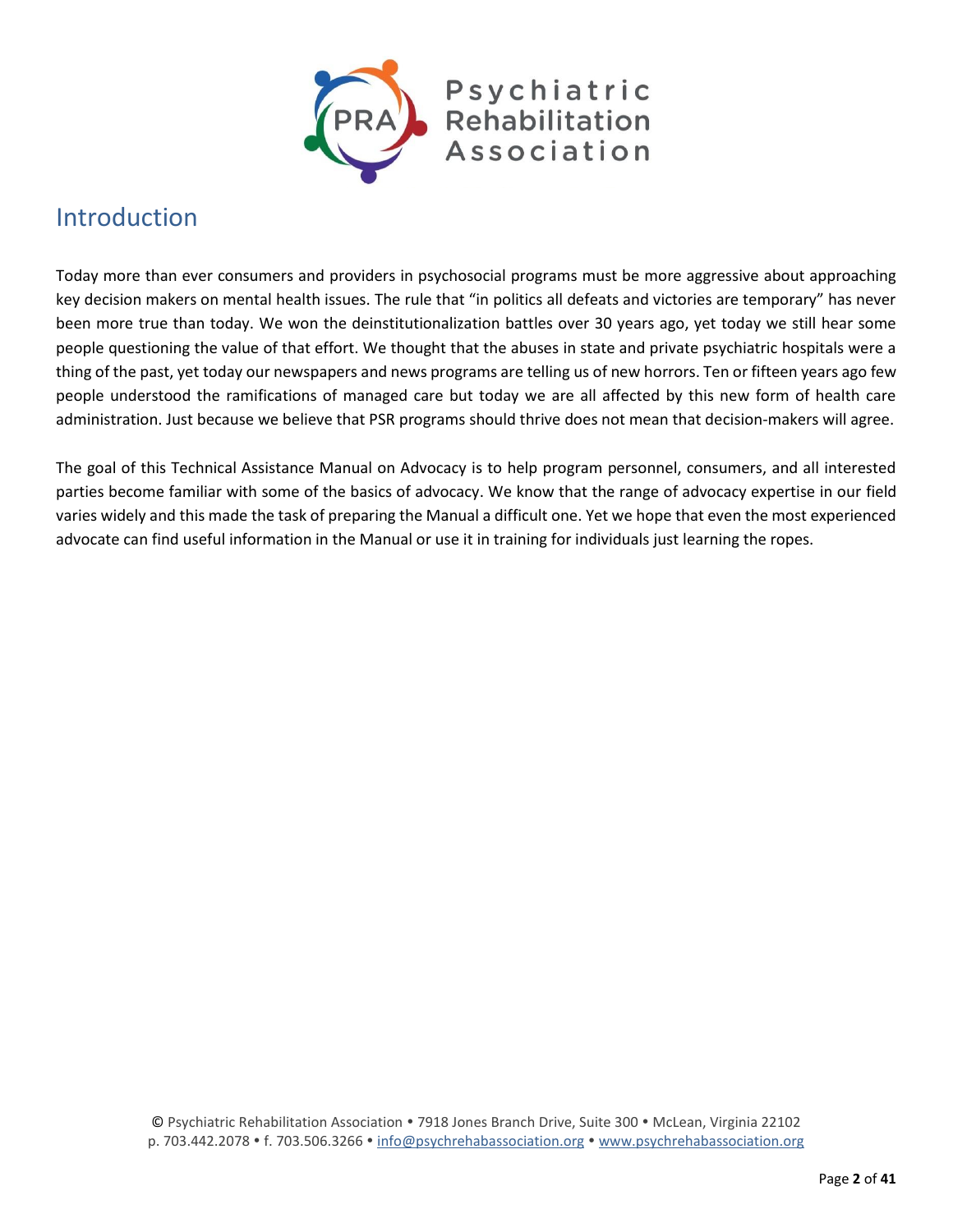

## **Table of Contents**

© Psychiatric Rehabilitation Association • 7918 Jones Branch Drive, Suite 300 • McLean, Virginia 22102 p. 703.442.2078 • f. 703.506.3266 • info@psychrehabassociation.org • www.psychrehabassociation.org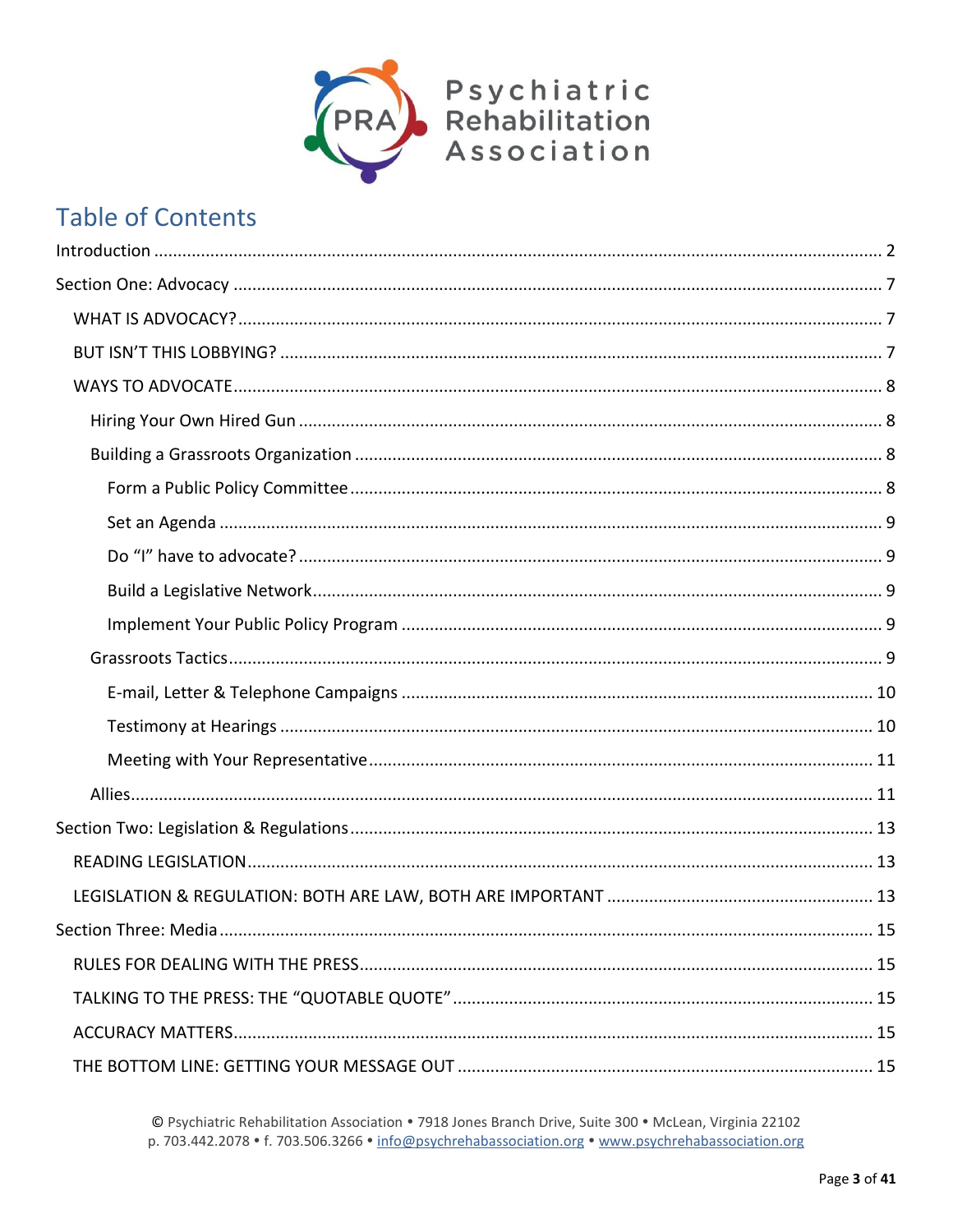

© Psychiatric Rehabilitation Association • 7918 Jones Branch Drive, Suite 300 • McLean, Virginia 22102 p. 703.442.2078 • f. 703.506.3266 • info@psychrehabassociation.org • www.psychrehabassociation.org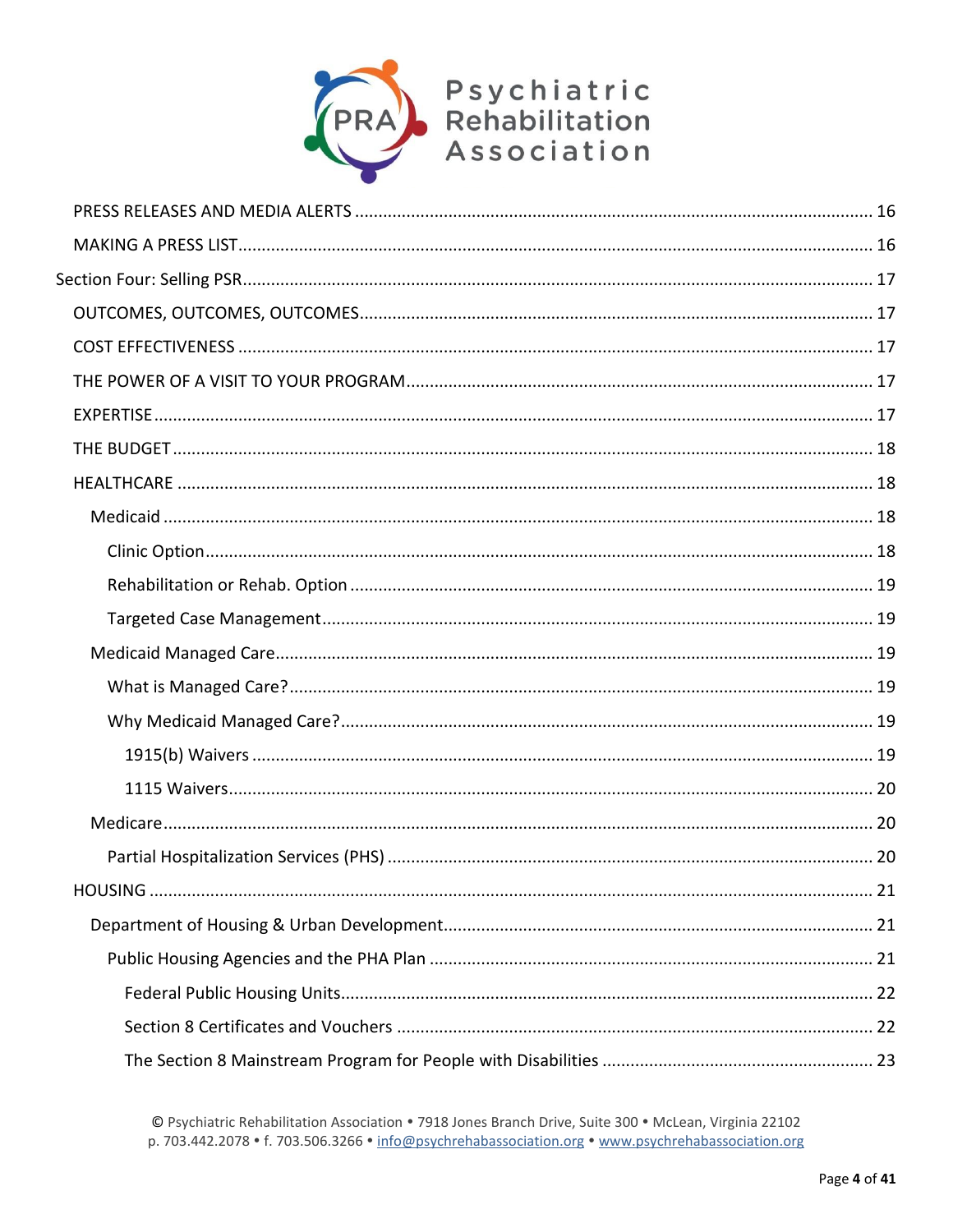

| Section 8 Moderate Rehabilitation Program for Single Room Occupancy (SRO) Dwellings for Homeless |  |
|--------------------------------------------------------------------------------------------------|--|
|                                                                                                  |  |
| Department of Health & Human Services (HHS) Center for Mental Health Services  28                |  |
|                                                                                                  |  |
|                                                                                                  |  |
|                                                                                                  |  |
|                                                                                                  |  |
|                                                                                                  |  |
|                                                                                                  |  |
| Department of Education Rehabilitation Services Administration (RSA) Title I Block Grant  29     |  |
|                                                                                                  |  |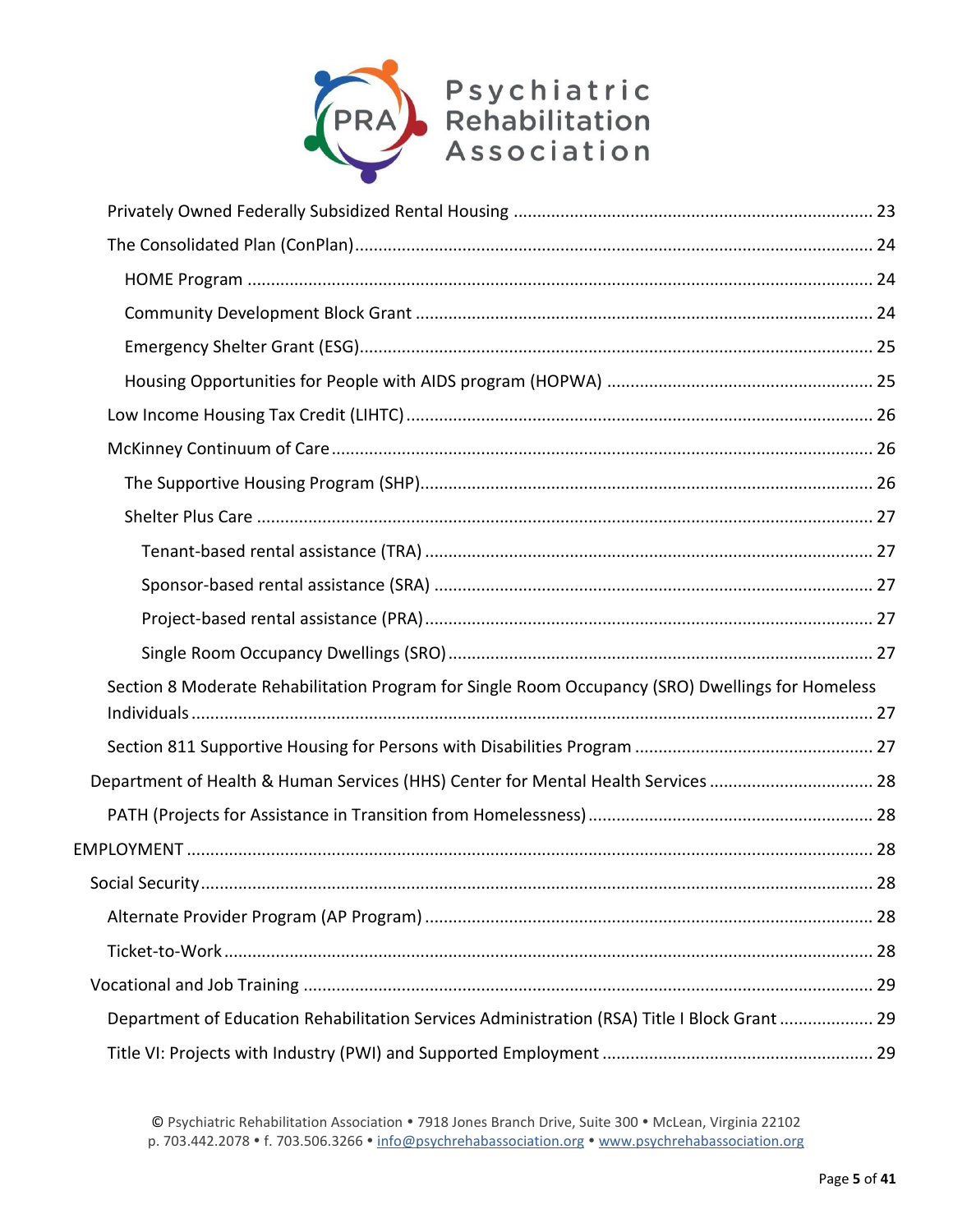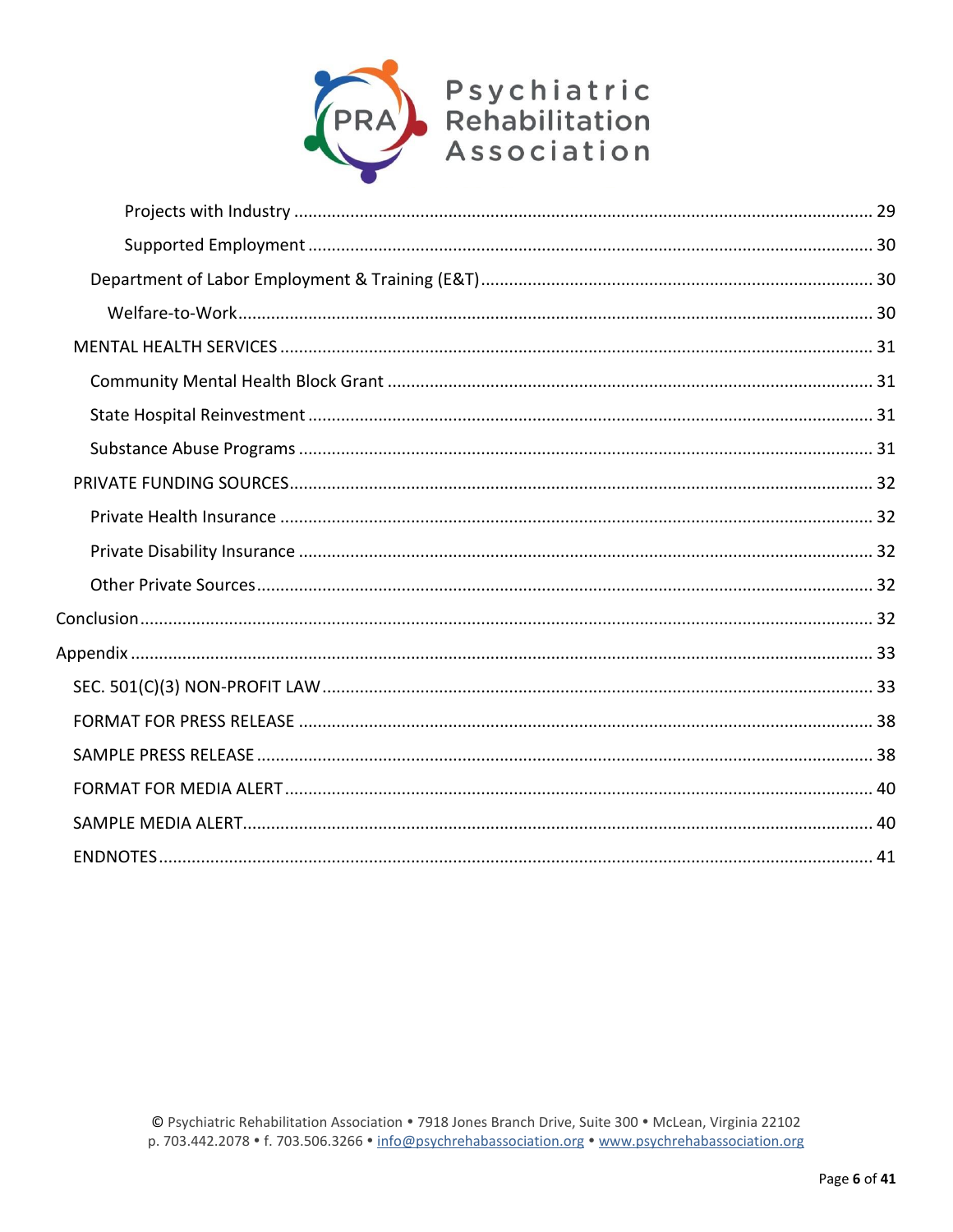

## <span id="page-6-0"></span>Section One: Advocacy

Almost all community-based mental health services like psychosocial rehabilitation programs, Clubhouses, peer support programs, Lodge and ACT programs rely mostly if not entirely on public funding. If the people we serve every day are to benefit from our services, then you need to let your state and federal legislators know what it is you do, who it is you serve, how it gets paid for, and what might happen if it doesn't get paid for.

## <span id="page-6-1"></span>WHAT IS ADVOCACY?

Advocacy is the simple job of telling your story to the people who make the decisions on where and how the taxpayers' money is spent. There is a fairly predictable process at the federal level and at the state level to determine how taxpayers' dollars are allocated. Learn the process. At the federal level there are Appropriations Committees in the House and Senate that do the actual spending. But they are given instructions, or authorization, from the other committees. So for example, The House Appropriations Committee will allocate funding to the Substance Abuse Mental Health Services Administration (SAMHSA) based on the authorization instructions established by the House Commerce Committee that has authorizing jurisdiction over SAMHSA. Developing a good working relationship with the elected representatives and staff of the key committees is important to making sure your views and concerns are heard. This can be accomplished in number of ways: visits and meetings, letters, phone calls, or tours of your program.

Even though every state works a little differently, somewhere a committee of legislators is tasked with making decisions on programs that affect your agency and the people you serve. If you think you deserve a bigger slice of the pie then those are the people to talk to in your state capital.

### <span id="page-6-2"></span>BUT ISN'T THIS LOBBYING?

Advocacy is similar to lobbying in that you meet with legislators or their staff to discuss legislation and policy. Since most psychosocial programs are tax-exempt 501(c)(3) non-profit organizations, most of the concern revolves around what kind of activity is prohibited by the 501(c)(3) tax-exempt election. Tax-exempt 501(c)(3) organizations cannot endorse or oppose candidates for political office or make contributions to the campaigns of candidates for political office. However, individuals working for a 501(c)(3) can make contributions and can participate in campaigns as long as they do so on their own time. A clear firewall should be maintained between the political activities of the individual and the activities for the 501(c)(3) organization.

So what about lobbying? Whether you call it advocacy or lobbying they are basically the same. Certain limits on expenditures apply regarding how much funding a  $501(c)(3)$  organization can devote to lobbying. If the IRS determines that your organization exceeded the limit during a given year, your organization loses tax-exempt status for that year, must pay taxes for that year and could face substantial penalties. The sections of the Internal Revenue Code that govern political activity by non-profits are Section 501(c)(3) and Section 4911. They are included in the Appendix.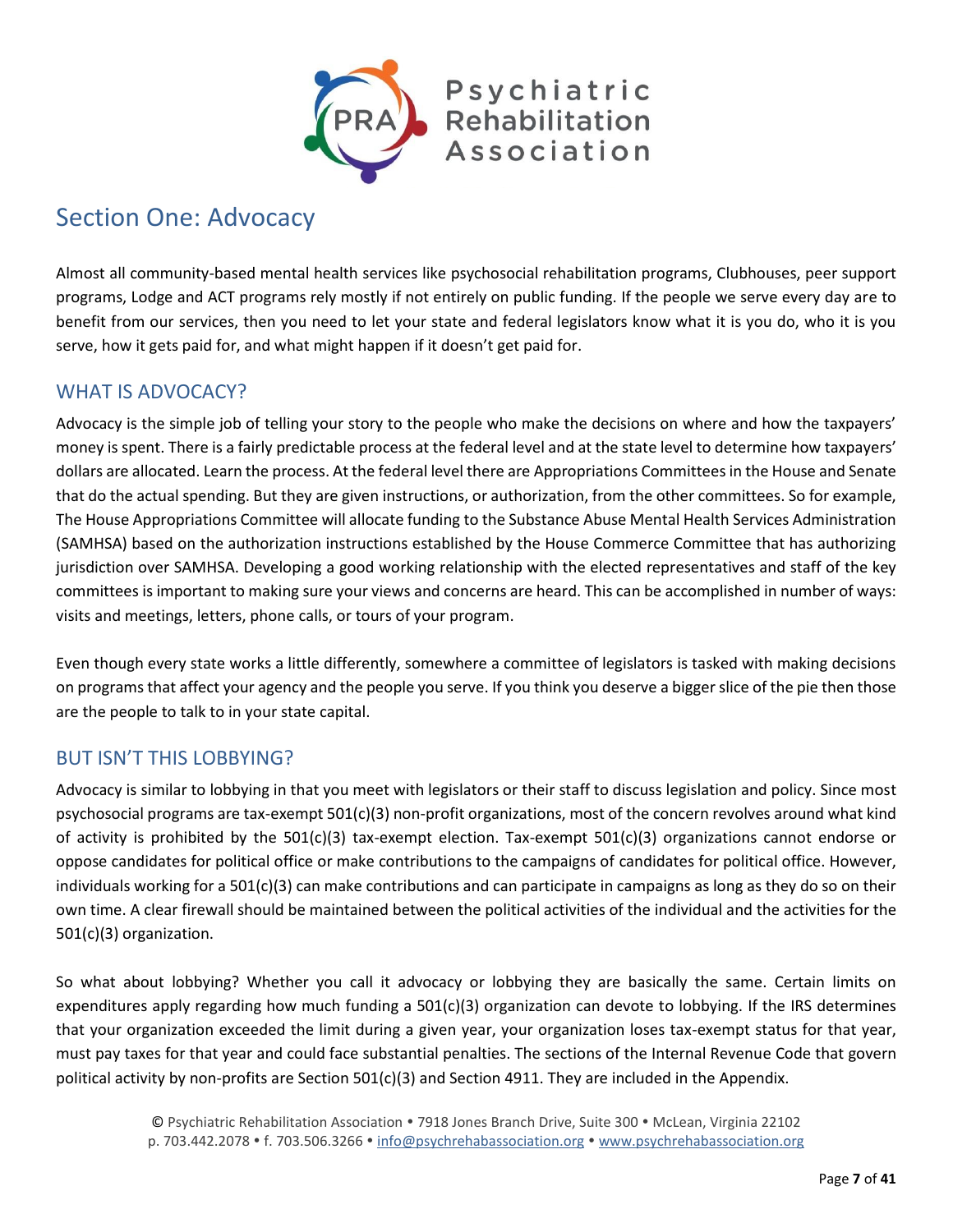

<span id="page-7-0"></span>WAYS TO ADVOCATE

#### <span id="page-7-1"></span>**Hiring Your Own Hired Gun**

It's a myth that only well-heeled groups can afford a lobbyist, but it is unlikely that a single psychosocial program or clubhouse will have their own lobbyist. That decision is probably best made at the chapter level. The decision about whether to hire a lobbyist or keep the function internal will vary from chapter to chapter. If your chapter does decide to hire an outside lobbyist, remember that what you are paying for most of all is access and knowledge.

- Access: the lobbyist's ability to reach key decision-makers legislators, the governor and key staff, department heads and staff.
- Knowledge: the lobbyist should know about your programs and the people served in those programs, the concerns and the issues and which committees and agencies have influence over those concerns and issues.

Most of all take your time and talk to other health care related groups about who might be the right lobbyist for your chapter. Although few PRA chapters have outside lobbyists, the New Jersey PRA Chapter has had a very positive experience with their lobbyist. Call the PRA office if you need the contact information for the PRA New Jersey Chapter. However, even if you decide to hire a lobbyist, you will still need to advocate in conjunction with their activity. The best strategy is a coordinated plan that combines the work of the lobbyist with the voices of consumers and others. If your chapter doesn't have a lobbyist then it is essential that a strong grassroots organization be in place. In any case an active grassroots organization is needed.

#### <span id="page-7-2"></span>**Building a Grassroots Organization**

One of the strongest influences on a legislator is hearing from his or her constituents. This is true at all levels of government -- local, state, and federal. Letters and phone calls are the most common ways a grassroots movement is heard, but visits and even demonstrations are important ways of reaching your representative.

A key to effective grassroots campaigning is an organized public policy program. Being a player requires organization so here are some steps you can take to increase the effectiveness of your group's advocacy efforts:

#### <span id="page-7-3"></span>Form a Public Policy Committee

- Recruit a Chair who is knowledgeable, enjoys public policy and is a good-promoter of your services. Having a cochair can help lighten the load on the Chair;
- Make the Chair a leader, e.g. Chapter Vice-President, and consider making the committee a standing committee of your organization;
- Hold regularly scheduled Committee meetings;
- Take steps to publicize the committee's activities and successes through regular reports at Board meetings, action alerts, and newsletter articles.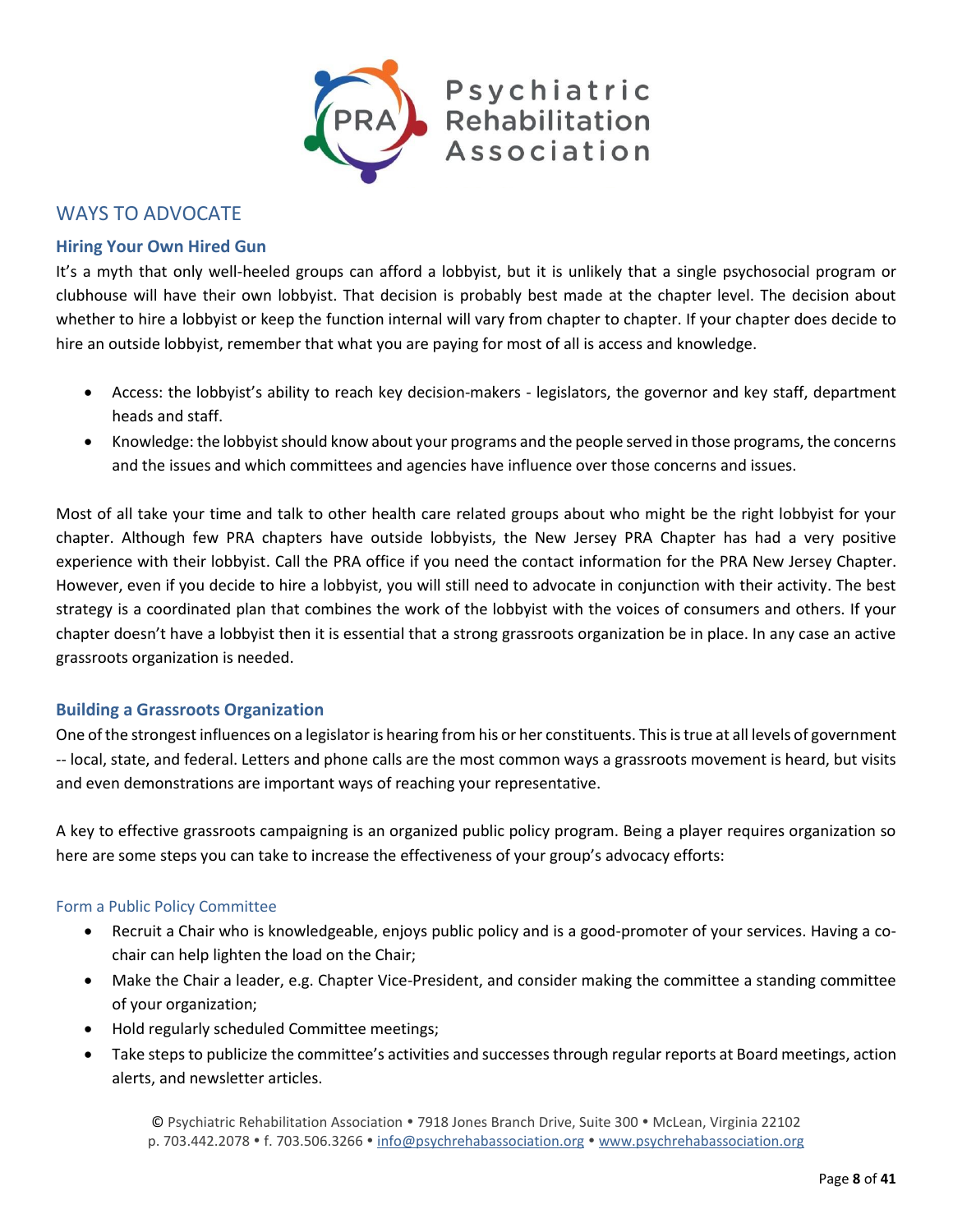

#### <span id="page-8-0"></span>Set an Agenda

- Survey your members to get a sense of their priorities and build consensus on key issues;
- Hold a one day public policy retreat open to all;
- Focus on the concrete needs of your members rather than on sweeping "save the world" ideas;
- Keep the number of issues manageable -- probably no more than two or three issues should be considered priorities. Remember that legislative emergencies will always occur in the form of unexpected bills (both good and bad) so don't overwhelm your committee.

#### <span id="page-8-1"></span>Do "I" have to advocate?

The demands on a legislator's time are severe. Meeting with constituents , fundraising, legislative business, not to mention family and work (if your legislature is part time like many state legislatures still are), all demand a legislator's attention. So if you're not advocating for your interests, you can bet no one is. Remember, the squeaky wheel gets the grease.

#### <span id="page-8-2"></span>Build a Legislative Network

- The purpose is to expand your power-base and be the vehicle for rapid grassroots action;
- A simple phone-tree alert system is a good way to issue advocacy calls for action, but don't forget faxes and emails;
- Communicate with the legislative network --issue legislative summaries, regular updates on hot issues, action alerts, etc.

#### <span id="page-8-3"></span>Implement Your Public Policy Program

Sell your agenda internally and externally by:

- printing and distributing it widely
- publicizing it in newsletters and mailings
- holding a visible, unifying public policy event such as a rally
- promote the agenda to allied mental health groups (consumer networks, AMIs, MHAs, professional groups, etc.) Make sure someone (e.g. the Public Policy Chair) is responsible and accountable for putting events in motion and being the point person.

#### <span id="page-8-4"></span>**Grassroots Tactics**

Communicating a strong, consistent message to the people making decisions often influences the outcome of a policy debate or discussion. The following tactics are common among all grass roots organizations and are the staple of a grassroots campaign. Consumer advocates are especially critical to a grassroots effort because they can describe firsthand the problems associated with a particular policy or policy proposal or can speak to the benefits of a policy as well.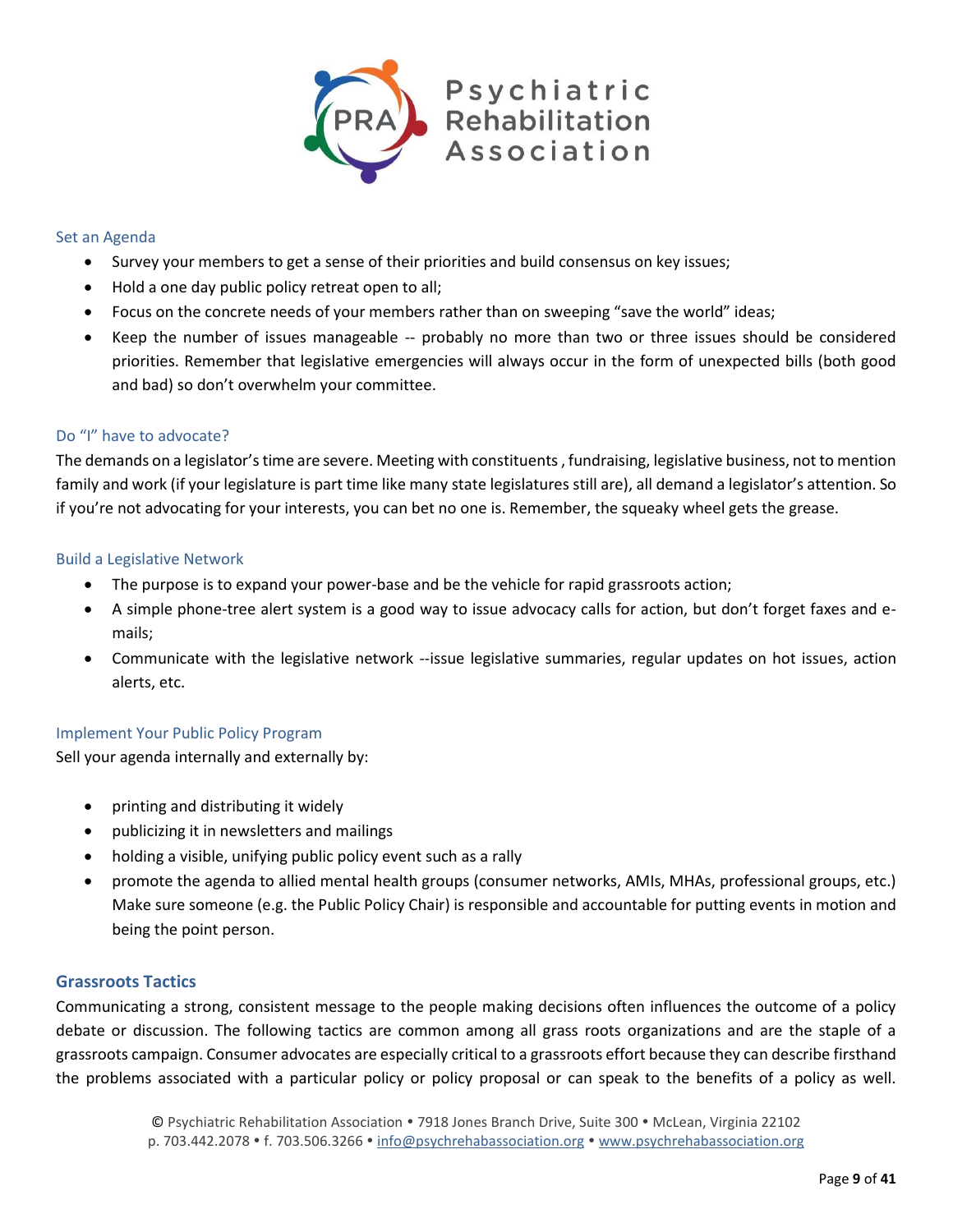

Remember that facts matter. You should point out whenever possible those facts that make your case compelling. For example, arguments for improved community-based mental health care and psychosocial rehabilitation might include statistics demonstrating the economic soundness of offering PSR services and the superior outcomes of those services.

#### <span id="page-9-0"></span>E-mail, Letter & Telephone Campaigns

Letters and phone calls are the most common form of grassroots action and now e-mail is rapidly becoming the fastest and cheapest form of communication. Regardless of how the message is delivered, remember that numbers count. Decision-makers, particularly legislators, will actually count the number of phone calls, letters, and e-mails they get in support of and in opposition to an issue.

Some helpful tips:

- If the call or letter is about a particular bill, use the bill number or title
- Be sure to state up front your support for or opposition to the bill
- Give detailed but concise reasons for your support or opposition
- Always, always, always be polite when communicating your message

#### <span id="page-9-1"></span>Testimony at Hearings

Another way to ensure that legislators hear and understand your message is through direct testimony at legislative hearings. Most legislatures have committees that have jurisdiction over different agencies and programs. Be sure to find out which committees have jurisdiction over issues important to your agency and get to know the members and the staff. That way you have already developed a working relationship when an important issue comes before the committee. When a hearing is held on a specific topic, don't be bashful about asking to provide a witness. The staff will want to know who the witness would be and what that person is likely to say about the issue before the committee. The main point of hearings is to educate the members on a particular issue. Make sure your witness has something to say that sheds new light on an issue, emphasizes a key concern, or represents a viewpoint not often heard.

Most likely you will be asked to provide testimony in advance, and you might also be asked what questions you would like committee members to ask your witness. In your testimony use "people-first" examples – personalize the issue. Always try to use facts or data to support your testimony. For example, if the hearing is on funding you might want to talk about employment rates among consumers at your agency or how much your agency helps save the state taxpayers' dollars by reducing hospitalization rates. Be sure to avoid jargon or verbal shorthand since some committee members might not be familiar with the topic.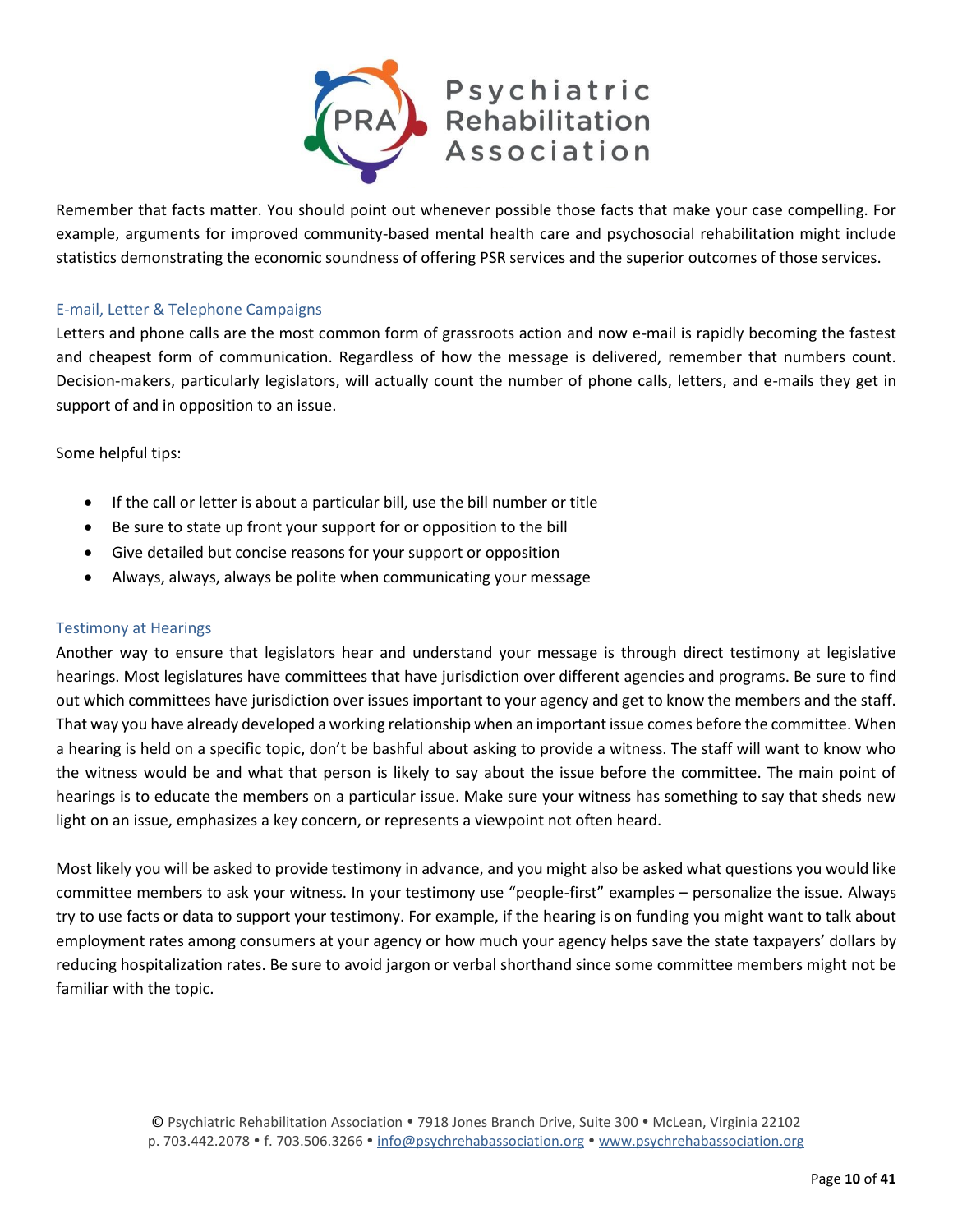

#### <span id="page-10-0"></span>Meeting with Your Representative

The most common way to personally convey your message to your elected official is to meet with that person in his or her office. There are certain common courtesies you should follow when setting up a meeting. First, always schedule your meeting in advance with the office staff. Ask to speak with the person who handles the scheduling. Second, always inform the staff about who will be attending and what issue(s) will be the topic of the meeting. Remember, it is always an advantage if one or more of your group is a constituent of the representative you are meeting with. Before the meeting, if more than one person is attending, pick someone who can open the meeting with introductions. Although you will be asked in advance of the meeting, it can help to focus the discussion if you remind your representative why you are visiting. If the meeting is about a specific bill refer to the bill number and title and be sure someone in your group is familiar with the bill. State why you support or oppose the bill or a provision in the bill and make sure your arguments for or against are cogently and concisely communicated. If possible, try to gauge beforehand whether your representative agrees with your view. If you think they might disagree, try to anticipate what concerns they might have so you can address them in the meeting. And remember--always, always, always be polite.

When the meeting is over be sure to thank your representative for meeting with you and be sure to thank the staff for all their help in setting up the meeting. Staff remember such niceties, especially when communicated to their boss. Be sure to immediately follow up the meeting with a thank you note. If further information has been requested, be sure to provide it as soon as possible. Another way to influence your representative is to invite him or her to visit your agency. A visit to a psychosocial rehabilitation program will make a tremendous impact. A special occasion at the program is a wonderful time to have your representative visit, but any time the program is busy works just as well. Again, work with the representative's staff person who is responsible for scheduling to make arrangements. Be clear about the purpose of the visit and the arrangements. Alert the members of your program to the visit and the kinds of things their representative would like to know about. Invite board members and family to participate as well.

#### <span id="page-10-1"></span>**Allies**

Forming coalitions with other mental health organizations will often prove useful. You are far more likely to be successful in achieving your goal with a broader coalition than if you go it alone. Many hands lighten a heavy load. Here are examples of the possible allies in any coalition:

- Consumers and/or consumer groups such as the local Alliance for the Mentally Ill
- Other psychosocial programs and their state chapters
- Clubhouses
- Community Mental Health Centers
- State and Local Mental Health Associations
- Associations for Ambulatory Behavioral Healthcare
- State psychiatric and psychological associations
- Organizations representing people with different disabilities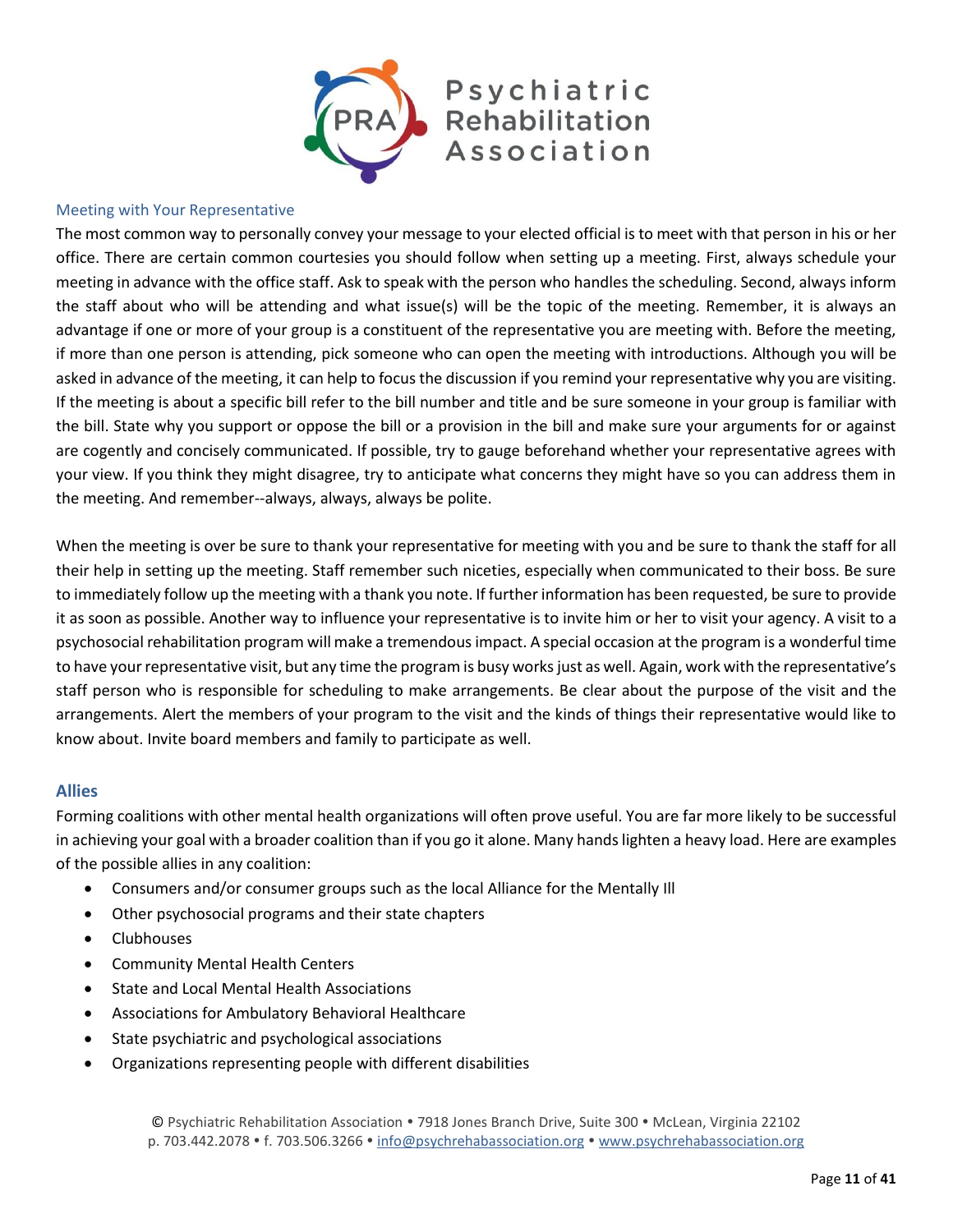

• Protection & Advocacy groups

There might be other organizations that are significant in your community. When pushing for a major initiative, or opposing one, be sure to get as many groups and people as you can mobilized and focused on the goal.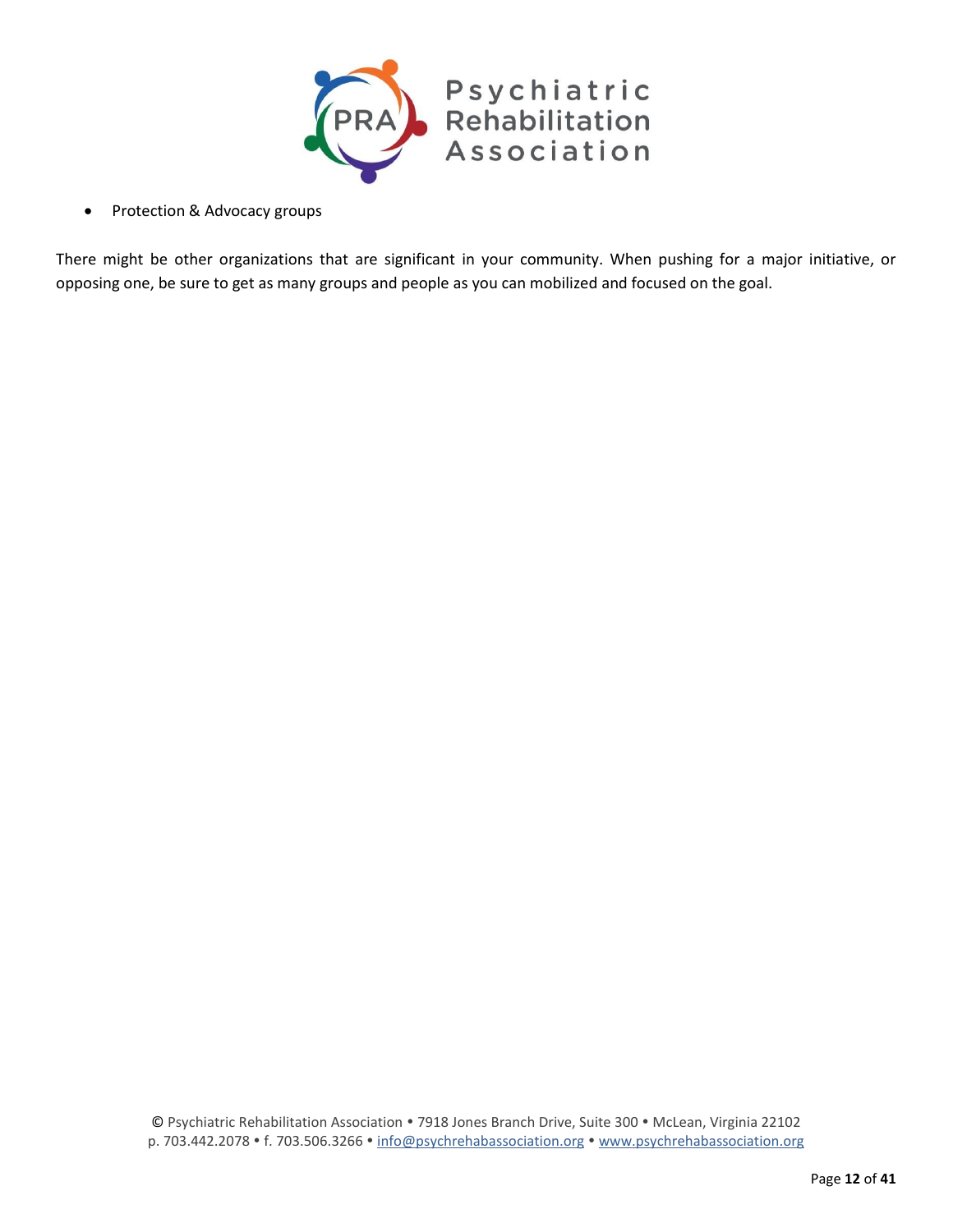

## <span id="page-12-0"></span>Section Two: Legislation & Regulations

## <span id="page-12-1"></span>READING LEGISLATION

Reading legislation can be difficult and time consuming, but it doesn't need to be. Most people attempt to read a bill the way you read a novel or the newspaper -- expecting to read all or a large part of it at once. That's quite natural; after all it's how we were taught in school. Unfortunately, bills are not books or newspaper articles; they are intended to be law. You probably won't get through a bill all at once unless it is just a few pages long. Here are some helpful tips on reading and analyzing a piece of legislation.

- Read the Table of Contents first, if there is one
- Bills are written by Title and Sections. If there isn't a Table of Contents read through the Title and Section headings first.
- Focus on one section or subsection at a time.
- Within each section, focus on each sentence.
- Read carefully and pay attention to key words and phrases. In law, words are everything...words do matter. An "and" instead of an "or" can make all the difference in the world. Example: "The programs funded under this section are X, Y, and Z." "The program funded under this section is X, Y, or Z." The first example is inclusive of all the programs; the second means only one program gets funded.
- Take notes. Take notes or make notes in the margin of the bill if something is unclear, problematic, or important. Sometimes using a highlighter to mark key words in section or paragraph helps bring you back to an issue at a later time. When commenting on legislation, try to offer alternative wording to a section that concerns you. Legislators may not interpret your concerns the way you intended. By offering alternative wording for the legislation, you will ensure your message is communicated clearly and the legislator will have the work of drafting a change already started.

## <span id="page-12-2"></span>LEGISLATION & REGULATION: BOTH ARE LAW, BOTH ARE IMPORTANT

Just as important as influencing legislation is the task of influencing the regulations that executive branch agencies develop to implement the law. Legislators can and do leave issues unresolved when developing legislation. There are many reasons for this: because the issue is politically difficult to resolve, because the legislature does not want to or cannot draft the legislation as precisely as it needs and defers to the agency which can better develop the details, or simply because it is the desire of the legislature to leave the details to regulation. Leaving the details of an issue to regulation can sometimes be more advantageous to advocates. After all, if the law is improperly drafted, it takes the passage of new law to fix the problem, whereas a problem with a regulation can be dealt with at any time. Regulations are drafted by the agency responsible for implementing the law. These regulations have the force of law and their development is ignored at the peril of your program and the people you serve. The critical time to influence the regulatory process is either as the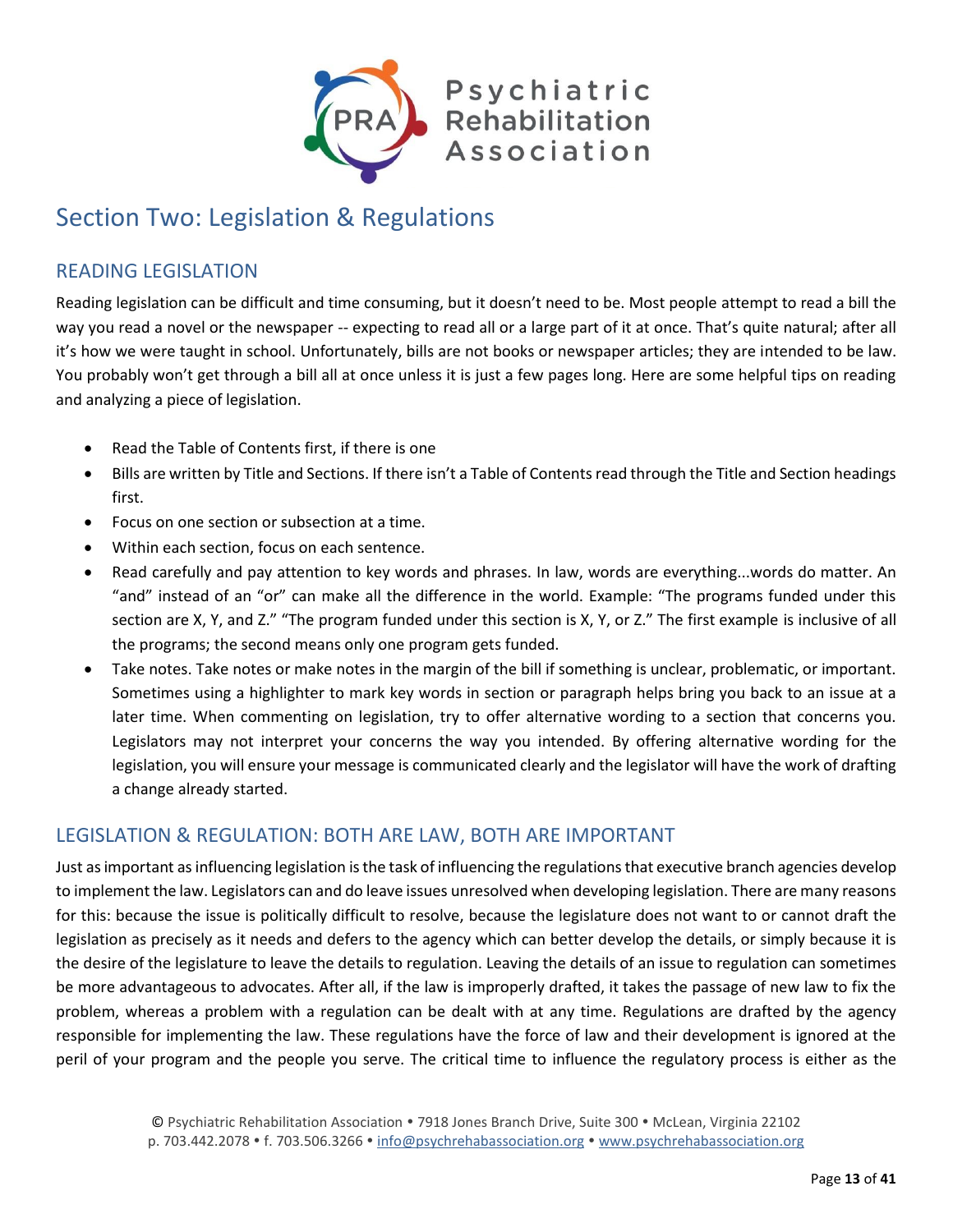

regulation is being drafted or during the comment period after it is drafted. The comment period is that block of time (usually some number of months or days) for the public and interested parties to comment to an agency on the draft regulation. A comment period is usually set for a fixed period of time so be sure to get the comments in before the deadline or they may not be considered by the regulating agency.

Comments can be submitted by the groups that influence legislation -- individuals, programs, consumer groups, etc. In fact, agencies often rely on such comments because they represent the input from the experts in the field or the people for whom the legislation was drafted. Again it is important to offer alternative wording to regulations you feel need to be changed. You make the work of the agency staff much easier by doing so, and are more likely to get your changes into the regulations. Like the legislative process, the regulation writing process can be influenced by the writing of letters. Generally non-written forms of communication (phone calls) are not helpful and are usually ignored. However, meeting with the people writing the regulations can be extremely helpful. These meetings should be set up and conducted in the same way as a meeting with your representative, but because the people writing regulations are non-elected employees of the executive branch they are not obligated to meet with you. However, you should attempt to meet with those involved in the process so that you can make your views known.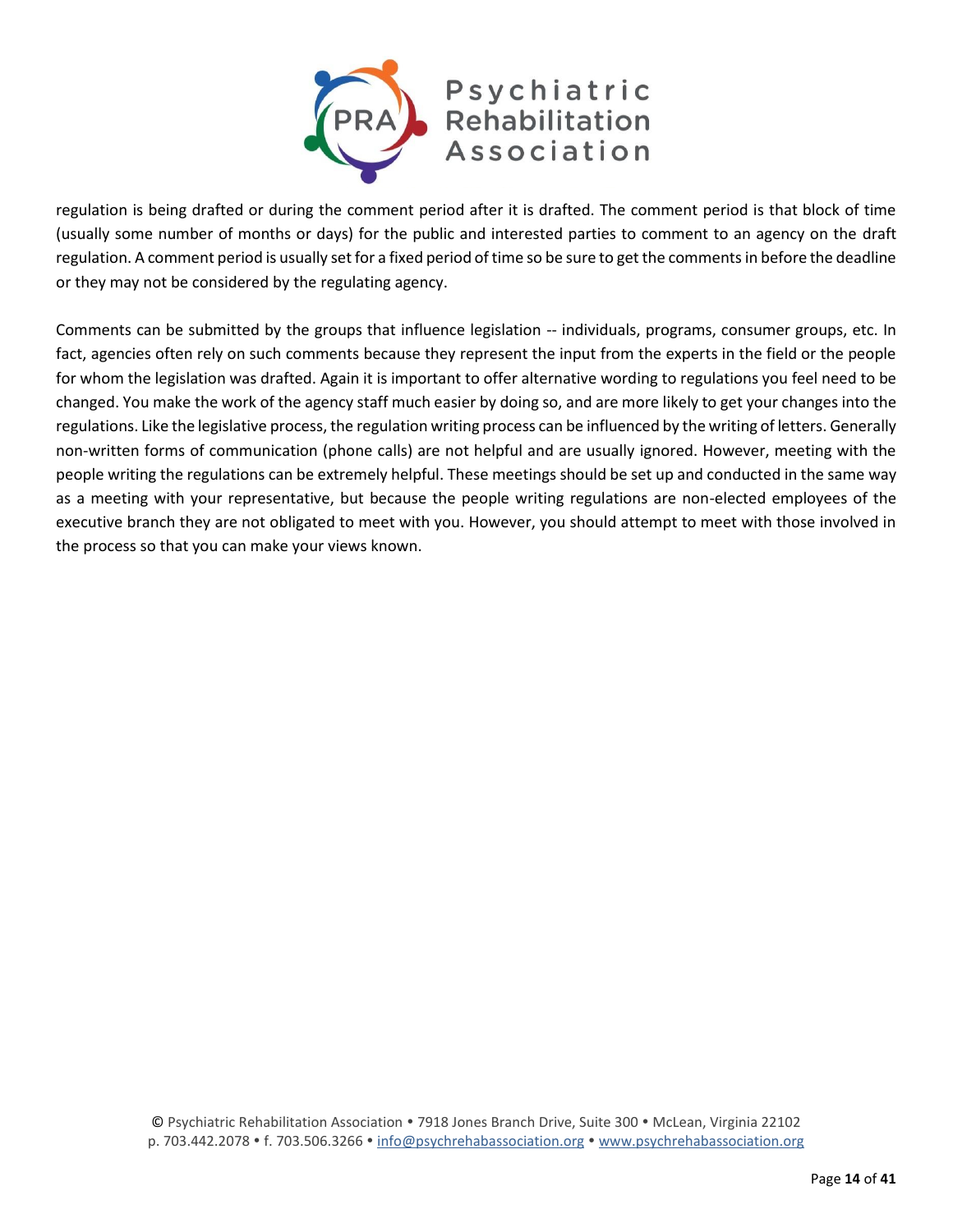

## <span id="page-14-0"></span>Section Three: Media

## <span id="page-14-1"></span>RULES FOR DEALING WITH THE PRESS

The first rule when dealing with the press is to remember that no matter how long or how well you know a reporter, they are NOT your friend. So don't blame them if you say something controversial that ends up in print and gets you into trouble. While relationships are important and reporters value them because they need to cultivate sources of information, always be careful.

The second rule to remember is that ANYTHING you say is fair game. Expect that everything you say could end up in print before the entire world (and given the internet, that is a distinct possibility today). So be careful about what you say and how you say it. In addition, there is no such thing as going on "background." Don't think you can hide a really outrageous comment behind the "on background" screen. If it's juicy enough, the media will use it.

## <span id="page-14-2"></span>TALKING TO THE PRESS: THE "QUOTABLE QUOTE"

Now that you know the rules, how exactly do you get your message across in the most powerful way? The press can be tools for achieving your goal, but for the tool to work you have to know how to use it. One of the things reporters look for is the comment that "sums it all up" or gives them the bottom line in terms of the issue. They also want a statement or comment that grabs the reader. It's sometimes called the "quotable quote" or good copy. If you are a source of "good copy" you are more likely to get a call from the press when a mental health topic comes up. Here's an example: When discussing with a reporter about the excessive number of state psychiatric hospitals given the low total hospital population, the advocate in urging more closures said, "There aren't enough people in all the hospitals to fill even one." This comment ended up in print because it was succinct, to the point, and summarized the issue.

## <span id="page-14-3"></span>ACCURACY MATTERS

Want to ruin your relationship with a reporter? Give them bad information; they may never call you again. If you do not know or are not sure of the answer to a question, especially if numbers are involved (i.e. how many people are in the state hospitals in your state?) then just say you don't know, or say you'll get back to them (and then really do get back to them). Bad information is not a difference of opinion with an opposing party. That happens all the time. Bad information is when the facts you give are wrong. Reporters rely on you to give them the straight story. If you give out unreliable information, they will stop using you as a source.

## <span id="page-14-4"></span>THE BOTTOM LINE: GETTING YOUR MESSAGE OUT

The key to achieving your goal is getting your message out. Getting your message out first is critical. When important issues are being decided, decision makers can be influenced by the news stories on the subject. So, keep in mind the two rules, make sure you make it quotable, and remember that accuracy matters.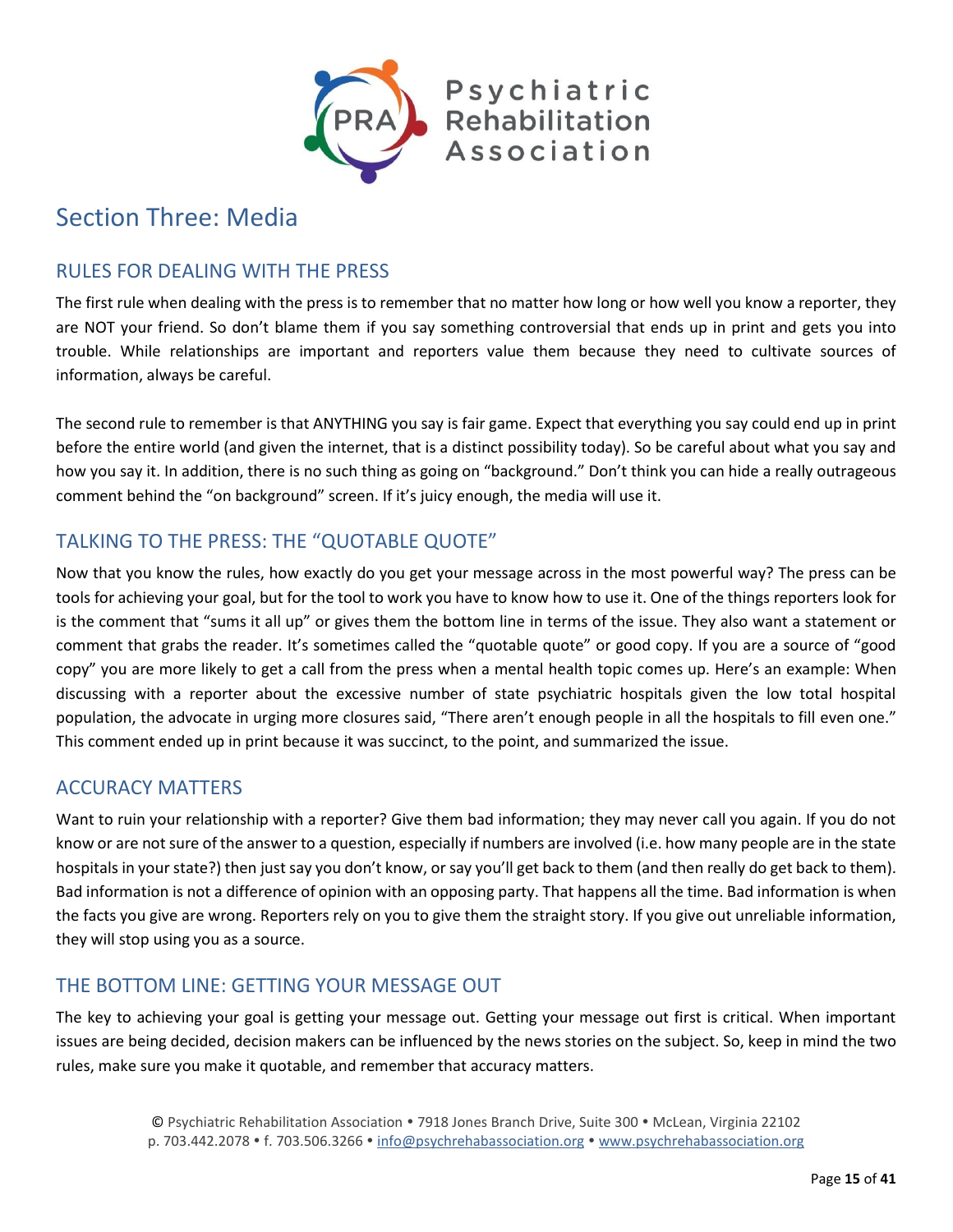

## <span id="page-15-0"></span>PRESS RELEASES AND MEDIA ALERTS

A press release can be used to announce any item of importance to your program. It should tell the story in a concise way, running no more than two pages and answer the basic questions: who, what, when, where, and why. Be sure to include some quotes from key people -- your program's executive director, state chapter president, or the head of your consumer advocacy group. If the press release is being sent in conjunction with a specific event, it should be faxed or mailed so as to arrive the day before the event, and it should be available at the event. A sample press release is included in the Appendix.

Media alerts are a simple one-page announcement of any event that the media might be interested in attending. It contains only the pertinent information -- who, what, when, where, and why. It is always good to include a paragraph (no more) of teaser information. This information might be a short paragraph that will grab the attention of the reporter and provide some background. A sample media alert is in the Appendix.

## <span id="page-15-1"></span>MAKING A PRESS LIST

Developing a good relationship with the media means keeping in touch with them. Keep a list of the reporters you've talked to. Develop a press list that contains addresses, phone and fax numbers, and e-mail addresses so that you can contact them quickly. If possible put a little notation on the issues you've talked to the reporter about most recently. The demands on scarce public dollars are always high and the challenge is to convince legislators that your programs deserve some of those dollars. In order to do that it is important to set yourself apart from the crowd and tell legislators what it is that makes Psychosocial Rehabilitation different from any other services. The next section discusses some of the most powerful points to make.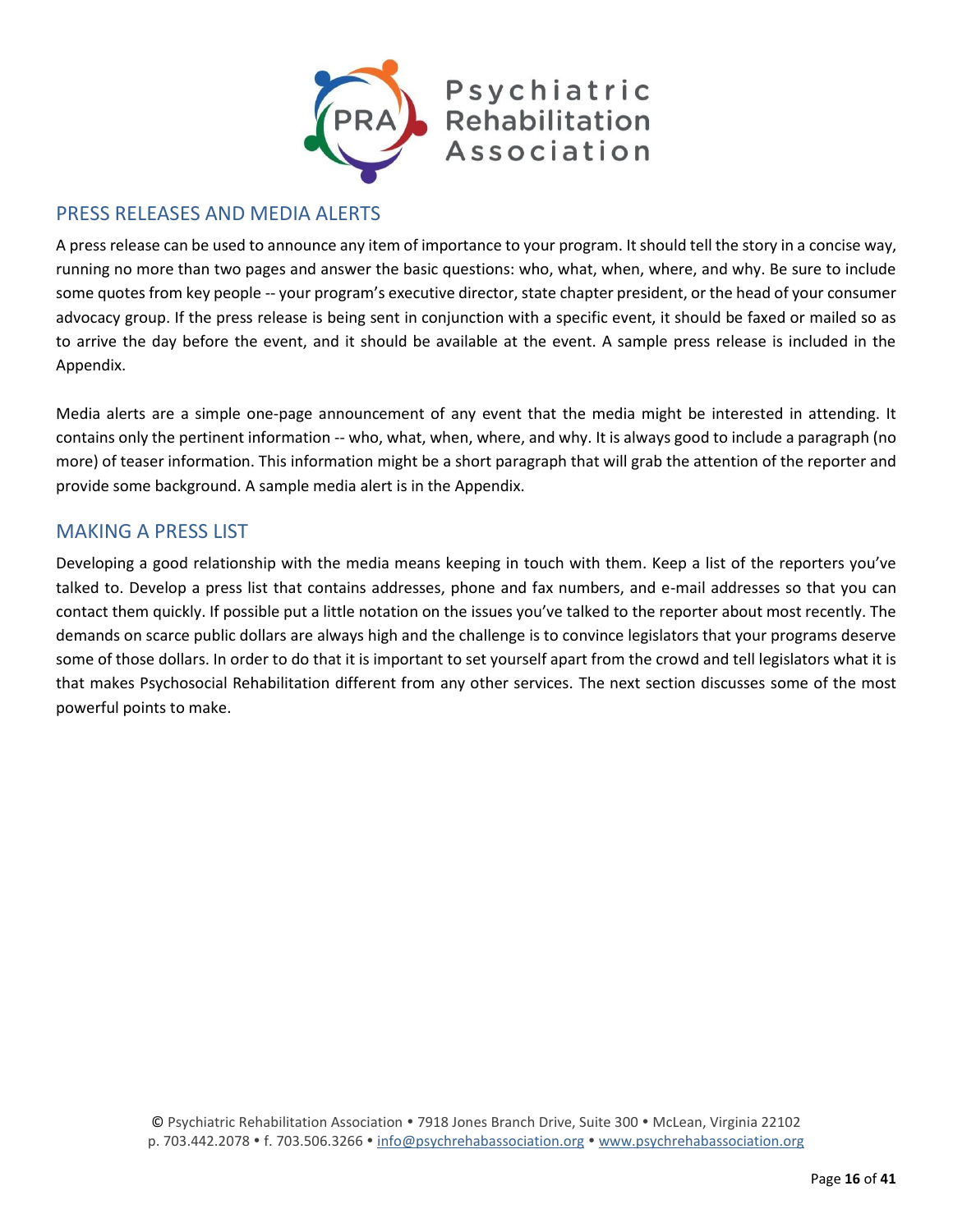

## <span id="page-16-0"></span>Section Four: Selling PSR

## <span id="page-16-1"></span>OUTCOMES, OUTCOMES, OUTCOMES

Today the buyer of services whether an MCO, governmental agency, or private insurer, is looking for outcomes. Now outcomes can mean a lot of different things and the key is to stress the outcomes that are important to the buyer and those that make PSR so unique. The PRA Outcomes Toolkit is a good device for deciding which outcomes to track and also for tracking those outcomes. Basically you will want to stress that PSR programs focus on functional outcomes and not just clinical outcomes. PSR programs look at how the whole person is doing, not just from a medical situation, but also from the viewpoint of housing, employment, etc., because we know all these issues are important. By stressing the functional outcomes your program achieves you demonstrate the uniqueness of the services you provide. For more information about the Toolkit or to order one call HSRI at (617) 876-0426.

## <span id="page-16-2"></span>COST EFFECTIVENESS

Perhaps the biggest concern of most buyers today is cost. Cost explains the rapid growth of managed care. Cost explains the fight for lower taxes -- taxpayers are certain they are not getting their money's worth. The issue of cost is also the second strong point in favor of PSR programs. We know that community-based care is far less expensive than institutional care, and that psychosocial rehabilitation is among the most cost-effective community-based services. Make sure you can provide accurate information on the cost of your program.

## <span id="page-16-3"></span>THE POWER OF A VISIT TO YOUR PROGRAM

When you wrap the first two issues together -- outcomes and cost effectiveness -- psychosocial rehabilitation can compete with any service. However, if doubt remains the clincher in selling PSR is a visit to your program. Nothing is more powerful than having a consumer tell your representative that they didn't have a job or have a place to live until they came to your program. And the best place to have the consumer tell that story is right in your program.

### <span id="page-16-4"></span>EXPERTISE

As a PRA member you have the expertise in the field. Play to our organizational strengths by stressing the PRA Registry, Practice Guidelines, Code of Ethics, and any other relevant accreditation. In many states the majority of funding for psychosocial rehabilitation services continues to come from local and state funds. Knowing exactly what the funding streams are, who influences them and what the regulations governing them are is crucial to optimizing funding for your program. The state mental health authority, the state vocational rehabilitation department and the state Medicaid agency are all potential sources of funding for your program's services. You and your colleagues can shape the funding climate for each of these agencies through your advocacy efforts.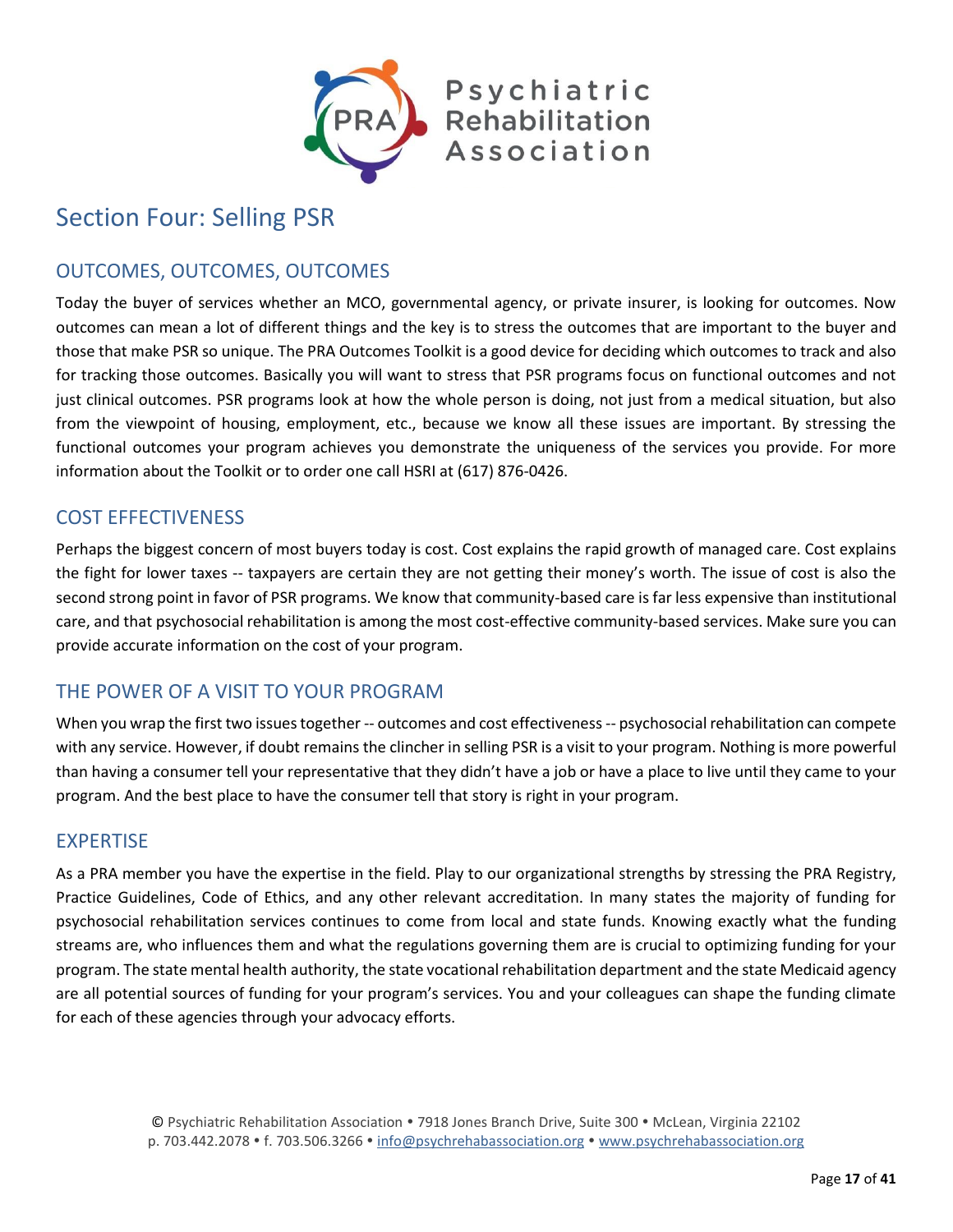

## <span id="page-17-0"></span>THE BUDGET

Influencing spending amounts and setting priorities is an essential component of human service advocacy. The budget process generally begins in the executive branch where agencies and departments develop spending plans for the coming fiscal year. It is critical that mental health advocates be involved in the development of the budgets for their state and the federal government and to make their voices heard. The development and approval of the budget is year-round ongoing process.

Typically, a budget request is drafted by the executive branch then submitted to the legislature for reviewing, revising, and approval. Legislative review is generally done by the Budget Committees of both the House and Senate. In some states, the Budget Committee might be further segmented into subcommittees. The members and staff of these committees play crucial roles in the budget process. Get to know these members and staff, especially those who have key positions of influence on mental health, Medicaid, VR and other areas important to psychosocial rehabilitation. It is essential that they know your priorities. Testifying at budget committee hearings is important so be sure to inquire about potential witnesses for these hearings. Also remember that much can be accomplished through meetings with legislators, both formal and informal, as well as through phone calls and letters.

Legislative power over the budget varies from state to state. In some states the legislature can only add money to the budget or move funds from one priority to another. In other states the legislature may only be able to cut funds. Make sure you know your state's budget process and shape your advocacy strategies accordingly. In addition to state funds, there are a number of federal or federal/state programs that can also provide funding. Here is a description of each.

### <span id="page-17-1"></span>**HEALTHCARE**

#### <span id="page-17-2"></span>**Medicaid**

Medicaid is a means-tested medical entitlement program jointly funded by the federal government and the states. In all but a few states, Medicaid is automatically available to people on SSI, or Supplemental Security Income. Medicaid provides a broad array of services to persons with disabilities, including people with mental illness. However, many of these services are available only if the state chooses, or opts, to provide the service. This means you must advocate to convince your state legislature to adopt or modify a Medicaid option. This is usually a multi-year process but well worth the effort. An influx of Medicaid funding can dramatically enhance funding for rehabilitation services. Described below are three state options for people with mental illness.

#### <span id="page-17-3"></span>Clinic Option

States can choose to provide many of the same services in a community setting that are available in a hospital outpatient setting, such as prescribing medication, but the clinic cannot be a part of the hospital.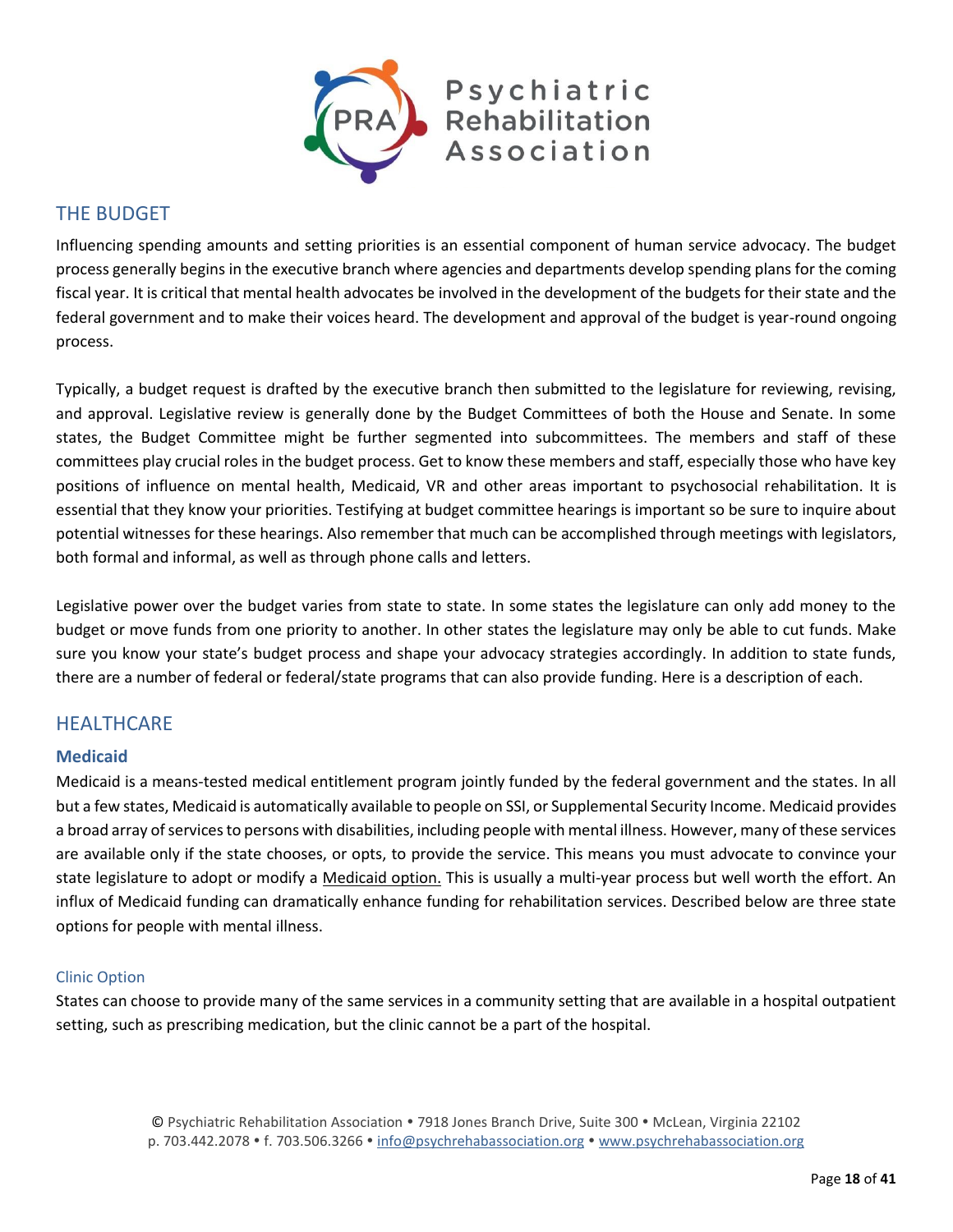

#### <span id="page-18-0"></span>Rehabilitation or Rehab. Option

Allows states to offer rehabilitative services that are "recommended by a physician or other licensed practitioner of the healing art within the scope of their practice under state law." Those services must have as their goal "the maximum reduction of...mental disability and restoration of an individual to the best possible functional level." The rehabilitation option has few restrictions and is more flexible than most Medicaid options.

#### <span id="page-18-1"></span>Targeted Case Management

Medicaid law allows states to provide services "which will assist individuals in gaining access to needed medical, social, education, and other services. States may limit this option to persons with mental illness only, or people with HIV and/or AIDS. This is a waiver program, and unlike an option, can only be provided upon written approval of the Secretary of the US Department of Health and Human Services (HHS). It allows a state to waive certain requirements, such as the statewide provision of services and comparability of services across eligible populations -- thus the term "targeted" case management.

#### <span id="page-18-2"></span>**Medicaid Managed Care**

#### <span id="page-18-3"></span>What is Managed Care?

Managed care is a health care cost containment strategy that was developed in the early 1970s. The concept was that healthcare payers could both contain costs and ensure quality of care if recipients of care could be assigned to "networks" of providers. The federal law exempts such networks, called Health Maintenance Organizations (HMOs), from the antitrust laws and allows the establishment of such networks, or exclusive groups of providers, whose members all agree to accept a certain fee for providing services to the enrolled recipients.

#### <span id="page-18-4"></span>Why Medicaid Managed Care?

For most of the late 1970s and throughout the 1980s, healthcare costs in public sector programs like Medicaid grew at rates that most federal and state legislators felt were unsustainable. With state Medicaid budgets consuming as much as 50% of some state budgets, governors clamored for relief. The federal government responded by allowing states to experiment with different cost containment strategies. These cost containment strategies fall under two waivers known by their section numbers in federal Medicaid law – 1915(b) waivers and 1115 waivers. These waivers allow states to escape the myriad of Federal Medicaid requirements (thus the term waiver) and each has different rules. A state waiver must be approved, and renewed, by the federal government's Health Care Financing Administration (HCFA). These waivers basically allow states to limit consumer freedom of choice in seeking care and permit states to limit consumers' choice of services to those who belong to the network.

#### <span id="page-18-5"></span>*1915(b) Waivers*

1915(b) Waivers allow a state to develop experimental mandatory managed care projects, primarily by allowing a state to "waive" Medicaid's requirement of recipient freedom of choice in choosing a health care provider. These waivers are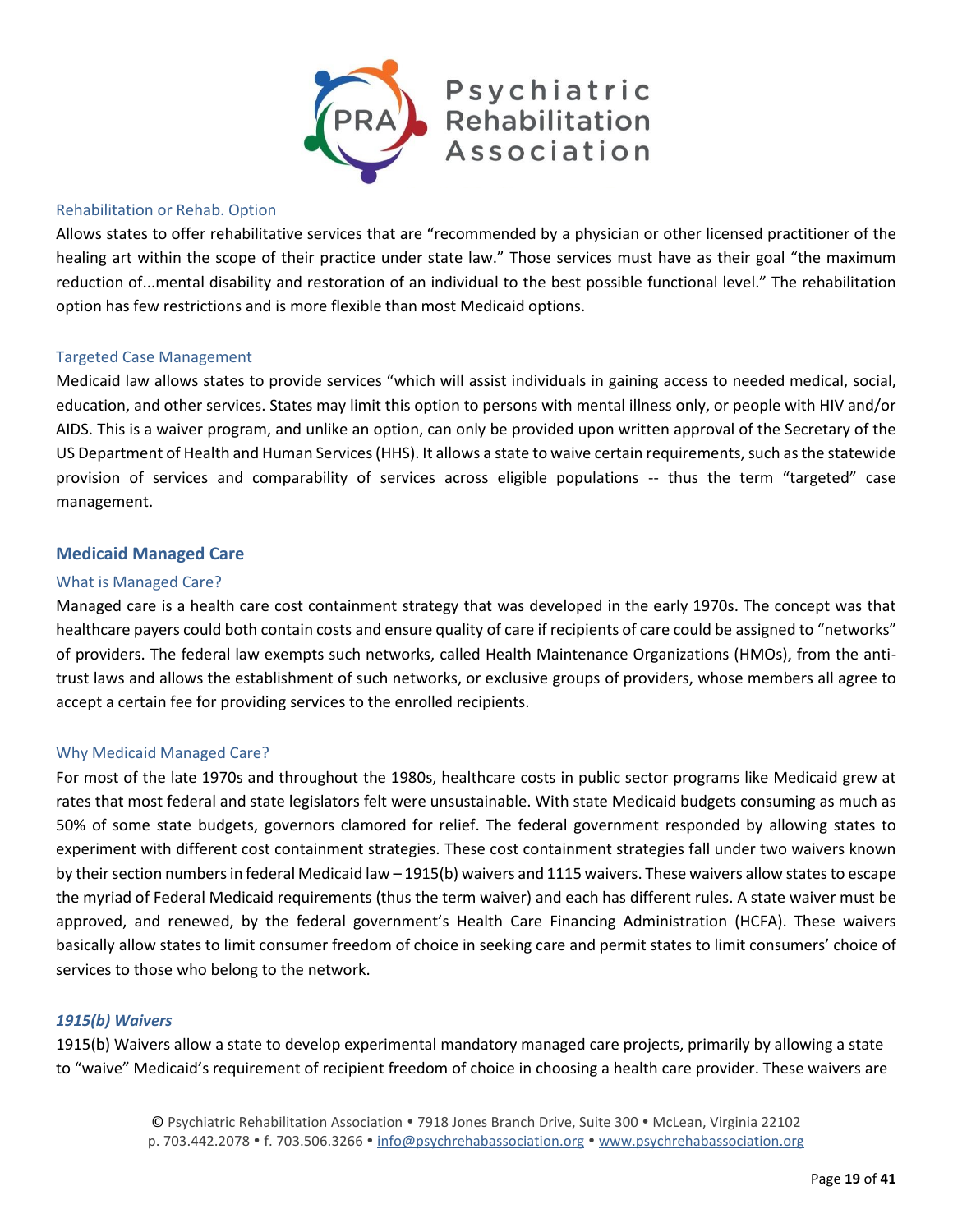

approved for two-year periods and may be renewed at two-year intervals. The following states have 1915(b) waivers that include the provision of mental health services: Arkansas, California, Colorado, Connecticut, Florida, Iowa, Kentucky, Michigan, Missouri, Montana, Nebraska, New Mexico, North Carolina, Oregon, Pennsylvania, South Dakota, Texas, Utah, Washington, and Wisconsin.

#### <span id="page-19-0"></span>*1115 Waivers*

1115 waivers are more extensive than 1915(b) waivers and, accordingly, the application process is more extensive as well. They permit states to do things not ordinarily allowed under Medicaid law. They allow states to enroll Medicaid beneficiaries into mandatory managed care and modify Medicaid eligibility standards. Under an 1115 waiver, states managed care plans cannot cost more than fee-for-service (budget neutrality) and they must ensure adequate access and quality of care. 1115 waivers can be granted for up to five years at a time. The following states have 1115 waivers that include mental health services: Alabama, Arizona, Colorado, Delaware, the District of Columbia, Hawaii, Kentucky, Maryland, Massachusetts, Minnesota, New Jersey, New York, Ohio, Oklahoma, Oregon, Rhode Island, Tennessee, Vermont, and Wisconsin.

For more information about Medicaid and Medicaid managed care contact your state Medicaid agency or your state's managed care or behavioral managed care contractor.

#### <span id="page-19-1"></span>**Medicare**

Medicare is a program funded entirely by the Federal government and therefore coverage is identical from state to state. Persons who receive Supplemental Security Disability Income (SSDI) may have Medicare instead of Medicaid. Medicare will pay for inpatient services, clinic visits and partial hospitalization services. Medicare does not currently cover psychosocial rehabilitation services.

#### <span id="page-19-2"></span>Partial Hospitalization Services (PHS)

This service was included in Medicare in 1990 to provide acute care mental health services to individuals who would need full hospitalization if partial hospitalization were otherwise not available. Partial Hospitalization may be furnished only by hospitals to their outpatient populations or by a Community Mental Health Center (CMHC). Individuals eligible for PHS comprise two groups: individuals discharged from a psychiatric hospital for whom PHS is provided in lieu of continued inpatient treatment; and individuals who exhibit disabling psychiatric symptoms as a result of an acute exacerbation of a severe and persistent mental illness for whom PHS is provided in lieu of inpatient psychiatric hospitalization. Three requirements must be met to receive PHS: a physician must certify that the individual would need inpatient treatment in the absence of PHS; an individual written plan of care must be established and periodically reviewed by the physician; and the patient must be under the care of a physician. Services under PHS must be intensive active treatment including a combination of medical and nursing interventions, individual and group therapy, occupational therapy, family counseling, and various therapeutic activities that are not primarily recreational or diversionary in nature. Individuals must need six hours of programming for five days per week and frequency can be reduced as symptoms subside to four days and later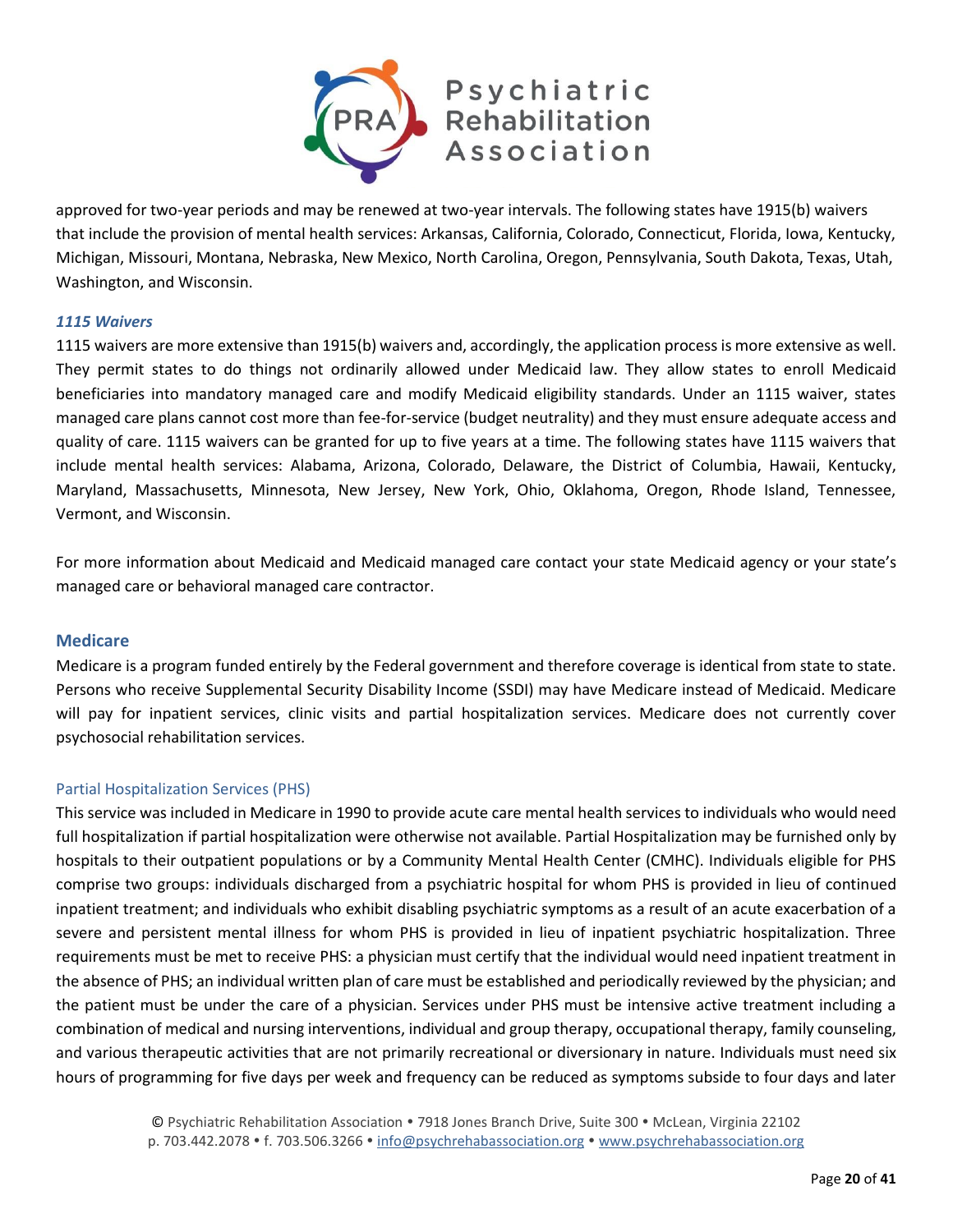

three days of attendance. Once it reaches this level, the need for PHS in lieu of inpatient care is considered not indicated and discharge is made to a lower level of outpatient care.

A new Prospective Payment System (PPS) has been instituted to hold down the growing costs of this PHS. PPS is a form of capitation on an individualized basis. Currently, the Medicare regulations have set the PPS at \$208.25 per day, of which \$46.78 is the beneficiary's copayment. Partial Hospitalization Services are under a high level of scrutiny by the Health Care Financing Administration following an investigation that found high levels of fraud and abuse. Any agency that offers PHS must adhere to the regulations rigorously or risk losing the ability to be reimbursed for any Medicare services. Information about Medicare and Medicare services is available through your state Medicare Intermediary or regional Medicare office.

### <span id="page-20-0"></span>HOUSING

Housing is generally the largest single expense low-income households' face. People with disabilities who may be receiving Supplemental Security Income (SSI) or who work in low wage jobs find it very difficult to find housing that is affordable. According to the federal government, housing is affordable to a low-income family as long as the cost of housing (rent or mortgage/tax payments plus basic utilities) does not exceed 30 percent of household income. Consistent with this standard, households earning \$11,000/year (minimum wage) cannot afford to pay more than \$275/month for rent and utilities.

| <b>Annual Income</b>     | <b>Affordable Housing Cost</b> |
|--------------------------|--------------------------------|
| \$6,000 (SSI)            | \$150                          |
| $$11,000$ (minimum wage) | \$275                          |
| \$15,000                 | \$375                          |
| \$20,000                 | \$500                          |

#### <span id="page-20-1"></span>**Department of Housing & Urban Development**

Most of these low-income programs are funded by the U.S. Department of Housing and Urban Development (HUD). Though all of these programs are federally funded, some (as indicated) are administered and available through your state or city housing and community development offices. Information regarding housing funding is available through the Department of Housing and Urban Development at www.hud.gov or through your local Public Housing Authority (PHA). Information is also available through the Technical Assistance Collaborative at www.tacinc.org.

#### <span id="page-20-2"></span>Public Housing Agencies and the PHA Plan

Public Housing Agencies (PHAs) were created by the Housing Act of 1937 to develop, own, and manage federal public housing under contract with HUD. PHAs are overseen by a Board of Commissioners that is either elected or appointed by the city or town. PHAs administer federal public housing units as well as Section 8 tenant-based certificates and vouchers. Historically, PHAs have been highly regulated by HUD. However, recent federal legislation has given greater flexibility to PHAs to decide how to use federal housing resources to meet housing needs in local communities. Beginning in 2000,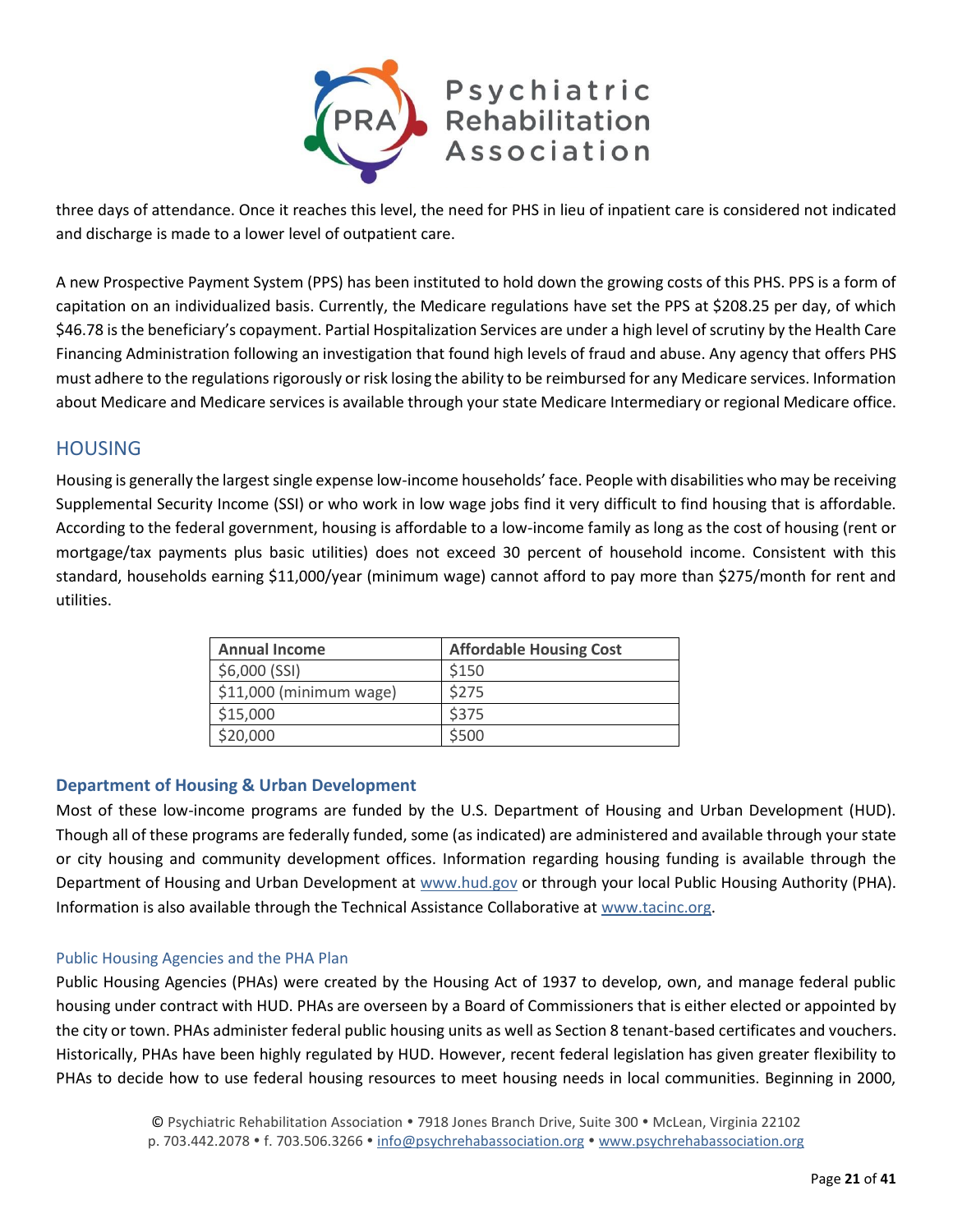

PHAs are required to prepare and submit to HUD a five year Public Housing Plan covering all aspects of a PHA's operations, including PHA income targeting and tenant selection preferences for federal public housing units and Section 8 rent subsidies. The PHA Plan must be developed in consultation with a Resident Advisory Board and be consistent with the housing needs and housing strategies described in the community's HUD mandated Consolidated Plan. (See Consolidated Plan below)

#### <span id="page-21-0"></span>*Federal Public Housing Units*

Federal public housing is developed, owned, and operated by PHAs. HUD provides an operating subsidy for federal public housing developments to pay for the costs of operating and managing the housing not covered by tenant rents. Public housing tenants typically pay a limited percentage (usually 30 percent) of their income as rent to the PHA. Through the PHA Plan described above, PHAs may establish tenant selection preferences for their public housing units. PHAs may also designate studio and one-bedroom public housing units as "elderly only" housing – and reduce the supply of public housing units available to people with disabilities. However, PHAs may legally designate "elderly only" housing only if the PHA has a separate HUD-approved PHA Allocation Plan requesting the designation.

Since the 1970s HUD has funded very few new units of public housing. Many PHAs are now competing for HUD's Hope VI Public Housing Revitalization Program, which provides funding for the demolition and redevelopment of older and deteriorated public housing. In an effort to revitalize the image of public housing, public housing units developed under the Hope VI program are frequently targeted to moderate income households rather than low-income households.

#### <span id="page-21-1"></span>*Section 8 Certificates and Vouchers*

The Section 8 tenant-based certificate and vouchers programs were created by Congress as an alternative to public housing and privately owned subsidized housing developments to allow low income households more choice in housing and to reduce the concentration of low income households living in particular neighborhoods, especially in urban areas. The Section 8 program is administered by PHAs and provides tenant-based rental subsidies that can be used in privately owned rental housing chosen by the program participant that meets Section 8 guidelines. Since 1974, this program has become the major form of federal housing assistance available to very low-income households.

Under new public housing reform legislation, the Section 8 certificate and voucher programs will be merged into the new Housing Choice Voucher Program. The Housing Choice voucher provides a rent subsidy paid by the PHA on behalf of the program participant directly to the landlord. When new Section 8 participants receive a Housing Choice voucher, they may pay no more than 40 percent of their income in rent. The amount of the Section 8 rent subsidy is based on HUD Fair Market Rents for the area. Until 1995, PHAs were required to provide preference to very low-income families (income below 50% of median) who were homeless or at risk of homelessness. However, those requirements were eliminated by Congress. Under new federal laws, PHAs must target at least 75 percent of their Section 8 rent subsidies to households with incomes below 30 percent of median income. PHAs may also establish other tenant selection preference categories that are consistent with local housing needs. For example, PHAs may adopt a local preference for people with disabilities,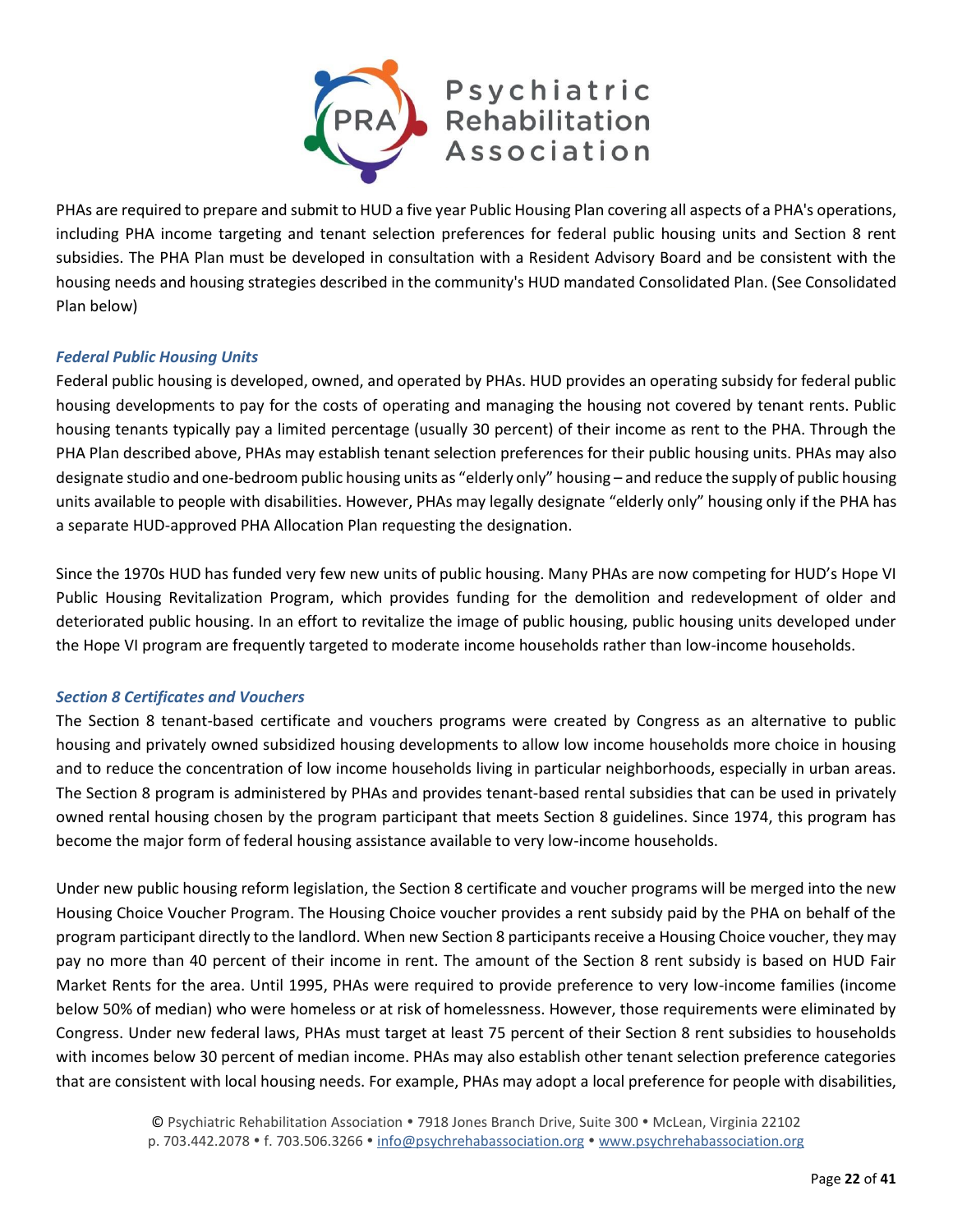

although there is no requirement that they must do so. There is usually a long waiting list for Section 8 certificates and vouchers, and many PHAs open their Section 8 waiting lists for new applicants for very limited periods of time.

#### <span id="page-22-0"></span>*The Section 8 Mainstream Program for People with Disabilities*

In 1997, 1998, and 1999, Congress appropriated several set-asides of Section 8 rent subsidies targeted exclusively for people with disabilities. During this three year period, approximately 26,000 new Section 8 rent subsidies targeted to people with disabilities were made available by HUD to PHAs Most of these rent subsidies were intended by Congress to replace the federal public and assisted housing units that are no longer available to people with disabilities because of the designation of "elderly only" housing. These Section 8 rent subsidies are usually referred to as the Section 8 Mainstream Program for People with Disabilities. Unfortunately, very few PHAs actually applied for Section 8 Mainstream funding. To address this lack of interest on the part of PHAs, in 1999 Congress directed HUD to modify the Section 8 Mainstream program and permit non-profit disability organizations as well as PHAs to apply and administer the program. Non-profit organizations are required to run the Section 8 program in the same manner as PHAs.

#### <span id="page-22-1"></span>Privately Owned Federally Subsidized Rental Housing

Beginning in the early 1960s, Congress created a number of programs that encouraged the development of privately owned subsidized housing. During the 1970s, HUD stimulated the development of privately owned affordable housing through such programs as the Section 221(d)3 and Section 236 programs which combined long term mortgages with federal mortgage insurance. After Congress created the Section 8 program in the 1970's, many of these properties also received Section 8 project based rental assistance for some or all of the units. Until 1992, the one bedroom Section 8 units in these developments were targeted by law to elderly households (age 62 and older) and people with disabilities under age 62. Since the mid-1990s, owners have had the discretion to restrict or exclude people with disabilities from moving into these properties under federal "elderly only" housing policies. In the 1970s and early 1980s, the Section 8 New Construction and Section 8 Substantial Rehabilitation Program was also used to encourage new subsidized housing development. As an incentive to expand private subsidized housing production / rehabilitation activities, HUD made a 15 year commitment of Section 8 rent subsidies to housing developers who were then required to provide the units to Section 8 eligible households, including people with disabilities. Developers used this Section 8 guarantee to obtain financing from other sources. Since 1992, these properties have also been permitted to adopt "elderly only" housing policies and limit the occupancy of units by people with disabilities under age 62.

The Washington D.C. based Consortium for Citizens with Disabilities Housing Task Force and the Technical Assistance Collaborative Inc. in Boston have estimated that by the year 2000, as many as 273,000 federally subsidized housing units may have been converted to "elderly only" housing – and no longer be available to people with disabilities under the age of 62. Most privately owned federally subsidized Section 8 developments in the United States are "at-risk" of conversion to market rate housing due to expiring HUD contracts and mortgage "pre-payment" options being exercised by the owners of these developments.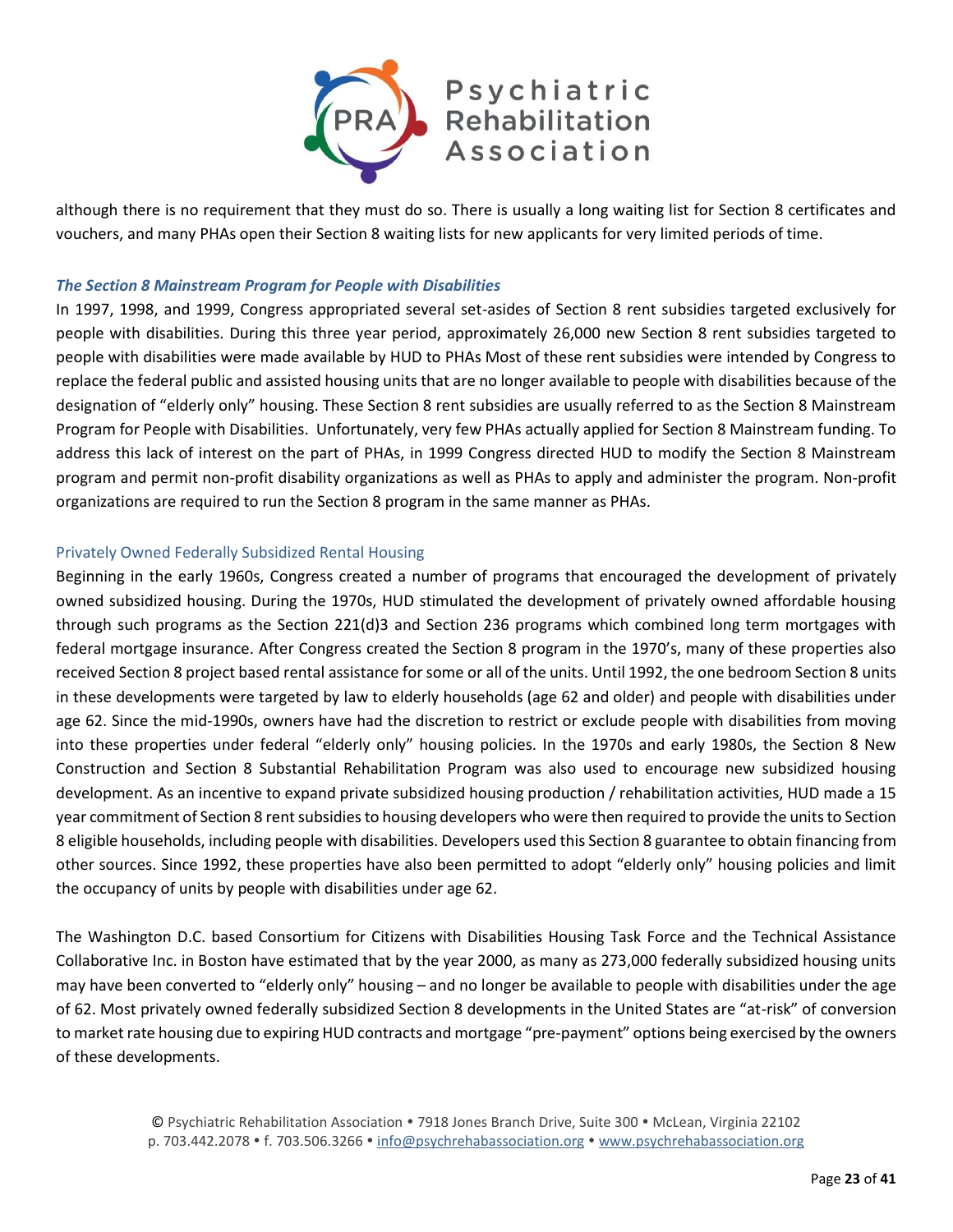

#### <span id="page-23-0"></span>The Consolidated Plan (ConPlan)

The ConPlan is a HUD mandated application and strategic planning document prepared by all states and certain local government jurisdictions every year. The Consolidated Plan controls the use of 4 HUD programs administered by state and local housing officials and must be approved by HUD each year. These four HUD programs are: the HOME Program; the Community Development Block Grant Program; the Emergency Shelter Grant Program; and the Housing Opportunities for People with AIDS Program.

The ConPlan should not be treated as another bureaucratic requirement. It is intended to be a comprehensive, long range (5 year) planning document that describes housing needs and market conditions, housing strategies, and outlines an action plan for the future investment of federal housing funds. The ConPlan is important to the disability community because it controls how federal housing funds will be used to expand affordable housing opportunities, and who will benefit from these affordable housing activities. The housing needs and housing strategies adopted in the Consolidated Plan are also intended to influence the development of other HUD mandated strategic plans – specifically the new Public Housing Plan prepared by PHAs and the Continuum of Care Plan which guides the use of HUD McKinney Homeless Assistance Programs.

#### <span id="page-23-1"></span>*HOME Program*

Congress created the HOME Investment Partnerships Program in 1990. The HOME program is a formula grant of federal housing funds to states and local jurisdictions. Local jurisdictions are larger cities and consortia of smaller communities (called "Participating Jurisdictions"). HOME funds can be used for the following uses:

- Rental housing production and rehabilitation loans and grants;
- First-time homebuyer assistance;
- Rehabilitation loans for homeowners;
- Tenant-based rental assistance (2 year renewable contracts).

All housing developed with HOME funds must serve low and very low income individuals and families. For rental housing, at least 90 percent of HOME funds must benefit families whose incomes are at or below 60 percent of area median income; the remaining 10 percent must benefit families with incomes at or below 80 percent of area median income. Fifteen percent of state or local HOME funds must be set-aside for use by community based non-profit organizations (called "CHDOs"). During 1999, Congress appropriated \$1.6 billion that was allocated by formula to approximately 500 communities and states.

#### <span id="page-23-2"></span>*Community Development Block Grant*

The Community Development Block Grant (CDBG) program is a federal grant provided to CDBG "entitlement communities" (typically municipalities with populations of over 50,000 and urban counties with populations of over 200,000) and to all states. States may use CDBG funds only in non-entitlement communities, including rural areas. During 1999, Congress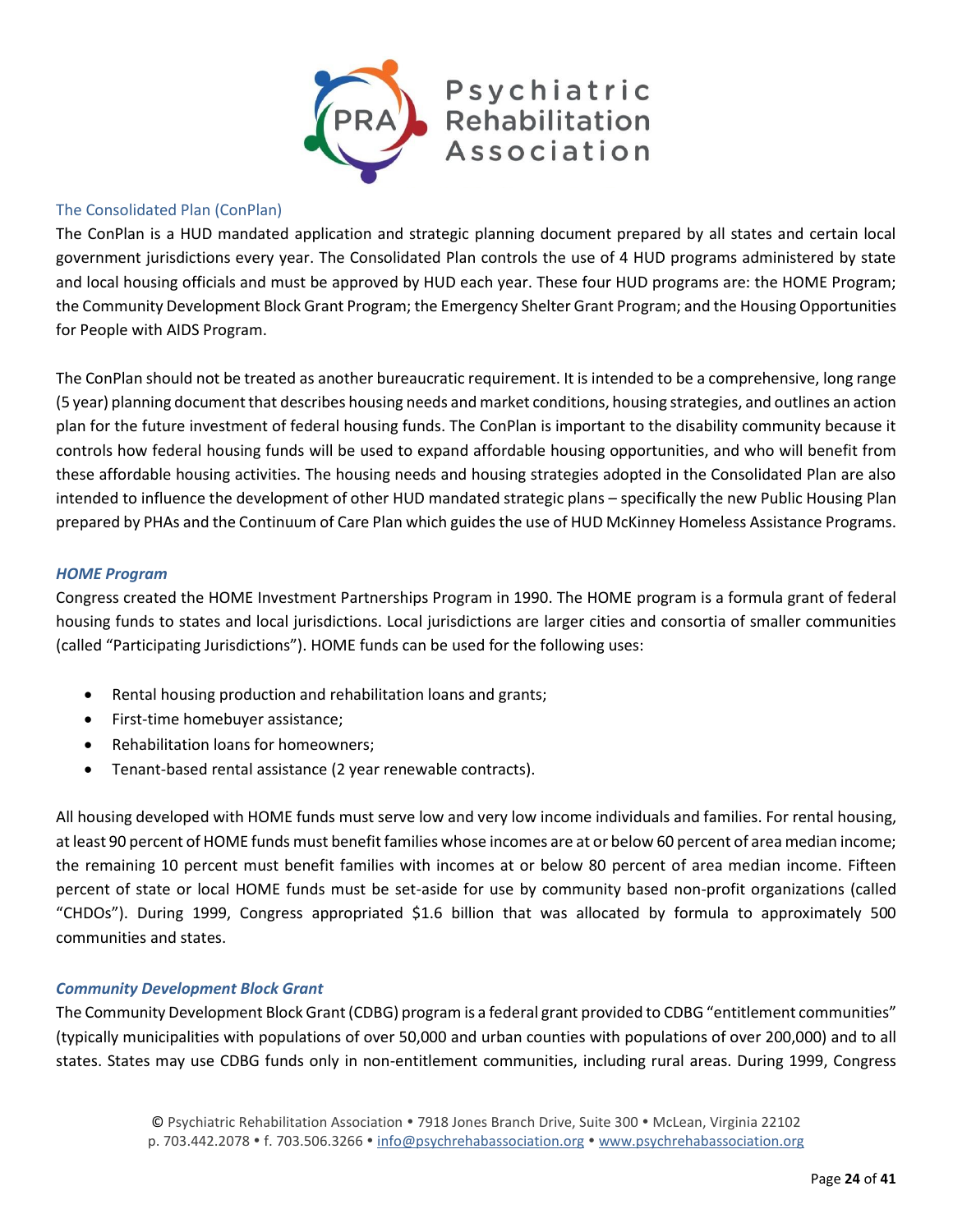

appropriated \$4.75 billion for the CDBG program. At least 70 percent of CDBG funds must be used to benefit low and moderate-income people by providing decent housing and a suitable living environment, and by expanding economic opportunities. CDBG can be spent on any of the following activities:

- Housing rehabilitation (loans and grants to homeowners, landlords, non-profits, developers);
- New housing construction (only if completed by non-profit groups);
- Purchasing land and buildings;
- Construction of public facilities such as shelters for the homeless;
- Construction of neighborhood service centers or community buildings;
- Code enforcement, demolition, and relocation funds for people displaced because of CDBG projects;
- Making buildings accessible to the elderly and handicapped; and
- Public services (capped at 15 percent of a jurisdictions CDBG funds) such as employment services and health and child care.

#### <span id="page-24-0"></span>*Emergency Shelter Grant (ESG)*

HUD's ESG program provides grants to states and localities to address the needs of homeless individuals and families. Eligible activities for use of ESG include:

- Renovation, major rehabilitation, or conversion of buildings for use as emergency shelter;
- Up to 30% on essential services for the homeless;
- Up to 30% on homeless prevention efforts;
- Shelter operating costs, such as maintenance, insurance, utilities, rent, and furnishings (no more than 10% for operating staff costs).

#### <span id="page-24-1"></span>*Housing Opportunities for People with AIDS program (HOPWA)*

The HOPWA is a HUD program that funds housing and services for people with AIDS. It is available as a block grant to states and larger metropolitan areas based on the incidence of AIDS in these areas. Approximately \$225 million was appropriated for HOPWA in FY '99. Eligible activities under the program include:

- Housing information and coordination services;
- Acquisition, rehabilitation and leasing of property;
- Project-based or tenant-based rental assistance;
- Homeless prevention activities;
- Supportive services;
- Housing operating costs;
- Technical assistance; and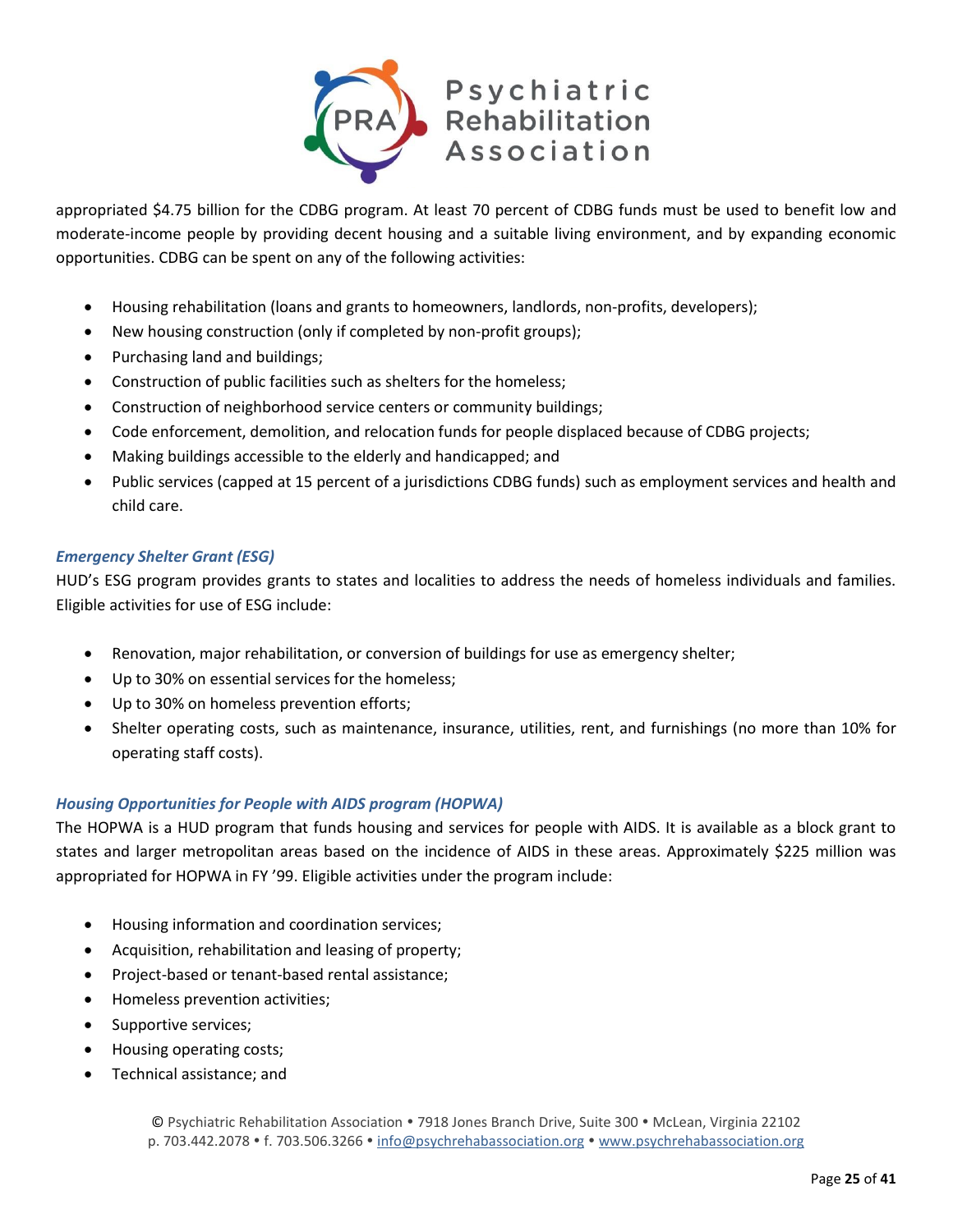

• Administrative expenses.

#### <span id="page-25-0"></span>Low Income Housing Tax Credit (LIHTC)

The federal government created the LIHTC program in 1986 to provide incentives for investment in low-income housing development by giving federal tax credits to investors in affordable low-income housing. Private investors (such as banks, corporations) buy the tax credits from the affordable housing developer. The affordable housing developer then uses these proceeds called equity (usually in combination with other financing) to construct or rehabilitate affordable housing. Because developers of affordable housing must often piece together various forms of financing, the LIHTC has become a critical piece of overall project financing. State Housing Finance Agencies develop plans, called Qualified Allocation Plans (QAP), describing how they will allocate LIHTC for new affordable housing projects. The federal government sets basic long-term affordability requirements on LIHTC projects. Under LIHTC, at least 20% of the units must be reserved for households earning less than 50% of the area median income or at least 40% of the units must be reserved for households earning up to 60% of area median income. LIHTC projects are required to by federal rules to accept applications from households with Section 8 certificates or vouchers, provided the household meets other tenant screening criteria.

#### <span id="page-25-1"></span>McKinney Continuum of Care

Since the mid-1990s, HUD's homeless programs have been made available through the Continuum of Care approach – that is a local or state network or system designed to coordinate efforts to address homelessness. The Continuum of Care approach is intended to help communities develop the capacity to envision, organize and plan comprehensive and longterm solutions to addressing the problem of homelessness in their community. This comprehensive approach encourages communities to prioritize gaps in the housing and services available for homeless people and develop long term strategies and action plans to address these gaps using HUD McKinney as well as other housing and service resources. There are three HUD McKinney programs available through the McKinney Homeless Assistance national competition announced each year in HUD's Notice of Funding Availability (SuperNOFA).

#### <span id="page-25-2"></span>*The Supportive Housing Program (SHP)*

The SHP program provides supportive housing and/or supportive services to homeless persons. SHP funding can be used to create transitional housing (temporary housing and services for up to 24 months); create permanent supportive housing for people with disabilities; or provide supportive services not in conjunction with SHP-funded housing. Eligible activities for use of SHP funds include:

- Acquisition of structures for supportive housing or to provide supportive services
- Rehabilitation of structures for supportive housing or to provide supportive services
- New construction of buildings for supportive housing where there is a lack of appropriate units that could be rehabilitated or the new construction costs substantially less than rehabilitation
- Leasing of structures for supportive housing or to provide supportive services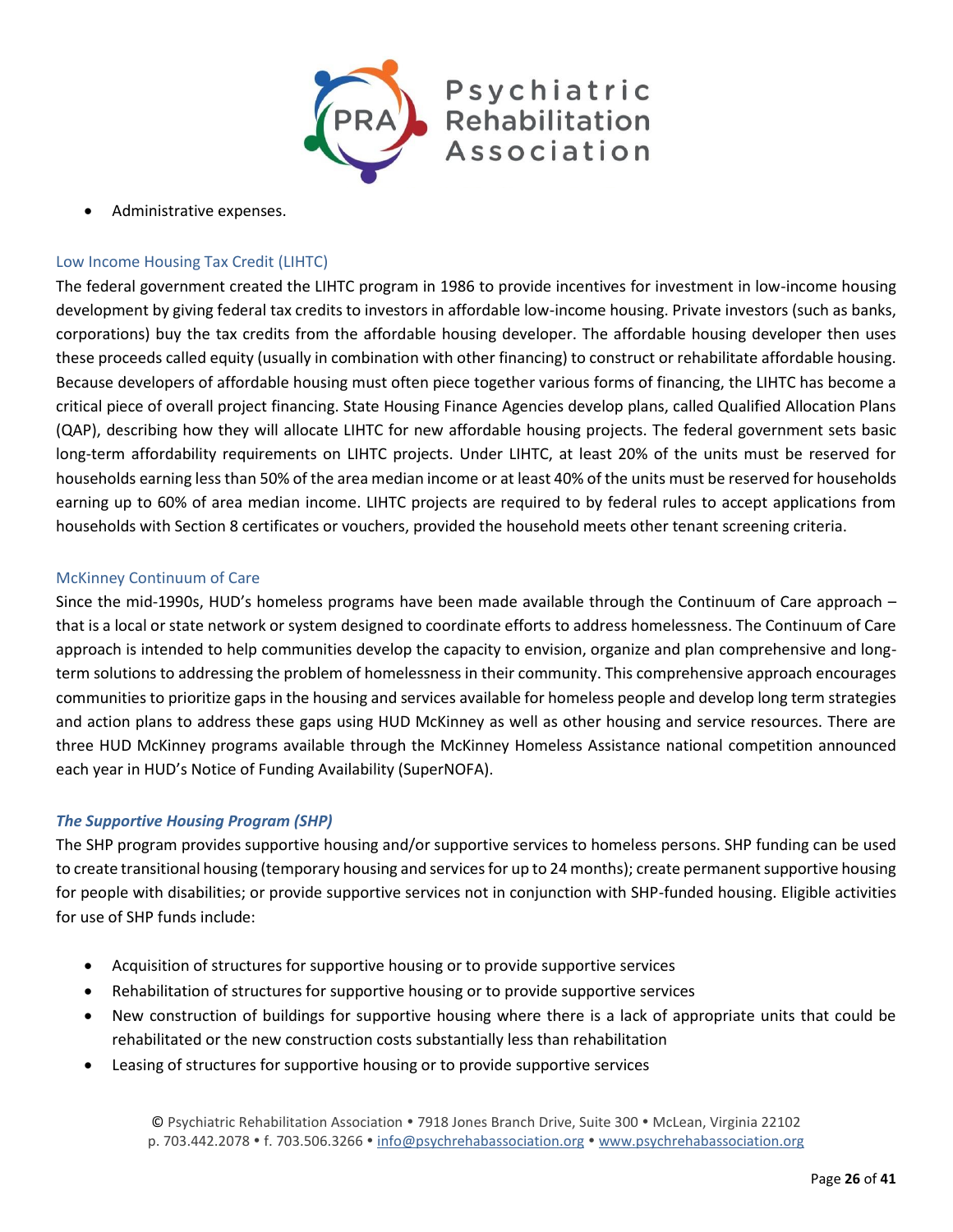

- Operating costs of supportive housing
- Supportive services

#### <span id="page-26-0"></span>*Shelter Plus Care*

The Shelter Plus Care program provides rental assistance for permanent housing for homeless persons with disabilities (primarily those with mental illness, chronic problems with alcohol and/or drugs, and AIDS or related diseases). Only government agencies and PHAs are eligible to apply for S+C funds, which can be used for four types of rental assistance:

#### <span id="page-26-1"></span>**Tenant-based rental assistance (TRA)**

Provides grant funding for a five year contract term. Participants reside in housing of their choice though grant recipients may require participants to live in a specific area in order to facilitate coordination of supportive services.

#### <span id="page-26-2"></span>**Sponsor-based rental assistance (SRA)**

Provides grant funding for a term of five years through contracts between a grant recipient and a sponsor organization. Sponsors may be a non-profit organization or community mental health agency established as a public non-profit. Participants reside in housing owned or leased by the project sponsor.

#### <span id="page-26-3"></span>**Project-based rental assistance (PRA)**

Provides grants for a term of either five or ten years through contracts between grant recipients and owners of existing structures with units that will be leased to participants. Rental assistance grants are for ten years if the owner agrees to complete rehabilitation on the units to be leased within 12 months of the grant agreement.

#### <span id="page-26-4"></span>**Single Room Occupancy Dwellings (SRO)**

Provide grants for rental assistance for a contract term of ten years in connection with moderate rehabilitation of single room occupancy housing units.

#### <span id="page-26-5"></span>Section 8 Moderate Rehabilitation Program for Single Room Occupancy (SRO) Dwellings for Homeless Individuals

The Section 8 SRO program provides public housing authorities and non-profit organizations rental assistance funds to assist in the development of Single Room Occupancy Dwellings (SROs) for homeless individuals. SRO projects are awarded Section 8 project-based rent subsidies for ten years – a long term commitment which helps the project sponsor obtain the other financing necessary to develop the project. SRO projects must select tenants who qualify as homeless under HUD rules. Other Section 8 tenant selection rules also apply to the Section 8 SRO program.

#### <span id="page-26-6"></span>Section 811 Supportive Housing for Persons with Disabilities Program

The Section 811 Program (formerly the Section 202 program for people with disabilities) was authorized as a separate program for people with disabilities in the early 1990s. Section 811 provides capital grants and project rental assistance contracts to non-profit-sponsored housing developments for people with disabilities. Funds can be used to acquire, rehabilitate, or newly construct housing. Developers can use a variety of structure types, including multifamily housing complexes, condominiums, cooperatives, and group homes.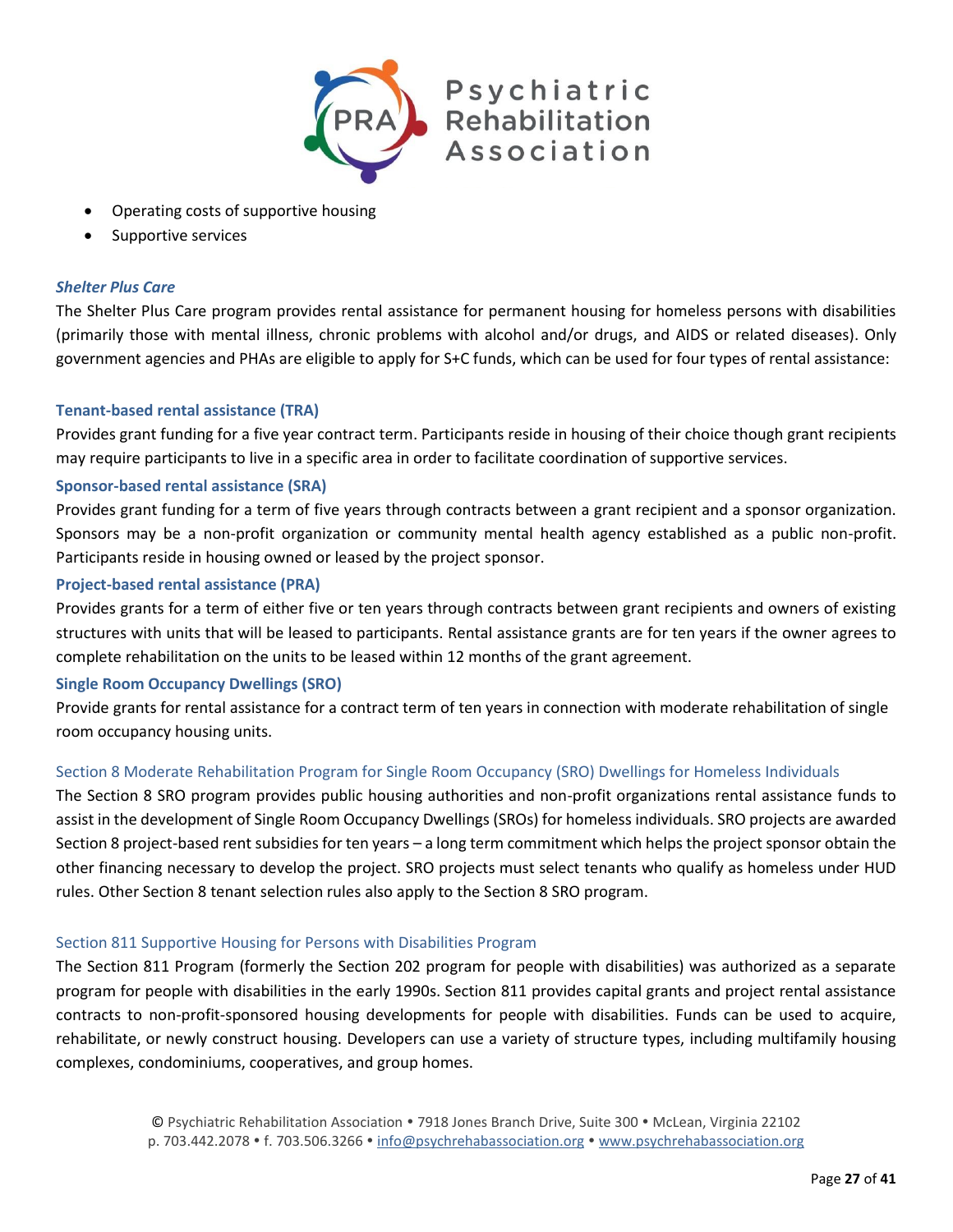

Each HUD region receives an allocation of Section 811 funds annually, which are made available to non-profit organizations through a national competition announced in a HUD Notice of Funding Availability. Because of extremely limited funding (\$194 million in FY '99), the Section 811 program is extremely competitive. Since 1995, 25 percent of Section 811 funds (\$48.5 million in FY '99) have been used to create Section 8 certificates and vouchers under the Section 8 Mainstream Program for People with Disabilities (see Section 8 above). In 1999, non-profit disability organizations as well as PHAs were eligible to apply for the Section 8 Mainstream program.

#### <span id="page-27-0"></span>**Department of Health & Human Services (HHS) Center for Mental Health Services**

#### <span id="page-27-1"></span>PATH (Projects for Assistance in Transition from Homelessness)

The PATH program is targeted to assist people with severe mental illnesses, who may also have a drug or alcohol addiction, and who are homeless or are at imminent risk of homelessness. The funding is available only to community non-profits and political subdivisions of the states (cities and counties). The funding is funneled through the state mental health authority from the federal government's Substance Abuse Mental Health Services Administration (SAMHSA) and is available on a grant basis. Information about the PATH program can be found at www.samhsa.gov/cmhs or at www.mentalhealth.org.

#### <span id="page-27-2"></span>EMPLOYMENT

#### <span id="page-27-3"></span>**Social Security**

#### <span id="page-27-4"></span>Alternate Provider Program (AP Program)

Under current law, psychosocial rehabilitation providers can complete the Social Security Request for Proposal (RFP) to participate in the Alternate Provider program. This program allows providers of rehabilitation services to receive direct reimbursement from Social Security for every person they help find work and leave the Social Security cash benefit rolls. The provider does not payment until benefits to the individual have ceased. Prior to this program, any beneficiary on social security disability who SSA thought could work was referred only to the public VR system. Under the AP Program, State VR has a four month right of first refusal -- in other words, VR must first refuse service to the person before they could seek services directly from a private provider that SSA would reimburse under the AP Program.

#### <span id="page-27-5"></span>Ticket-to-Work

- Several flaws were immediately apparent in the Alternate Provider Program:
- It strictly limited consumer choice through the state VR "right-of first refusal";
- It forced providers to assess outcomes prior to service delivery by end-loading all payments until the beneficiary was "off the rolls"; and
- It was overly burdensome for most smaller providers to complete the long and complicated RFP.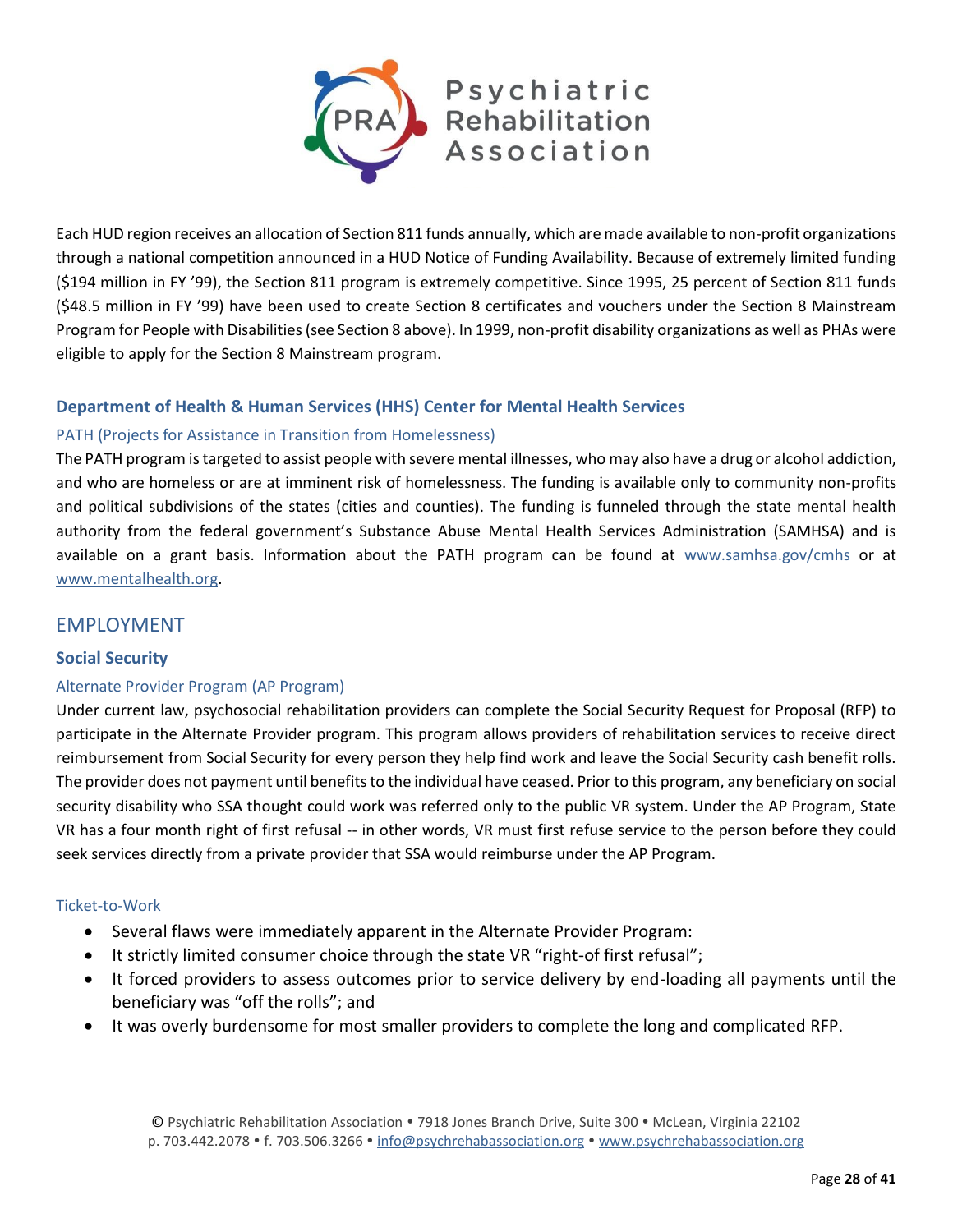

As result Congress is about to consider legislation that eliminates these barriers. First, the new law will create a "ticketto-work" or voucher that any social security disability beneficiary can take to any rehabilitation provider, public or private. There will be no VR right of first refusal. Second, reimbursement under the Ticket-to-Work will be different. Milestone payments will be added so that providers don't have to wait until the person is totally off the rolls before receiving any payment. Finally, payments are spread out over five years to make sure long-term job supports are provided.

The new payment system is simple -- it's based on the savings to the Social Security Trust Fund over five years. Here's how it works. Let's say John is on SSDI and his check is \$700 per month. That means if John stays on benefits he's eligible for \$8400 a year or \$42,000 over the next five years. Under the Ticket-to-Work, the provider can receive 40% of the total amount John would have received had he remained on benefits for five years—or \$16,800. Let's say SSA decides to set "milestone" payments at the 3rd, 6th, and 9th month of the nine-month trial work period (TWP), and they set the total for the milestones payments at one-third of \$16,800 or \$5544. If the provider helps John get to the 3rd month of trial work, the provider gets \$1830. Another \$1830 will be paid when John reaches the 6th month of trial work, and another \$1830 when he reaches the 9th month of trial work. After the TWP, John is no longer eligible for cash benefits, and the remainder, \$11,256 (\$16,800 minus the \$5544 in milestone payments) is received by the provider in monthly payments for each month John is not receiving SSDI cash benefits (\$187.60/month). Now, if John has to go back onto cash benefits, the payments to the provider stops for each and every month John received benefits.

More information about the Social Security Administration's policies affecting rehabilitation, work and income can be found at [www.ssa.gov.](http://www.ssa.gov/)

#### <span id="page-28-0"></span>**Vocational and Job Training**

#### <span id="page-28-1"></span>Department of Education Rehabilitation Services Administration (RSA) Title I Block Grant

Funds under Title I are allocated to the states from the federal government on a formula basis and the states match this funding. States must submit a plan for how the funding is to be allocated, and such services under the plan are to be available in every jurisdiction of the state (state wideness), unless the Commissioner waives state wideness to allow localities and non-governmental agencies and providers to receive funding. This can happen only in the event that doing so would assist in the rehabilitation of large number of individuals.

#### <span id="page-28-2"></span>Title VI: Projects with Industry (PWI) and Supported Employment

#### <span id="page-28-3"></span>*Projects with Industry*

The Projects with Industry program was established to foster greater partnerships with industry for the purpose of employing more people disabilities. Business advisory councils made up of representatives from the business community, individuals with disabilities, and the state VR agency, identify job and career availability with the community, identify the skills needed for those jobs, and prescribe training programs to develop the needed skills or job placement programs, for people with disabilities. The goal is to train individuals in the most realistic settings, help modify facilities or equipment,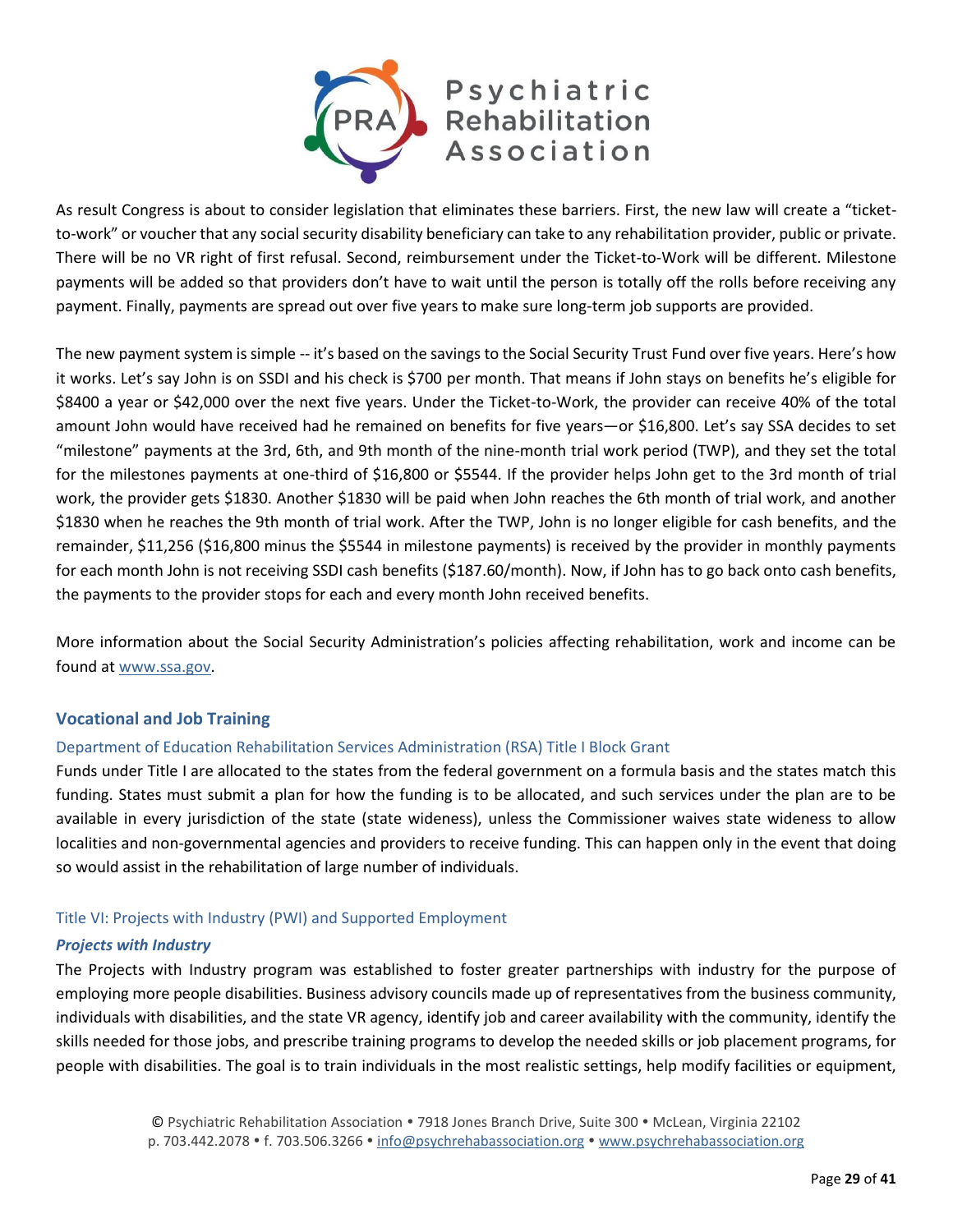

and provide support services to maintain the employment of the individual. PWI funding is available on a grant basis for up to five years.

#### <span id="page-29-0"></span>*Supported Employment*

Funding for Supported Employment (SE) is available as a distinct funding stream to the states for the purposes of providing SE services to individuals with the most severe disabilities. Determinations for eligibility are made on a case-by-case basis. Information on public vocational rehabilitation programs is available through your state VR agency or at www.ed.gov/offices/OSERS/RSA/.

#### <span id="page-29-1"></span>**Department of Labor Employment & Training (E&T)**

#### <span id="page-29-2"></span>Welfare-to-Work

Congress dramatically changed the nation's welfare programs in 1996. Congress ended the entitlement to benefits that existed under the Aid to Families with Dependent Children (AFDC) program and created a new program, Temporary Assistance for Needy Families (TANF). Under TANF, recipients are eligible for up to five years of TANF benefits over their lifetime. Simultaneously, Congress added a work/employment component to TANF. States are given incentives to move people from welfare to work, hence the name of the program Welfare-to-Work. Further, states that fail to meet the federal employment standards established under TANF risk losing part of their federal share of TANF benefits. The Welfare-to-Work law contains a provision specifically targeted to help "hard-to-employ" individuals. This category includes TANF recipients who have disabilities, including persons with a mental illness. States have two options regarding recipients who fall into this "hard-to-employ" category. States are allowed to exempt up to 20% of their TANF population from the work requirements. States can place these "hard-to-employ" individuals in this 20% set-aside. Or they can find them jobs.

That's where you come in. States are facing serious deadlines when it comes to meeting the employment requirements under the law. They will most likely use the 20% set-aside quickly in an attempt to meet the early federally mandated employment requirements. But once the 20% set-aside is filled, states MUST find employment for TANF recipients. Further, the employment requirement is graduated so that states must achieve higher employment rates for TANF recipients over time in order to draw down federal TANF funds. So, if a state fills its 20% set-aside to meet the first year's requirements, it will have to place in employment almost everyone else in later years to meet the increased demands later on. A significant number of the TANF population has some sort of psychiatric disability. Estimates vary widely, but undoubtedly most state welfare and employment offices will believe this population is difficult to employ. But if your program is successful at employment for people with psychiatric illnesses, states will see a real value in funding your efforts for two reasons:

1. Your program will help limit the number of "hard-to-employ" individuals who occupy space in the 20% set-aside, and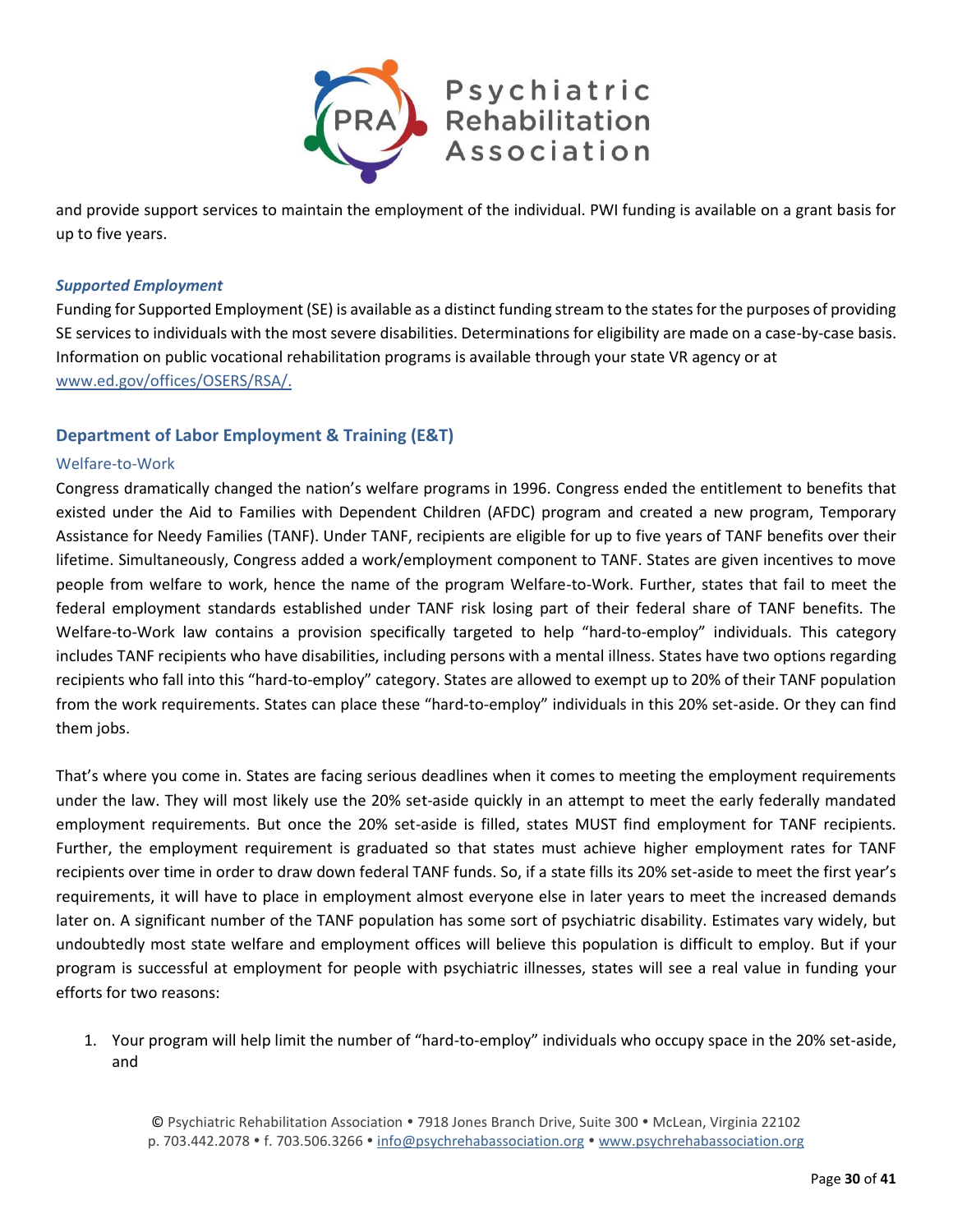

2. Your program can help move the "hard-to-employ" people in the 20% set-aside into employment as the employment requirements get tougher.

Do not underestimate the pressure a state will be under to employ TANF eligible individual. The requirements are tough; the penalties for missing the employment rate target are severe. And the clock is ticking -- now! The federal government's Department of Labor is providing funding in the form of grants for agencies that provide employment services for persons who fall into the hard-to-employ category. Funding is announced through the DOL website at www.dol.gov and you can access the funding application through the website or through the federal register.

PRA organizational members receive regular special Bulletins with this information. Information on welfare-to-work and job training programs is available at www.doleta.gov or through your local DOL one-stop job-training center.

## <span id="page-30-0"></span>MENTAL HEALTH SERVICES

#### <span id="page-30-1"></span>**Community Mental Health Block Grant**

This funding is directed to the states on a formula basis for the purposes of funding community mental health centers. In most cases, it comprises only a small portion of a state's mental health budget but it is targeted by the federal government for the purposes of providing community mental health services. More information can be found at www.samhsa.gov/cmhs or at www.mentalhealth.org.

#### <span id="page-30-2"></span>**State Hospital Reinvestment**

Spending on public hospitals ought to be a prime target for community-based providers of mental health providers. While the census in these institutions has declined dramatically over the last three decades, the amount of spending saved from census reduction has not followed people into the community. This has led to numerous problems, most notably gaps in service delivery that have the result of people being denied the services they need. This can have dire and often tragic consequences. PRA produced *Deinstitutionalize the Dollars*, a kit specifically designed to help advocates in states develop and pass legislation to move mental health dollars out of the institutions and into the community.

#### <span id="page-30-3"></span>**Substance Abuse Programs**

The issues and problems of dual diagnosis, or co-occurring mental health/substance abuse disorders is nothing new to consumers or providers. PRA published the landmark book *Readings in Dual Diagnosis* that highlights the issues around the need for integrated services and treatment for people with co-occurring disorders. Yet, the fact remains that the funding streams for mental health and substance abuse services are very difficult to integrate. This can make it difficult to blend funds in the most efficient manner. PRA is working at the federal level to simplify the funding streams for substance abuse and mental health funds to make it easier for your program to provide critical integrated services. You can access the federal government's Center for Substance Abuse Treatment at www.samhsa.gov/csat for more information.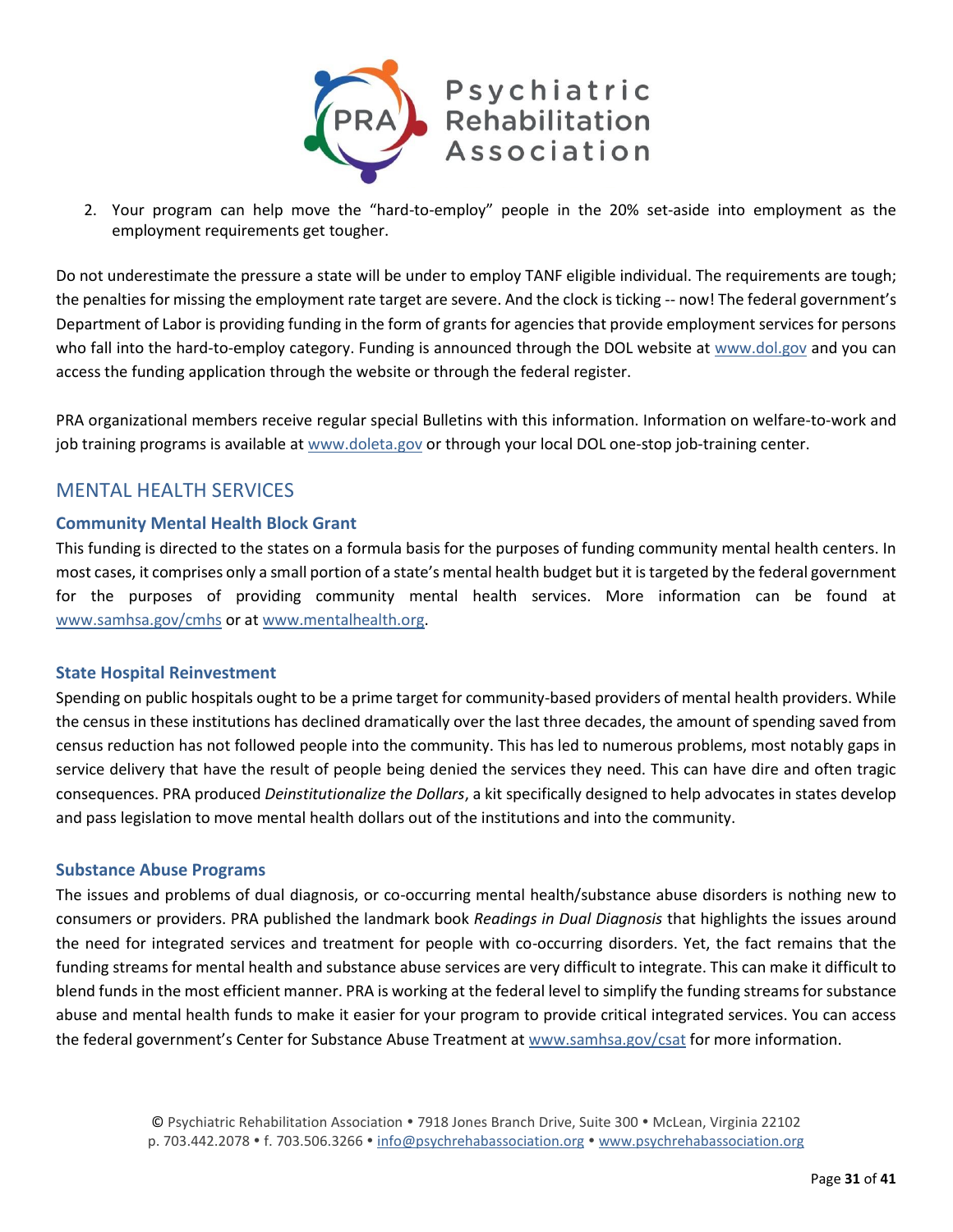

### <span id="page-31-0"></span>PRIVATE FUNDING SOURCES

PRA is making progress on the effort to raise the awareness of private health and disability insurance carriers to the benefits of psychosocial rehabilitation services. As we move ahead, you should see more avenues of funding opening up from these sources.

#### <span id="page-31-1"></span>**Private Health Insurance**

Because of the medical/clinical model nature of most health insurance plans, generally little is covered by such plans in terms PSR services. Moreover, most mental health benefits are limited far more strictly than physical health benefits. This is prompting many states and Congress to enact Mental Health Parity laws that end the discrimination in these plans against people with mental illnesses. It is too early to determine the impact of Parity laws on the availability of PSR. Hopefully health plans will look to services like PSR as the ability to discriminate against mental health availability is ended and the private insurers search for the most cost efficient and treatment effective services.

#### <span id="page-31-2"></span>**Private Disability Insurance**

Although most private disability insurers also limit the availability of coverage to people with mental illnesses, generally to two years, some companies like the UNUM Insurance Co. are looking aggressively at psychosocial rehabilitation. The latest trends in disability insurance are rehabilitation and return-to-work and for people with mental illnesses PSR service are key to reaching these goals. The experience of the public sector is transferring to the private sector to the degree that many partial disability plans aggressively pursue rehabilitation. In fact, it is now the government programs of SSI and SSDI that lag behind the private sector in terms of developing an emphasis on state-of-the-art rehabilitation. PRA is working with private disability insurance providers to spread the work about the effectiveness of PSR services.

#### <span id="page-31-3"></span>**Other Private Sources**

While we are making progress with health and disability insurance carriers, they aren't the only non-governmental sources of funding. Many other fundraising avenues exist, such as foundation grants and fundraising, that could bring in support for your program.

## <span id="page-31-4"></span>**Conclusion**

Advocacy is essential in today's political environment. This Technical Assistance Manual on Advocacy will help the people in your program learn the basics of advocacy and begin the process of developing or complementing an ongoing advocacy component within your Program. While this Manual is far from comprehensive we will be updating and improving it in the coming months and years to provide more information and to adapt the manual to reflect changes in public policy. Please feel free to email PRA at [info@psychrehabassociation.org](mailto:info@psychrehabassociation.org) with comments, suggestions, or questions. We welcome your input.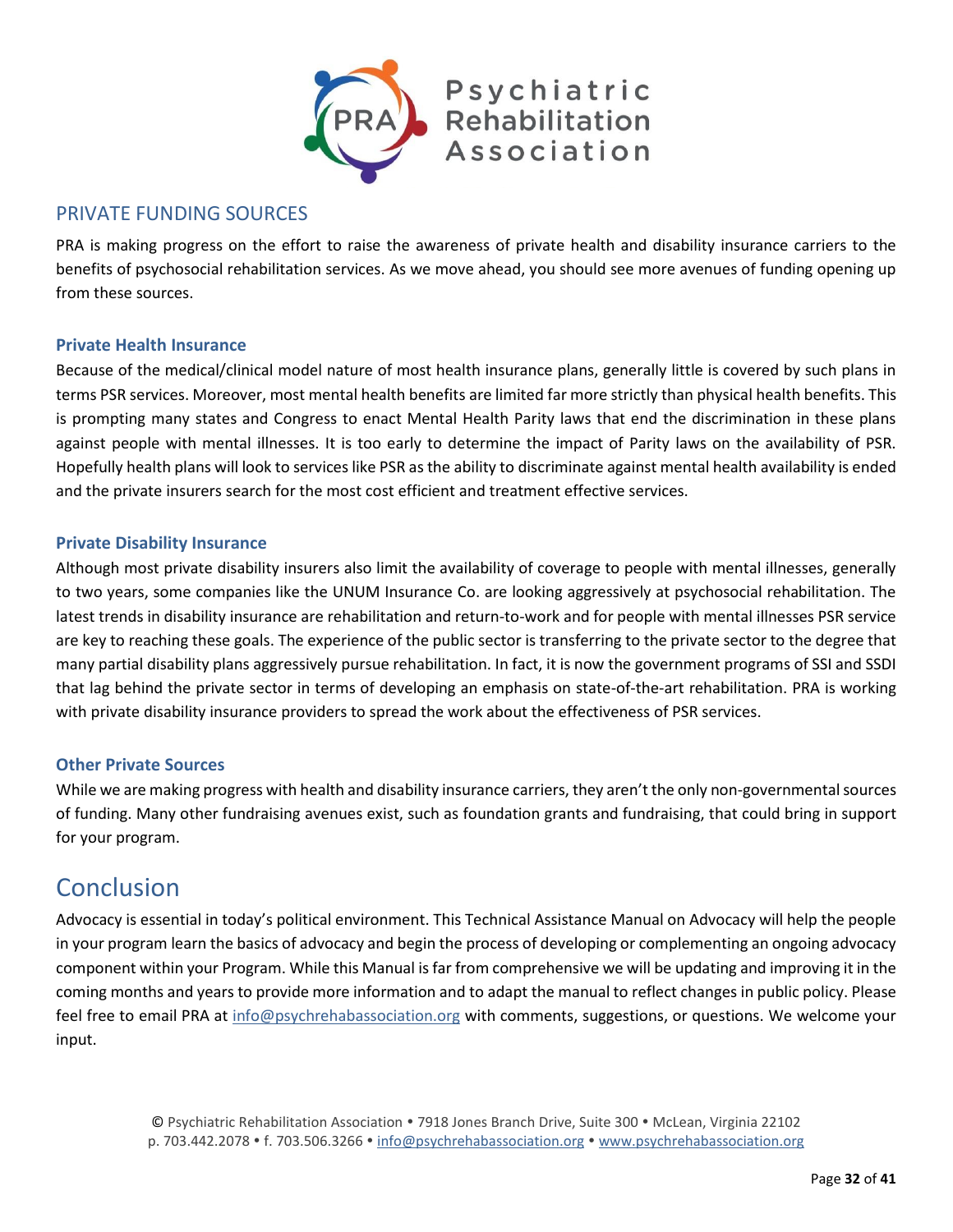

## <span id="page-32-0"></span>Appendix

## <span id="page-32-1"></span>SEC. 501(C)(3) NON-PROFIT LAW

501(c)(3) -- Expenditures by public charities to influence legislation

- **(1)** General rule: In the case of an organization to which this subsection applies, exemption from taxation under subsection (a) shall be denied because a substantial part of the activities of such organization consists of carrying on propaganda, or otherwise attempting, to influence legislation, but only if such organization normally –
	- **(A)** makes lobbying expenditures in excess of the lobbying ceiling amount for such organization for each taxable year, or
	- **(B)** makes grass roots expenditures in excess of the grass roots ceiling amount for such organization for each taxable year.
- **(2)** Definitions For purposes of this subsection
	- **(A)** Lobbying expenditures. The term ''lobbying expenditures'' means expenditures for the purpose of influencing legislation (as defined in section 4911(d)).
	- **(B)** Lobbying ceiling amount The lobbying ceiling amount for any organization for any taxable year is 150 percent of the lobbying nontaxable amount for such organization for such taxable year, determined under section 4911.
	- **(C)** Grass roots expenditures. The term ''grass roots expenditures'' means expenditures for the purpose of influencing legislation (as defined in section 4911(d) without regard to paragraph (1)(B) thereof).
	- **(D)** Grass roots ceiling amount. The grass roots ceiling amount for any organization for any taxable year is 150 percent of the grass roots nontaxable amount for such organization for such taxable year, determined under section 4911.
- **(3)** Organizations to which this subsection applies This subsection shall apply to any organization which has elected (in such manner and at such time as the Secretary may prescribe) to have the provisions of this subsection apply to such organization and which, for the taxable year which includes the date the election is made, is described in subsection (c)(3).

#### **TITLE 26 - INTERNAL REVENUE CODE**

26 USC Sec. *4911* Subtitle D - Miscellaneous Excise Taxes

#### CHAPTER 41 - PUBLIC CHARITIES

- Sec. *4911*. Tax on excess expenditures to influence legislation
- **(a)** Tax imposed
	- **(1)** In general: There is hereby imposed on the excess lobbying expenditures of any organization to which this section applies a tax equal to 25 percent of the amount of the excess lobbying expenditures for the taxable year.
	- **(2)** Organizations to which this section applies
- **(b)** This section applies to any organization with respect to which an election under section 501(h) (relating to lobbying expenditures by public charities) is in effect for the taxable year. Excess lobbying expenditures: For purposes of this section, the term ''excess lobbying expenditures'' means, for a taxable year, the greater of: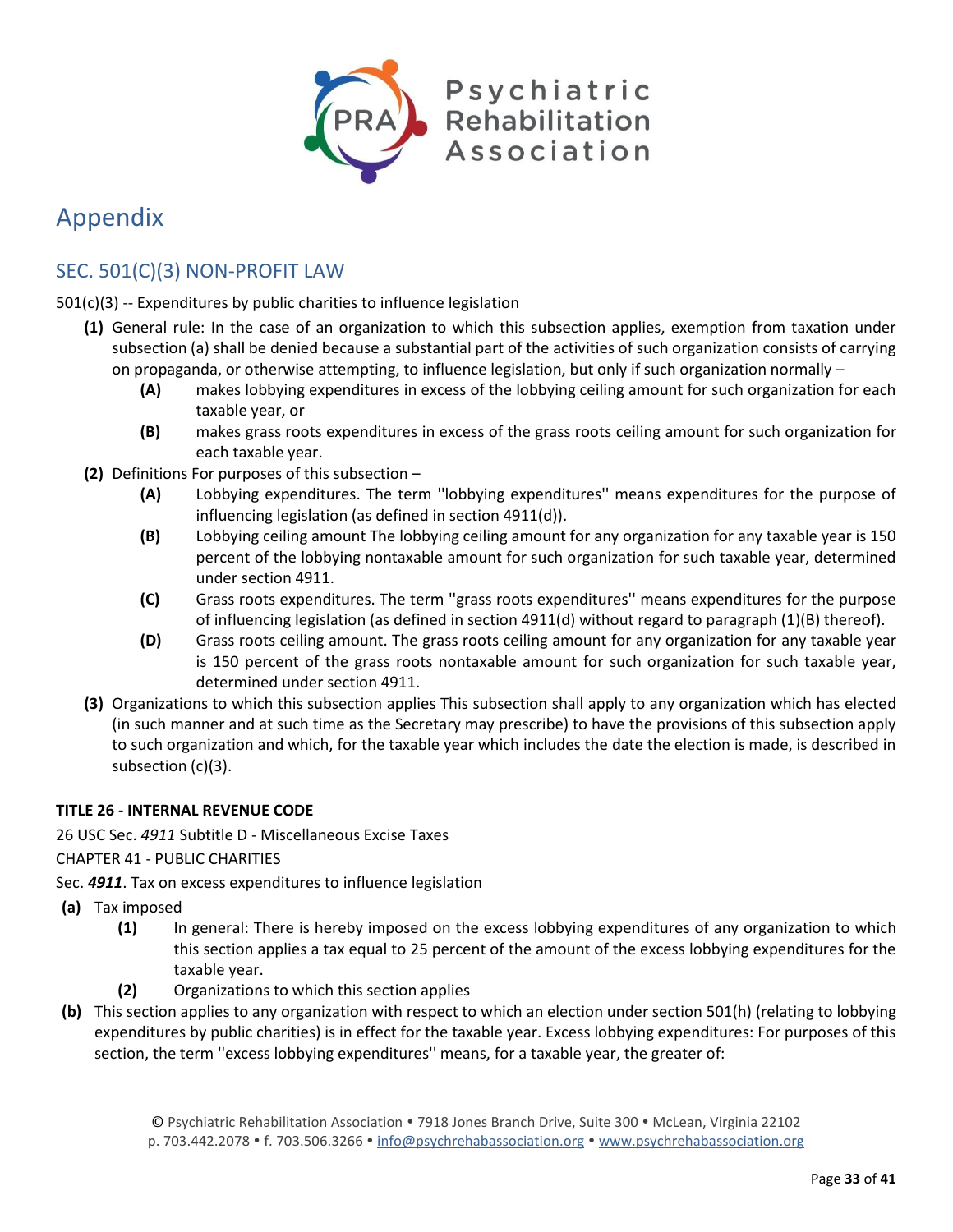

- **(1)** the amount by which the lobbying expenditures made by the organization during the taxable year exceed the lobbying nontaxable amount for such organization for such taxable year, or
- **(2)** the amount by which the grass roots expenditures made by the organization during the taxable year exceed the grass roots nontaxable amount for such organization for such taxable year.
- **(c)** Definitions. For purposes of this section:
	- **(1)** Lobbying expenditures. The term ''lobbying expenditures'' means expenditures for the purpose of influencing legislation (as defined in subsection (d)).
	- **(2)** Lobbying nontaxable amount. The lobbying nontaxable amount for any organization for any taxable year is the lesser of
		- **(A)** \$1,000,000 or
		- **(B)** the amount determined under the following table:

#### **The lobbying nontaxable amount expenditures**

| Not over \$500,000:                        | 20 percent of the exempt purpose expenditures.                                                  |
|--------------------------------------------|-------------------------------------------------------------------------------------------------|
| Over \$500,000 but not over \$1,000,000:   | \$100,000, plus 15 percent of the excess of the exempt purpose<br>expenditures over \$500,000.  |
| Over \$1,000,000 but not over \$1,500,000: | \$175,000 plus 10 percent of the excess of the exempt purpose<br>expenditures over \$1,000,000. |
| Over \$1,500,000:                          | \$225,000 plus 5 percent of the excess of the exempt purpose<br>expenditures over \$1,500,000.  |

- **(3)** Grass roots expenditures. The term ''grass roots expenditures'' means expenditures for the purpose of influencing legislation (as defined in subsection (d) without regard to paragraph (1)(B) thereof).
- **(4)** Grass roots nontaxable amount. The grass roots nontaxable amount for any organization for any taxable year is 25 percent of the lobbying nontaxable amount (determined under paragraph (2)) for such organization for such taxable year.
- **(d)** Influencing legislation
	- **(1)** General rule. Except as otherwise provided in paragraph (2), for purposes of this section, the term ''influencing legislation'' means:
		- **(A)** any attempt to influence any legislation through an attempt to affect the opinions of the general public or any segment thereof, and
		- **(B)** any attempt to influence any legislation through communication with any member or employee of a legislative body, or with any government official or employee who may participate in the formulation of the legislation.
	- **(2)** Exceptions. For purposes of this section, the term ''influencing legislation'', with respect to an organization, does not include:
		- **(A)** making available the results of nonpartisan analysis, study, or research;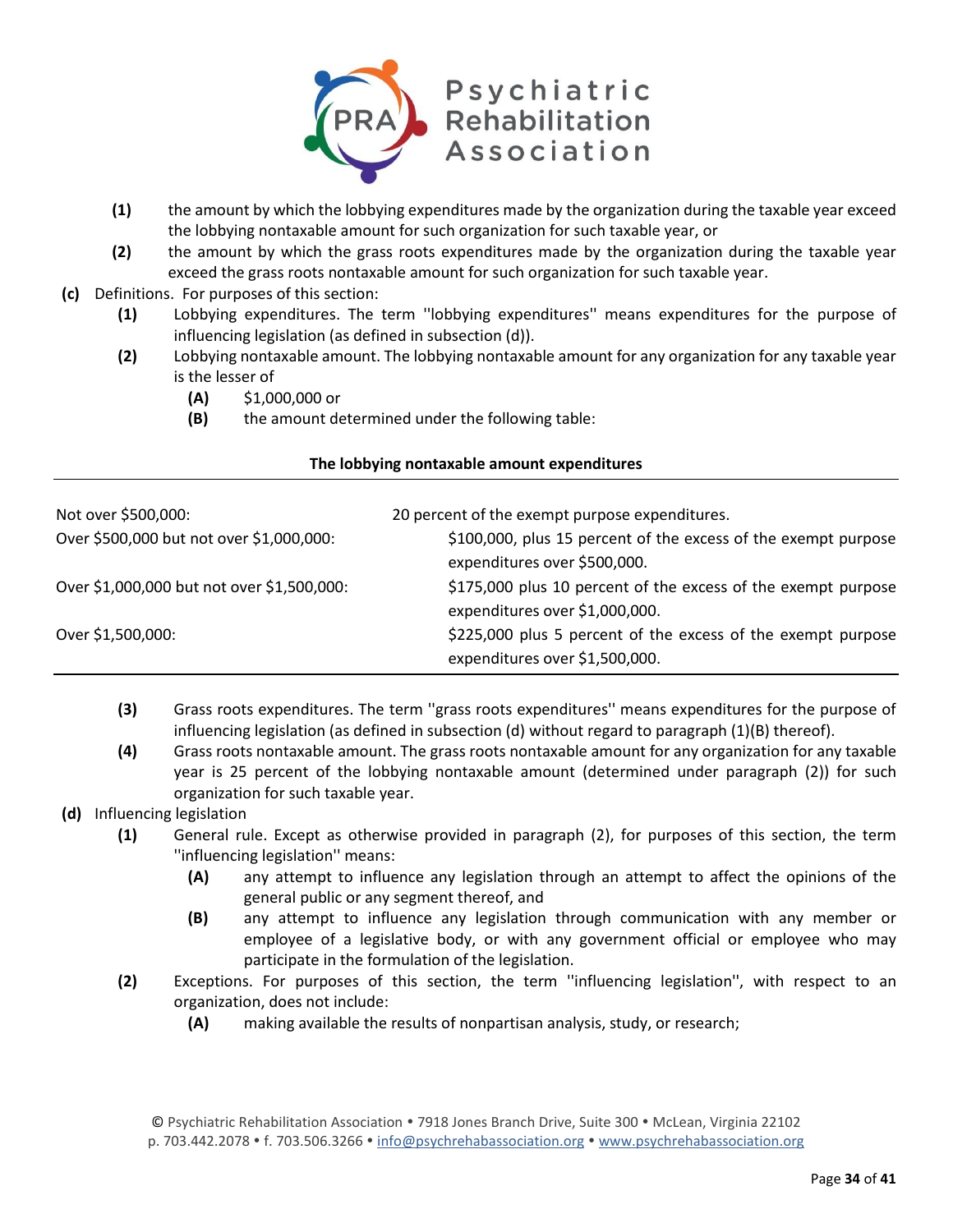

- **(B)** providing of technical advice or assistance (where such advice would otherwise constitute the influencing of legislation) to a governmental body or to a committee or other subdivision thereof in response to a written request y such body or subdivision, as the case may be;
- **(C)** appearances before, or communications to, any legislative body with respect to a possible decision of such body which might affect the existence of the organization, its powers and duties, tax-exempt status, or the deduction of contributions to the organization;
- **(D)** communications between the organization and its bona fide members with respect to legislation or proposed legislation of direct interest to the organization and such members, other than communications described in paragraph (3); and
- **(E)** any communication with a governmental official or employee, other than
	- **(i)** a communication with a member or employee of a legislative body (where such communication would otherwise constitute the influencing of legislation), or
	- **(ii)** a communication the principal purpose of which is to influence legislation.
- **(3)** Communications with members
	- **(A)** A communication between an organization and any bona fide member of such organization to directly encourage such member to communicate as provided in paragraph (1)(B) shall be treated as a communication described in paragraph (1)(B).
	- **(B)** A communication between an organization and any bona fide member of such organization to directly encourage such member to urge persons other than members to communicate as provided in either subparagraph (A) or subparagraph (B) of paragraph (1) shall be treated as a communication described in paragraph (1)(A).
- **(e)** Other definitions and special rules. For purposes of this section
	- **(1)** Exempt purpose expenditures
		- **(A)** In general. The term ''exempt purpose expenditures'' means, with respect to any organization for any taxable year, the total of the amounts paid or incurred by such organization to accomplish purposes described in section  $170(c)(2)(B)$  (relating to religious, charitable, educational, etc., purposes).
		- **(B)** Certain amounts included. The term ''exempt purpose expenditures'' includes:
			- **(i)** administrative expenses paid or incurred for purposes described in section 170(c)(2)(B), and
			- **(ii)** amounts paid or incurred for the purpose of influencing legislation (whether or not for purposes described in section 170(c)(2)(B)).
		- **(C)** Certain amounts excluded. The term ''exempt purpose expenditures'' does not include amounts paid or incurred to or for:
			- **(i)** a separate fundraising unit of such organization, or
			- **(ii)** one or more other organizations, if such amounts are paid or incurred primarily for fundraising.
	- **(2)** Legislation. The term ''legislation'' includes action with respect to Acts, bills, resolutions, or similar items by the Congress, any State legislature, any local council, or similar governing body, or by the public in a referendum, initiative, constitutional amendment, or similar procedure.
	- **(3)** Action. The term ''action'' is limited to the introduction, amendment, enactment, defeat, or repeal of Acts, bills, resolutions, or similar items.

<sup>©</sup> Psychiatric Rehabilitation Association 7918 Jones Branch Drive, Suite 300 McLean, Virginia 22102

p. 703.442.2078 • f. 703.506.3266 • info@psychrehabassociation.org • www.psychrehabassociation.org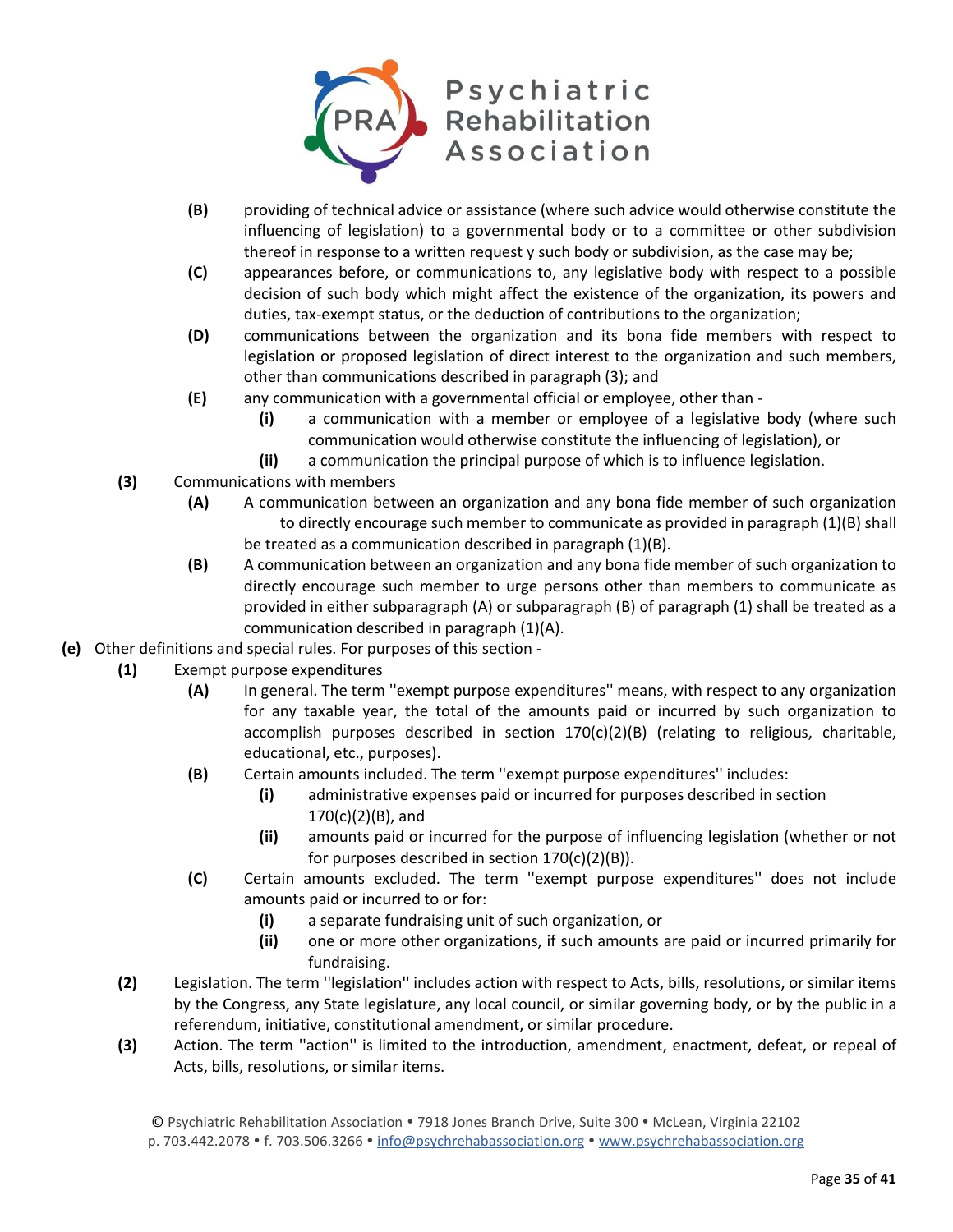

- **(4)** Depreciation, etc., treated as expenditures. In computing expenditures paid or incurred for the purpose of influencing legislation (within the meaning of subsection (b)(1) or (b)(2)) or exempt purpose expenditures (as defined in paragraph (1)), amounts properly chargeable to capital account shall not be taken into account. There shall be taken into account a reasonable allowance for exhaustion, wear and tear, obsolescence, or amortization. Such allowance shall be computed only on the basis of the straightline method of depreciation. For purposes of this section, a determination of whether an amount is properly chargeable to capital account shall be made on the basis of the principles that apply under subtitle A to amounts which are paid or incurred in a trade or business.
- **(f)** Affiliated organizations
	- **(1)** In general. Except as otherwise provided in paragraph (4), if for a taxable year two or more organizations described in section  $501(c)(3)$  are members of an affiliated group of organizations as defined in paragraph (2), and an election under section 501(h) is effective for at least one such organization for such year, then:
		- **(A)** the determination as to whether excess lobbying expenditures have been made and the determination as to whether the expenditure limits of section 501(h)(1) have been exceeded shall be made as though such affiliated group is one organization,
		- **(B)** if such group has excess lobbying expenditures, each such organization as to which an election under section 501(h) is effective for such year shall be treated as an organization which has excess lobbying expenditures in an amount which equals such organization's proportionate share of such group's excess lobbying expenditures,
		- **(C)** if the expenditure limits of section 501(h)(1) are exceeded, each such organization as to which an election under section 501(h) is effective for such year shall be treated as an organization which is not described in section  $501(c)(3)$  by reason of the application of  $501(h)$ , and
		- **(D)** subparagraphs (C) and (D) of subsection (d)(2), paragraph (3) or subsection (d), and clause (i) of subsection (e)(1)(C) shall be applied as if such affiliated group were one organization.
	- **(2)** Definition of affiliation. For purposes of paragraph (1), two organizations are members of an affiliated group of organizations but only if:
		- **(A)** the governing instrument of one such organization requires it to be bound by decisions of the other organization on legislative issues, or
		- **(B)** the governing board of one such organization includes persons who
			- **(i)** are specifically designated representatives of another such organization or are members of the governing board, officers, or paid executive staff members of such other organization, and
			- **(ii)** by aggregating their votes, have sufficient voting power to cause or prevent action on legislative issues by the first such organization.
	- **(3)** Different taxable years. If members of an affiliated group of organizations have different taxable years, their expenditures shall be computed for purposes of this section in a manner to be prescribed by regulations promulgated by the Secretary.
	- **(4)** Limited control. If two or more organizations are members of an affiliated group of organizations (as defined in paragraph (2) without regard to subparagraph (B) thereof), no two members of such affiliated group are affiliated (as defined in paragraph (2) without regard to subparagraph (A) thereof), and the governing instrument of no such organization requires it to be bound by decisions of any of the other

<sup>©</sup> Psychiatric Rehabilitation Association 7918 Jones Branch Drive, Suite 300 McLean, Virginia 22102

p. 703.442.2078 • f. 703.506.3266 • info@psychrehabassociation.org • www.psychrehabassociation.org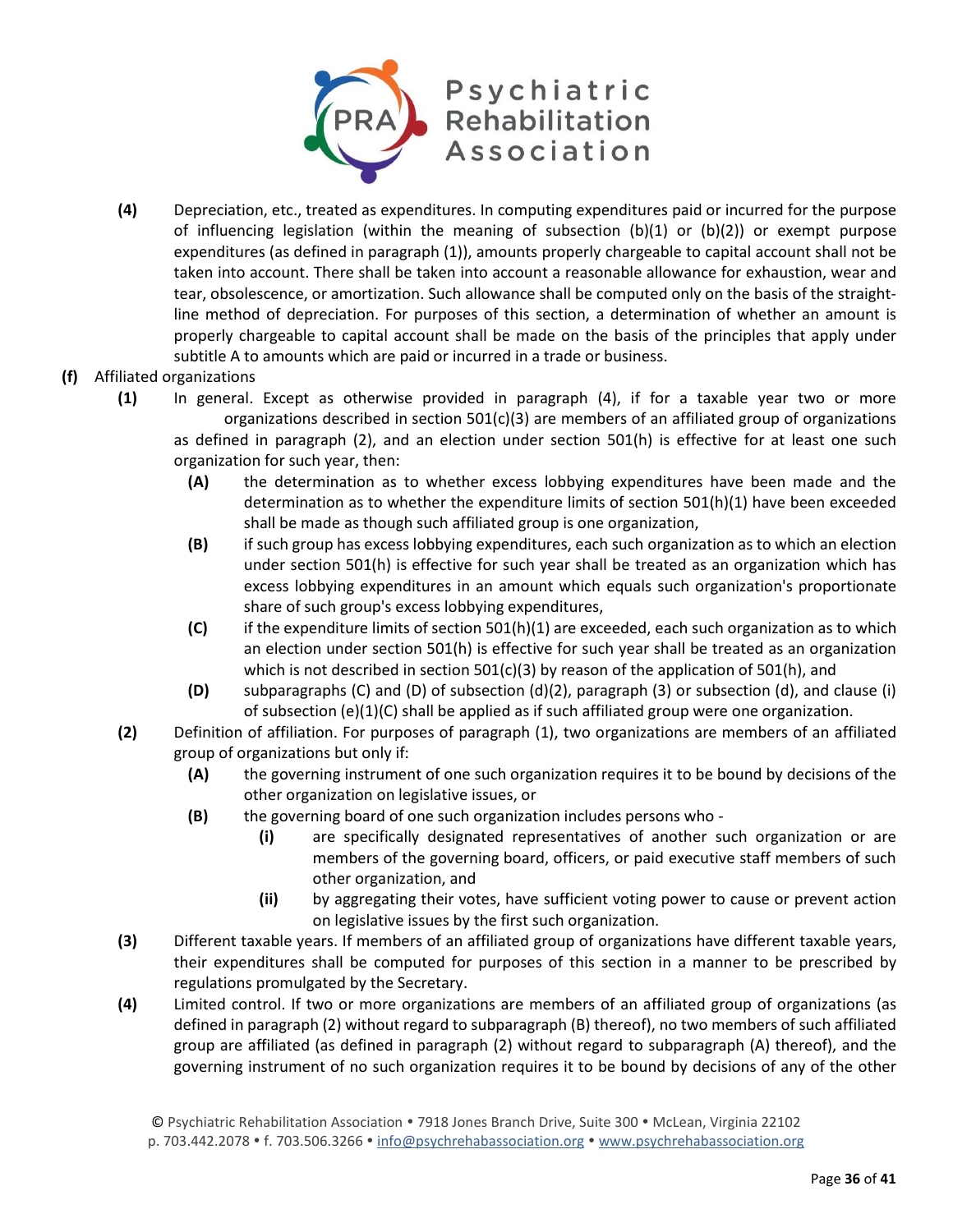

such organizations on legislative issues other than as to action with respect to Acts, bills, resolutions, or similar items by the Congress, then -

- **(A)** in the case of any organization whose decisions bind one or more members of such affiliated group, directly or indirectly, the determination as to whether such organization has paid or incurred excess lobbying expenditures and the determination as to whether such organization has exceeded the expenditure limits of section  $501(h)(1)$  shall be made as though such organization has paid or incurred those amounts paid or incurred by such members of such affiliated group to influence legislation with respect to Acts, bills, resolutions, or similar items by the Congress, and
- **(B)** in the case of any organization to which subparagraph (A) does not apply, but which is a member of such affiliated group, the determination as to whether such organization has paid or incurred excess lobbying expenditures and the determination as to whether such organization has exceeded the expenditure limits of section 501(h)(1) shall be made as though such organization is not a member of such affiliated group.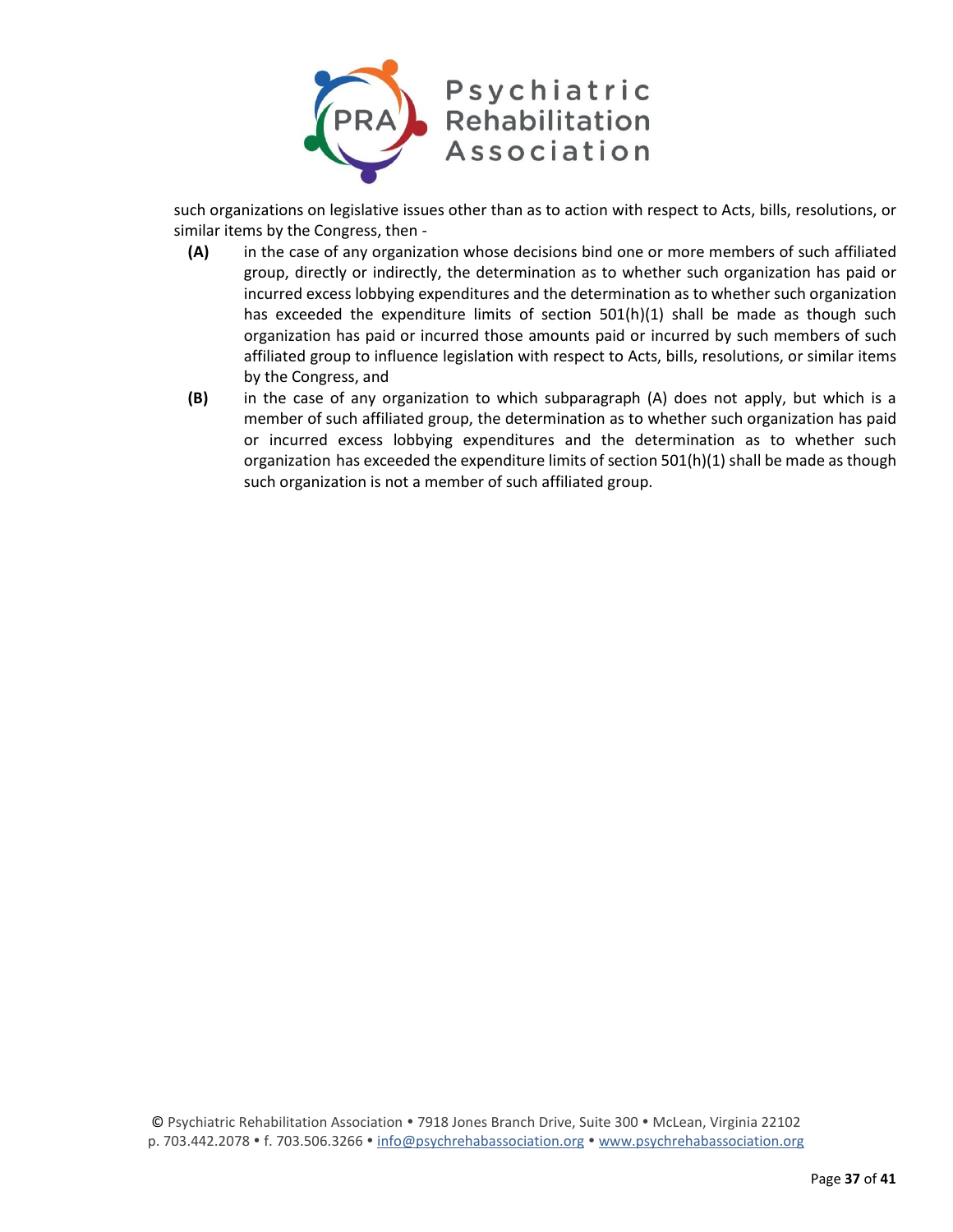

## <span id="page-37-0"></span>FORMAT FOR PRESS RELEASE

FOR IMMEDIATE RELEASE CONTACT: **(Name) (Date)** Phone: **(###-###-####)**

#### **(TITLE OF PRESS EVENT)**

**(Location of event: City, ST)** -- Remember, your press release should "tell the story" by answering the five key questions: who, what, when, where, and why. Keep your press release short, no more than two pages, and put key information first. Reporters don't want to "dig" through your release to get the facts. If you need to present more details then do that in a fact sheet. Read and reread your release for typos, errors, etc. The ### sign is the way you indicate to reporters the end of the release.

### <span id="page-37-1"></span>SAMPLE PRESS RELEASE

FOR IMMEDIATE RELEASE CONTACT: Paul Seifert December 14, 1995 (410) 730-7190

#### **IAPSRS ANNOUNCES TOOLKIT PROJECT FOR MEASURING REHABILITATION OUTCOMES**

Washington, D.C. -- The International Association of Psychosocial Rehabilitation Services (IAPSRS) announced its Outcomes Toolkit project for measuring psychosocial rehabilitation outcomes.

Ruth Hughes, Ph.D. of PRA, was joined by Paul Arns. Ph.D. who chaired the IAPSRS Toolkit Research Committee and Steve Leff, Ph.D. of the Evaluation Center at Human Services Research Institute (HSRI). HSRI produced the Toolkit for distribution. Also joining the panel was Bernard Arons, M.D., Director of the federal Center for Mental Health Services (CMHS). CMHS funded the Toolkit project. Also, IAPSRS) President-elect Scott Graham & Sandy Michalski, IAPSRS research consultant, were on hand.

People diagnosed with a serious mental illness are a high-risk and high-cost group in health care. Outcome research demonstrates the effectiveness of psychosocial rehabilitation in reducing risk and cost. Studies over 20 years report consistent findings of: reduced hospitalizations; increased levels of functioning and independent living, including increased rates of employment; and higher levels of client satisfaction than with other forms of treatment.

As a result, the mental health care system has been moving toward the development of psychosocial rehabilitation and community support services that address major deficits in functioning for persons with serious mental illnesses. However, the collection of functional outcome data has been sporadic and inconsistent. The Outcomes Toolkit will for the first time allow the ongoing measure of a comprehensive set of targeted outcomes on a nation-wide basis across a broad spectrum of mental health programs with various levels of sophistication. The Toolkit was designed to be comprehensive, simple for program administrators and consumers to use, easy for analysts to quickly compile and review the information sought,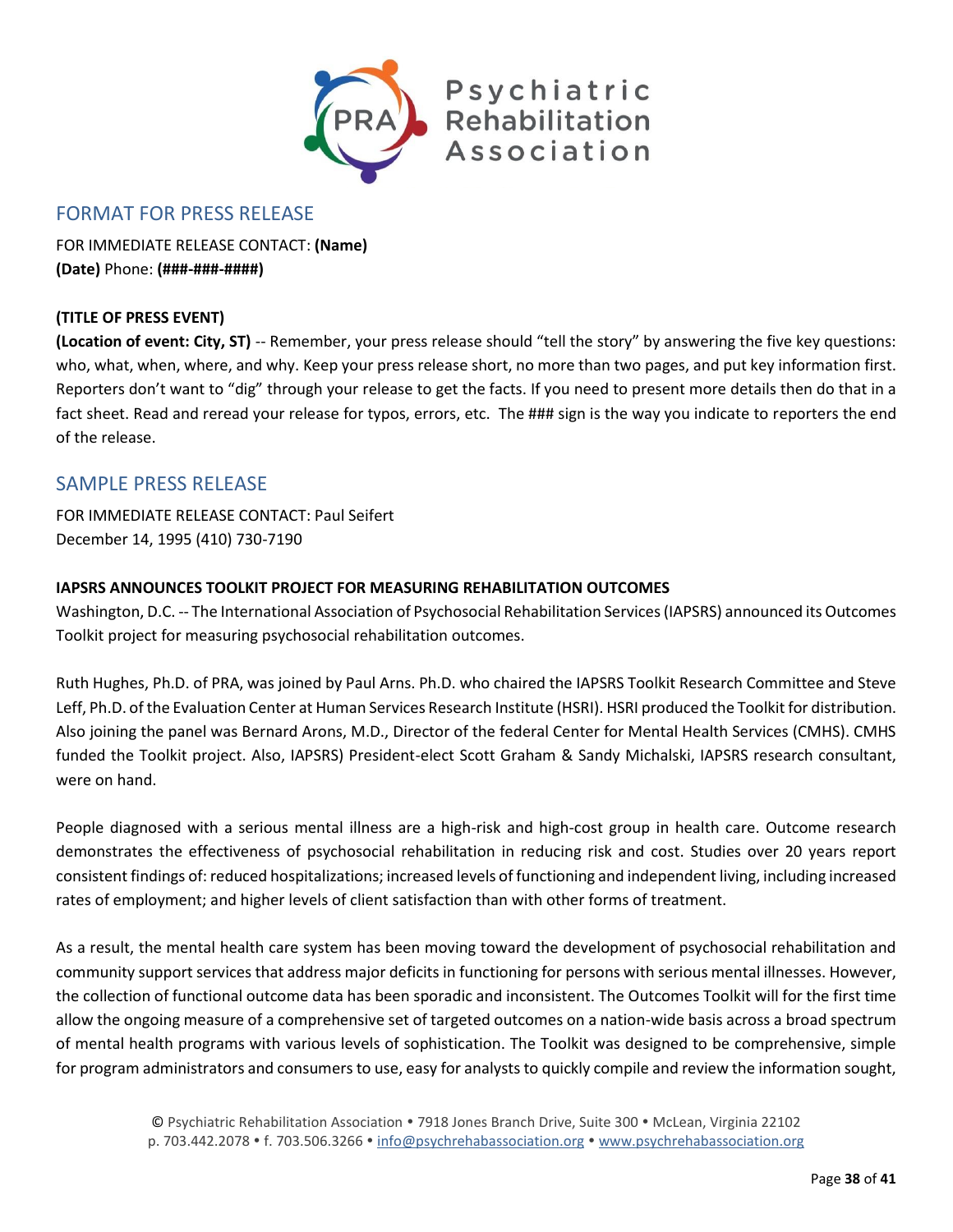

and user-friendly for the general public and policymakers. The Toolkit will measure outcomes in several different areas: Hospitalization -- types and lengths of admissions before and during rehabilitation; Residential living -- measure according to type of accommodation, from independent arrangement to institutional and facility; Employment -- measure according to type of employment, from independent competitive to no employment at all; Education -- level achieved & current enrollment; Financial status -- income sources and amounts; Legal status -- levels of victimization and violations; Consumer satisfaction -- assess program participants' satisfaction with the program and with their own well-being. "The Outcomes Toolkit is an evolving document, but a logical and necessary step on the path to improving our nation's mental health system, and critical to implementing effective managed care for mental health services," Dr. Hughes said. "IAPSRS is already engaged in the next step of development, implementation of the toolkit evaluation system in agencies throughout the United States. We are also working with Canadian agencies to implement the evaluation system." As the Toolkit evolves it will become an essential element for establishing the standard of care for the nation's mental health system and for measuring the system's effectiveness in meeting that standard.

IAPSRS represents nonprofit community-based providers of rehabilitation services for people with serious mental illness. IAPSRS has over 1,600 organizational, individual and professional members across the United States, Canada, Europe and Australia.

###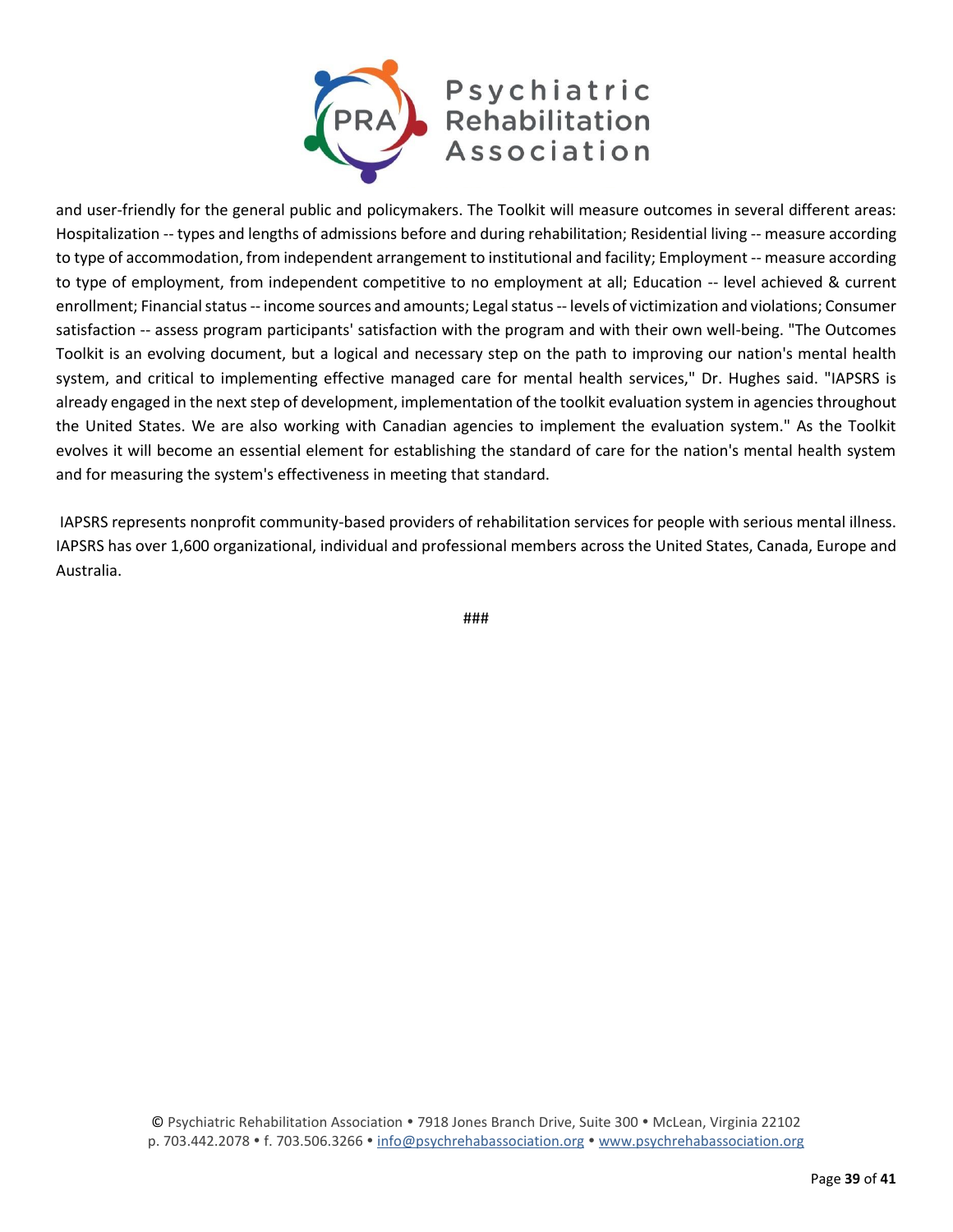

### <span id="page-39-0"></span>FORMAT FOR MEDIA ALERT

**MEDIAALERT** FOR IMMEDIATE RELEASE CONTACT: (Name) (Date) Phone: (###-###-####) (TITLE OF EVENT)

(Location of event: City, ST) -- Media Alerts tell the media where, when, & why some event is going to happen, what is going to happen and who is going to be there. The alert includes a VERY brief explanation of the event and CLEARLY indicates the essential facts. Media alerts are never more than one page. PLACE: Give location and address, and room if necessary. DATE: Month, Date, year. TIME: Hour, including am or pm. The ### sign indicates to reporters the end of the alert.

###

### <span id="page-39-1"></span>SAMPLE MEDIA ALERT

**M E D I A A L E R T** FOR IMMEDIATE RELEASE CONTACT: Paul Seifert December 5, 1995 (410) 730-7190

#### **IAPSRS ANNOUNCES TOOLKIT PROJECT FOR MEASURING REHABILITATION OUTCOMES**

Washington, D.C. -- On December 14th, the International Association of Psycho-social Rehabilitation Services will announce its Toolkit Project for measuring the outcomes of rehabilitation programs that serve people with severe mental illness. The Toolkit is the first comprehensive effort to measure the outcomes of rehabilitation programs for people with serious mental illness on a nationwide basis across a broad spectrum of programs with various levels of sophistication.

**PLACE: National Press Club Peter Lisagor Room 14th & F Streets N.W., Washington, D.C. DATE: Thursday, December 14, 1995 TIME: 10:00 a.m. EST**

Dr. Ruth Hughes of IAPSRS , will be joined by Dr. Paul Arns who chaired the IAPSRS Toolkit Research Committee and Dr. Steve Leff of HSRI. HSRI produced the Toolkit for distribution. IAPSRS President-elect Scott Graham will also join the panel. Completing the panel will be a representative from the Center for Mental Health Services. CMHS funded the Toolkit project.

The International Association of Psychosocial Rehabilitation Services represent non-profit community-based rehabilitation programs whose goal is to foster independence and self-reliance in people with severe mental disabilities.

###